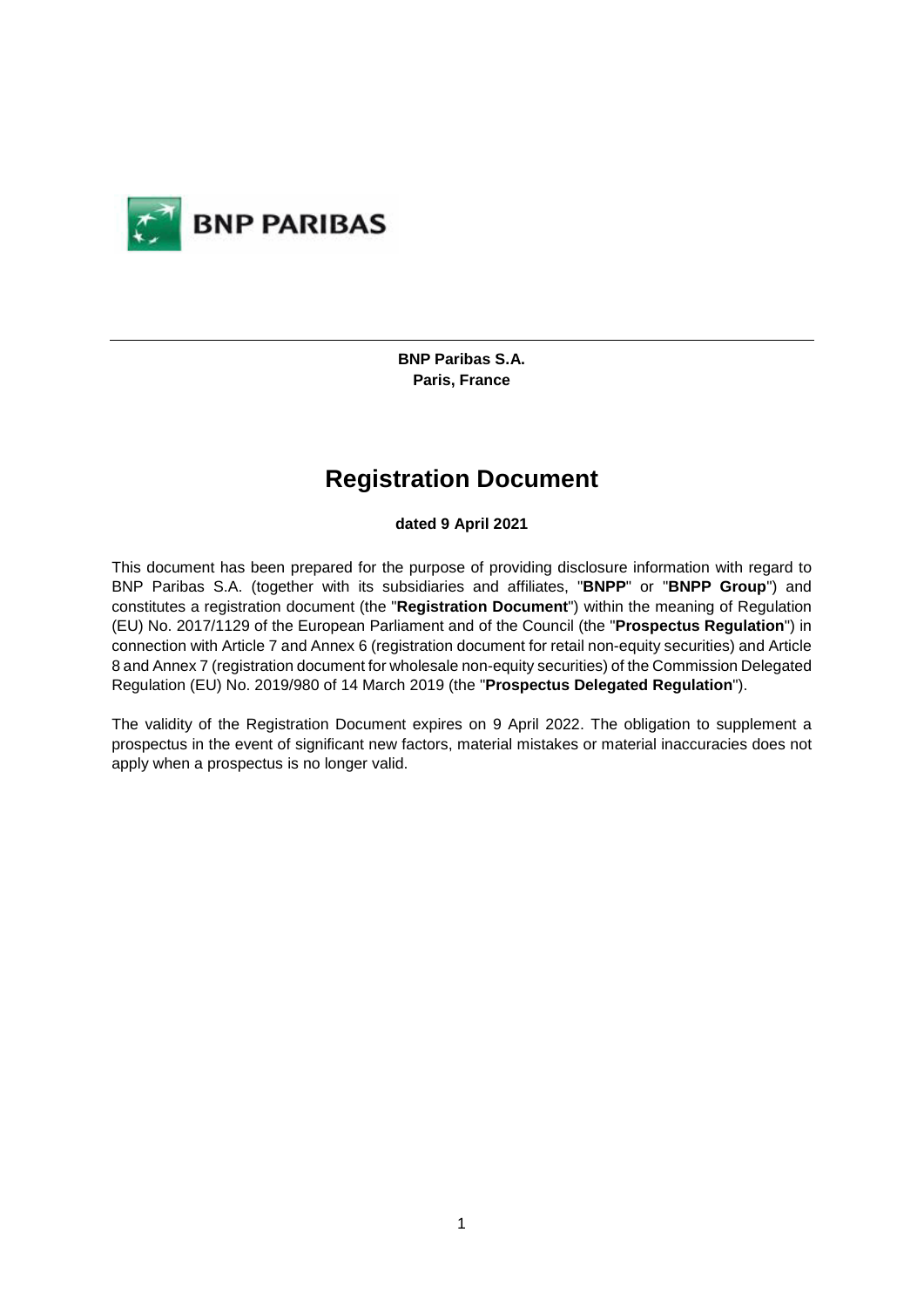## **TABLE OF CONTENTS**

| 1                       |                                                                                                                                                                              |  |  |
|-------------------------|------------------------------------------------------------------------------------------------------------------------------------------------------------------------------|--|--|
| 1.1                     | Credit risks, counterparty risks and securitization risks in the banking book 4                                                                                              |  |  |
| 1.1.1                   | Risk regarding a substantial increase in new provisions or a shortfall in the level of<br>previously recorded provisions exposed to credit risk and counterparty risk 4      |  |  |
| 1.1.2                   | Risk regarding the soundness and conduct of other financial institutions and market                                                                                          |  |  |
| 1.2                     |                                                                                                                                                                              |  |  |
| 1.2.1                   | Risk regarding BNPP Group's risk management policies, procedures and methods                                                                                                 |  |  |
| 1.2.2                   | Risk regarding an interruption in or a breach of the BNPP Group's information                                                                                                |  |  |
| 1.2.3                   |                                                                                                                                                                              |  |  |
| 1.3                     |                                                                                                                                                                              |  |  |
| 1.3.1                   | Risks of significant losses on trading and investment activities due to market                                                                                               |  |  |
| 1.3.2                   | Risks of generating lower revenues from commission and fee-based businesses                                                                                                  |  |  |
| 1.3.3                   | Risks of adjustments to the carrying value of the BNPP Group's securities and                                                                                                |  |  |
| 1.4                     |                                                                                                                                                                              |  |  |
| 1.4.1<br>1.4.2<br>1.4.3 | Risks regarding credit ratings of the BNPP Group being downgraded 10                                                                                                         |  |  |
| 1.5                     | Risks related to the macroeconomic and market environment 11                                                                                                                 |  |  |
| 1.5.1<br>1.5.2<br>1.5.3 | Risks regarding political, macroeconomic or financial changes in the countries and                                                                                           |  |  |
| 1.6                     |                                                                                                                                                                              |  |  |
| 1.6.1                   | Risks regarding impact of laws and regulations adopted in recent years, particularly in<br>response to the global financial crisis, as well as new legislative proposals  14 |  |  |
| 1.6.2                   | Risks regarding substantial fines and other administrative and criminal penalties for<br>non-compliance with applicable laws and regulations and may litigation losses16     |  |  |
| 1.6.3                   |                                                                                                                                                                              |  |  |
| 1.7                     | Risks related to the BNPP Group's growth in its current environment 17                                                                                                       |  |  |
| 1.7.1                   | Risks due to epidemics and pandemics, including the ongoing coronavirus (COVID-                                                                                              |  |  |
| 1.7.2<br>1.7.3          | Risks of difficulties in integrating businesses following acquisition transactions                                                                                           |  |  |
| 1.7.4<br>1.7.5          | Risks regarding intense competition amongst banking and non-banking operators 21<br>Risk of experiencing business disruption and losses due to climate change risks such     |  |  |
| 1.7.6                   | Risk of changes in certain holdings in credit or financial institutions 22                                                                                                   |  |  |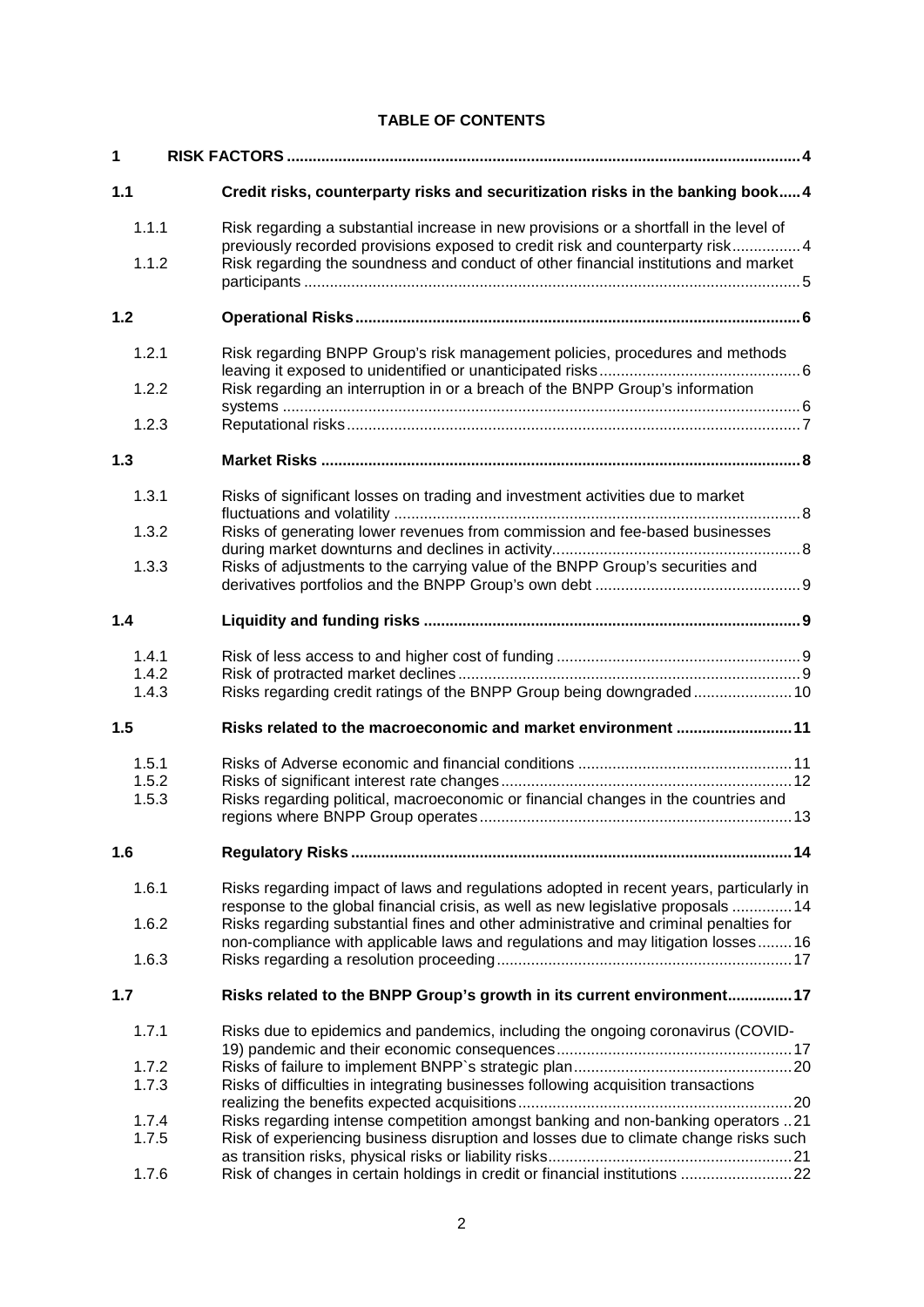| $\overline{2}$          |                          |                                                                          |  |
|-------------------------|--------------------------|--------------------------------------------------------------------------|--|
| 3                       |                          |                                                                          |  |
| $\overline{\mathbf{4}}$ |                          |                                                                          |  |
|                         | 4.1<br>4.2<br>4.3<br>4.4 |                                                                          |  |
|                         | 4.5                      | BNPP's borrowing and funding structure and financing of its activities27 |  |
| 5                       |                          |                                                                          |  |
| 6                       |                          |                                                                          |  |
| 7                       |                          |                                                                          |  |
|                         | 7.1<br>7.2<br>7.3        |                                                                          |  |
| 8                       |                          | ADMINISTRATIVE, MANAGEMENT AND SUPERVISORY BODIES OF BNPP 28             |  |
| 9                       |                          |                                                                          |  |
| 10                      |                          |                                                                          |  |
| 11                      |                          |                                                                          |  |
| 12                      |                          | FINANCIAL INFORMATION CONCERNING BNPP'S ASSETS AND LIABILITIES,          |  |
|                         | 12.1<br>12.2<br>12.3     | Significant Changes in the Financial Position of BNPP Group 30           |  |
| 13                      |                          |                                                                          |  |
|                         | 13.1<br>13.2             |                                                                          |  |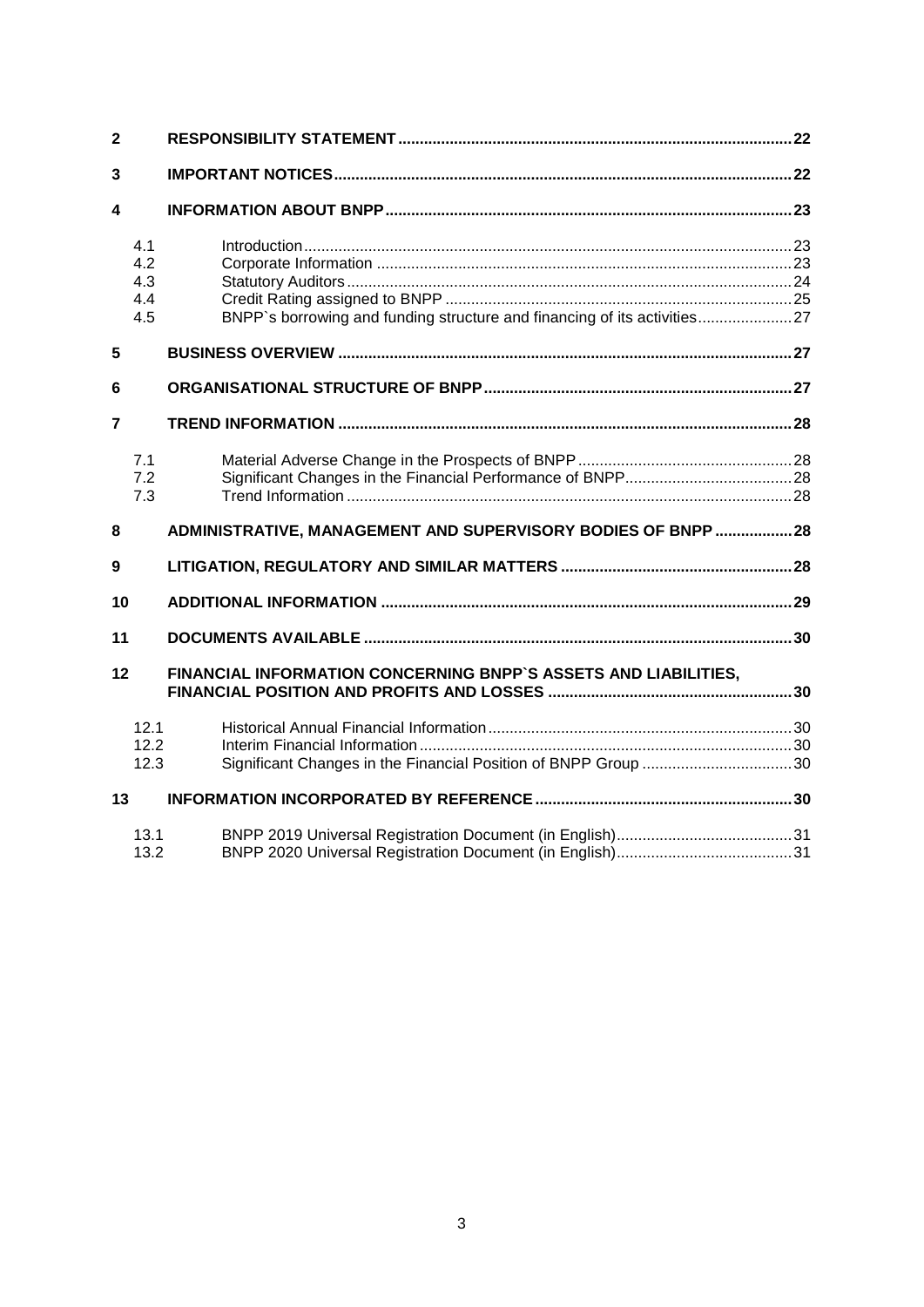### **1 RISK FACTORS**

This section describes the material and specific risks of BNPP and its subsidiaries and affiliates.

BNP Paribas S.A. is the parent company of the BNP Paribas Group. This means BNP Paribas S.A. directly or indirectly controls, jointly controls or has significant influence over the the group entities.

For entities governed by voting rights, BNP Paribas Group generally controls the entity if it holds, directly or indirectly, the majority of the voting rights (and if there are no contractual provisions that alter the power of these voting rights) or if the power to direct the relevant activities of the entity is conferred on it by contractual agreements.

While these group entities are separate legal entities, BNP Paribas S.A. as shareholder, is generally liable for obligations of these entities up to the value of its shares in these entities or as contractually agreed. As a consequence, the material risks that are presented below that are specific to BNP Paribas S.A and that may affect the BNP Paribas S.A.`s ability to fulfil its obligations under the securities are the risks of the BNP Group as a whole.

Prospective investors in any securities of BNPP should read the entire Registration Document and the relevant summary and securities note, base prospectus or other prospectus, either incorporating information from this Registration Document by reference or of which this Registration Document forms part, containing disclosure on certain securities (and where appropriate, the relevant summary note applicable to the relevant securities) in order to obtain all the relevant information.

These following risk factors are presented in risk categories (section 1.1 to section 1.7) depending on their nature whereby in each risk category the two most material risk factors, in the assessment of BNPP as of the date of this Registration Document, are set out first. If a category has more than two risk factors, the risk factors which are following the two most material risk factors are not ranked in order of their materiality within the respective category.

The assessment of materiality of the risk factors has been made by BNPP as of the date of this Registration Document on the basis of the probability of their occurrence and the expected magnitude of their negative impact.

The risk categories have been determined on a quantitative basis based on previously published documents and may be measured through risk-weighted assets or other quantitative or qualitative indicia, to the extent risk-weighted assets are not relevant (for example, for liquidity and funding risk). BNPP Group's risk management policies have been taken into account in assessing the materiality of these risks; in particular, risk-weighted assets factor in risk mitigation elements to the extent eligible in accordance with applicable banking regulations.

The risks specific to the BNPP Group's business have, for the purposes of this Registration Document in accordance with the Prospectus Regulation in connection with Article 7 and Annex 6 (registration document for retail non-equity securities) and Article 8 and Annex 7 (registration document for wholesale non-equity securities) of the Prospectus Delegated Regulation and are presented below under 7 main categories pursuant to Article 16 of the Prospectus Regulation, been extracted from BNPP's 2020 Universal Registration Document (in English) including the consolidated financial statements for the year ended 31 December 2020 and the statutory auditors' report thereon (*Document de référence et rapport financier annuel*), filed on 12 March 2021 with the French *Autorité des marchés financiers* ("**AMF**").

### **1.1 Credit risks, counterparty risks and securitization risks in the banking book**

### **1.1.1 Risk regarding a substantial increase in new provisions or a shortfall in the level of previously recorded provisions exposed to credit risk and counterparty risk**

Credit risk and counterparty risk impact the BNP Group's consolidated financial statements when a customer or counterparty is unable to honour its obligations and when the book value of these obligations in the BNPP Group's records is positive. The customer or counterparty may be a bank, a financial institution, an industrial or commercial enterprise, a government or a government entity, an investment fund or a natural person. If the level of irrecoverable or doubtful loans (Lifetime expected credit losses for credit-impaired or doubtful financial assets ("**Stage 3**")) increases, or provisions on performing loans (12-month expected credit losses ("**Stage 1**") and Lifetime expected credit losses for non-impaired assets ("**Stage 2**")) increase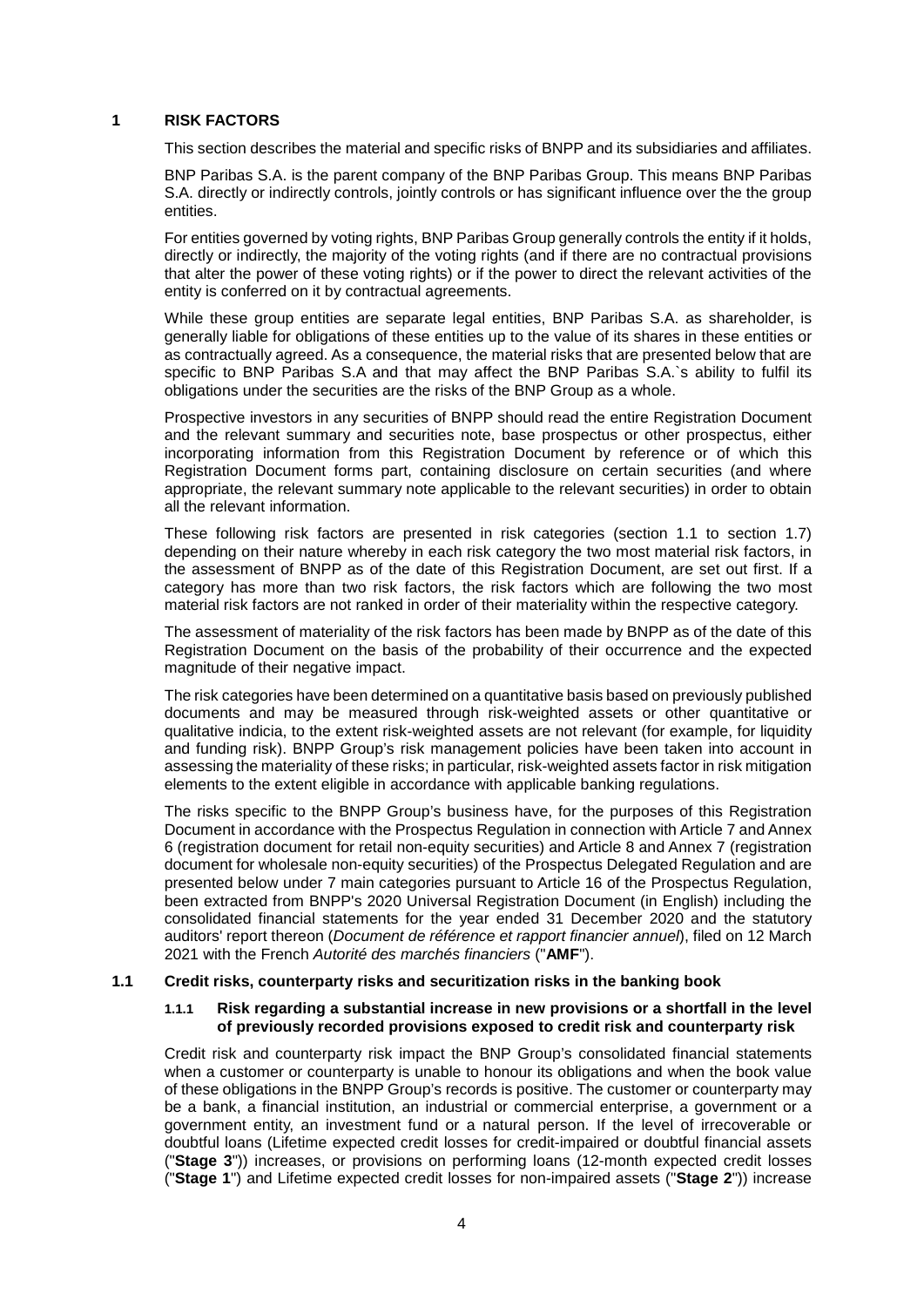in response to a deterioration in economicconditions or other factors, BNP Paribas' profitability may be affected.

As a result, in connection with its lending activities, the BNPP Group regularly establishes provisions, which are recorded on its income statement in the line item Cost of Risk. These provisions amounted to EUR 5.717 billion at 31 December 2020, representing 66 basis points of outstanding customer loans (compared with 39 basis points at 31 December 2019). The significant increase is the result of taking into account the economic consequences of the implementation of the COVID-19 health crisis. The provisioning of performing loans (stages 1 and 2) increased significantly by EUR 1.4 billion at 31 December 2020 compared to 31 December 2019 and is an example of the materialisation of this risk.

The BNPP Group's overall level of provisions is based on its assessment of prior loss experience, the volume and type of lending being conducted, industry standards, past due loans, economic conditions and other factors related to the recoverability of various loans or statistical analysis based on scenarios applicable to asset classes.

For reference, as at 31 December 2020, the ratio of doubtful loans to total loans outstanding was 2.1% and the coverage ratio of these loans (net of guarantees received) by provisions was 71.5%, compared to 2.2% and 74.0%, respectively, as at 31 December 2019.

While the BNPP Group seeks to reduce its exposure to credit risk and counterparty risk by using risk mitigation techniques such as collateralisation, obtaining guarantees, entering into credit derivatives and entering into netting agreements, it cannot be certain that these techniques will be effective to offset losses resulting from counterparty defaults that are covered by these techniques. Moreover, the BNPP Group is also exposed to the risk of default by the party providing the credit risk coverage (such as a counterparty in a derivative or a loan insurance contract) or to the risk of loss of value of any collateral. In addition, only a portion of the BNPP Group's overall credit risk and counterparty risk is covered by these techniques. Accordingly, the BNPP Group has very significant exposure to these risks.

Although the BNPP Group seeks to establish an appropriate level of provisions, its lending businesses may have to increase their provisions for loan losses or sound receivables substantially in the future as a result of deteriorating economic conditions or other causes. Any significant increase in provisions for loan losses or a significant change in the BNPP Group's estimate of the risk of loss inherent in its portfolio of non-impaired loans, as well as the occurrence of loan losses in excess of the related provisions, could have a material adverse effect on the BNPP Group's results of operations and financial condition.

#### **1.1.2 Risk regarding the soundness and conduct of other financial institutions and market participants**

The BNPP Group's ability to engage in financing, investment and derivative transactions could be adversely affected by the soundness of other financial institutions or market participants. Financial institutions are interrelated as a result of trading, clearing, counterparty, funding or other relationships. As a result, defaults by one or more States or financial institutions, or even rumours or questions about one or more financial institutions, or the financial services industry generally, may lead to market-wide liquidity problems and could lead to further losses or defaults. The BNPP Group has exposure to many counterparties in the financial industry, directly and indirectly, including clearing houses, brokers and dealers, commercial banks, investment banks, mutual and alternative investment funds, and other institutional clients with which it regularly executes transactions. The BNPP Group is also be exposed to risks related to the increasing involvement in the financial sector of players and the introduction of new types of transactions subject to little or no regulation (e.g. unregulated funds, trading venues or crowdfunding platforms). Credit and counterparty risks could be exacerbated if the collateral held by the BNPP Group cannot be realized upon or is liquidated at prices not sufficient to recover the full amount of the loan or derivative exposure due to the BNPP Group or in case of a failure of a significant financial market participant such as a central counterparty.

For reference, counterparty risk exposure related to financial institutions was EUR 25 billion at 31 December 2020, or 12% of the BNPP Group's total counterparty risk exposure, and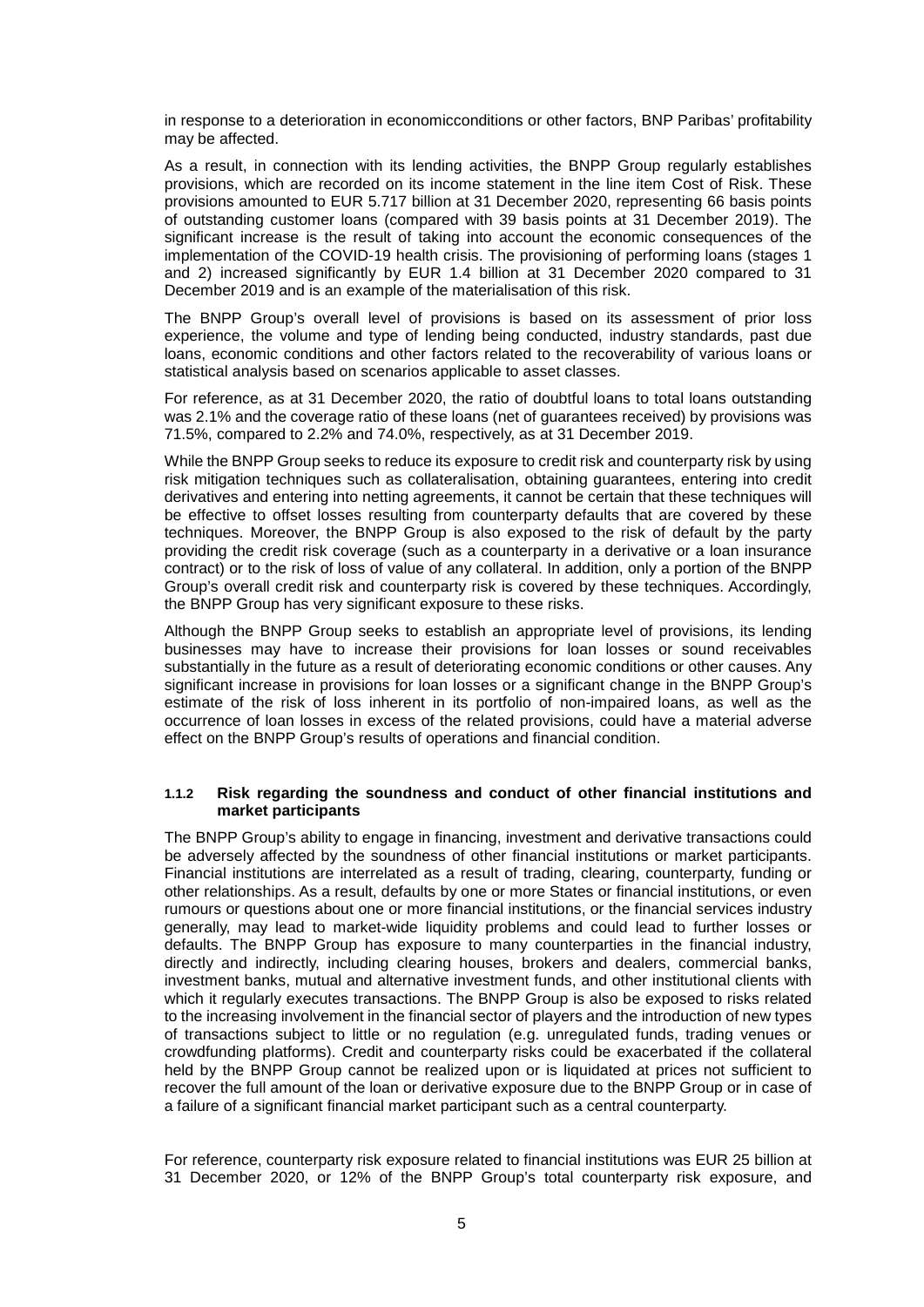counterparty risk exposure related to clearing houses was EUR 42 billion, or 19% of the BNPP Group's total counterparty risk exposure.

In addition, fraud or misconduct by financial market participants can have a material adverse effect on financial institutions due in particular to the interrelated nature of the financial markets. An example is the fraud perpetrated by Bernard Madoff that came to light in 2008, as a result of which numerous financial institutions globally, including the BNPP Group, announced losses or exposure to losses in substantial amounts. The BNPP Group remains the subject of various claims in connection with the Madoff matter.

Losses resulting from the risks summarized above could materially and adversely affect the BNPP Group's results of operations.

### **1.2 Operational Risks**

### **1.2.1 Risk regarding BNPP Group's risk management policies, procedures and methods leaving it exposed to unidentified or unanticipated risks**

The BNPP Group has devoted significant resources to developing its risk management policies, procedures and assessment methods and intends to continue to do so in the future. Nonetheless, the BNPP Group's risk management techniques and strategies may not be fully effective in mitigating its risk exposure in all economic and market environments or against all types of risk, particularly risks that the BNPP Group may have failed to identify or anticipate. The BNPP Group's ability to assess the creditworthiness of its customers or to estimate the values of its assets may be impaired if, as a result of market turmoil such as that experienced in recent years, the models and approaches it uses become less predictive of future behaviour, valuations, assumptions or estimates. Some of the BNPP Group's qualitative tools and metrics for managing risk are based on its use of observed historical market behaviour. The BNPP Group applies statistical and other tools to these observations to arrive at quantifications of its risk exposures. The process the BNPP Group uses to estimate losses inherent in its credit exposure or estimate the value of certain assets requires difficult, subjective, and complex judgments, including forecasts of economic conditions and how these economic predictions might impair the ability of its borrowers to repay their loans or impact the value of assets, which may, during periods of market disruption, be incapable of accurate estimation and, in turn, impact the reliability of the process. These tools and metrics may fail to predict future risk exposures, e.g., if the BNPP Group does not anticipate or correctly evaluate certain factors in its statistical models, or upon the occurrence of an event deemed extremely unlikely by the tools and metrics. This would limit the BNPP Group's ability to manage its risks. The BNPP Group's losses could therefore be significantly greater than the historical measures indicate. In addition, the BNPP Group's quantified modelling does not take all risks into account. Its more qualitative approach to managing certain risks could prove insufficient, exposing it to material unanticipated losses.

### **1.2.2 Risk regarding an interruption in or a breach of the BNPP Group's information systems**

As with most other banks, the BNPP Group relies heavily on communications and information systems to conduct its business. This dependency has increased with the spread of mobile and online banking services, and the development of cloud computing. Any failure or interruption or breach in security of these systems could result in failures or interruptions in the BNPP Group's customer relationship management, general ledger, deposit, servicing and/or loan organisation systems or could cause the BNPP Group to incur significant costs in recovering and verifying lost data. The BNPP Group cannot provide assurances that such failures or interruptions will not occur or, if they do occur, that they will be adequately addressed. Any failures of or interruptions in the BNPP Group's communications and information systems could cause significant losses and have an adverse effect on the BNPP Group's reputation, financial condition and results of operations.

In addition, the BNPP Group is subject to cybersecurity risk, or risk caused by a malicious and/or fraudulent act, committed virtually, with the intention of manipulating information (confidential data, bank/insurance, technical or strategic), processes and users, in order to cause material losses to the BNPP Group's subsidiaries, employees, partners and clients and/or for the purpose of extortion (ransomware). An increasing number of companies (including financial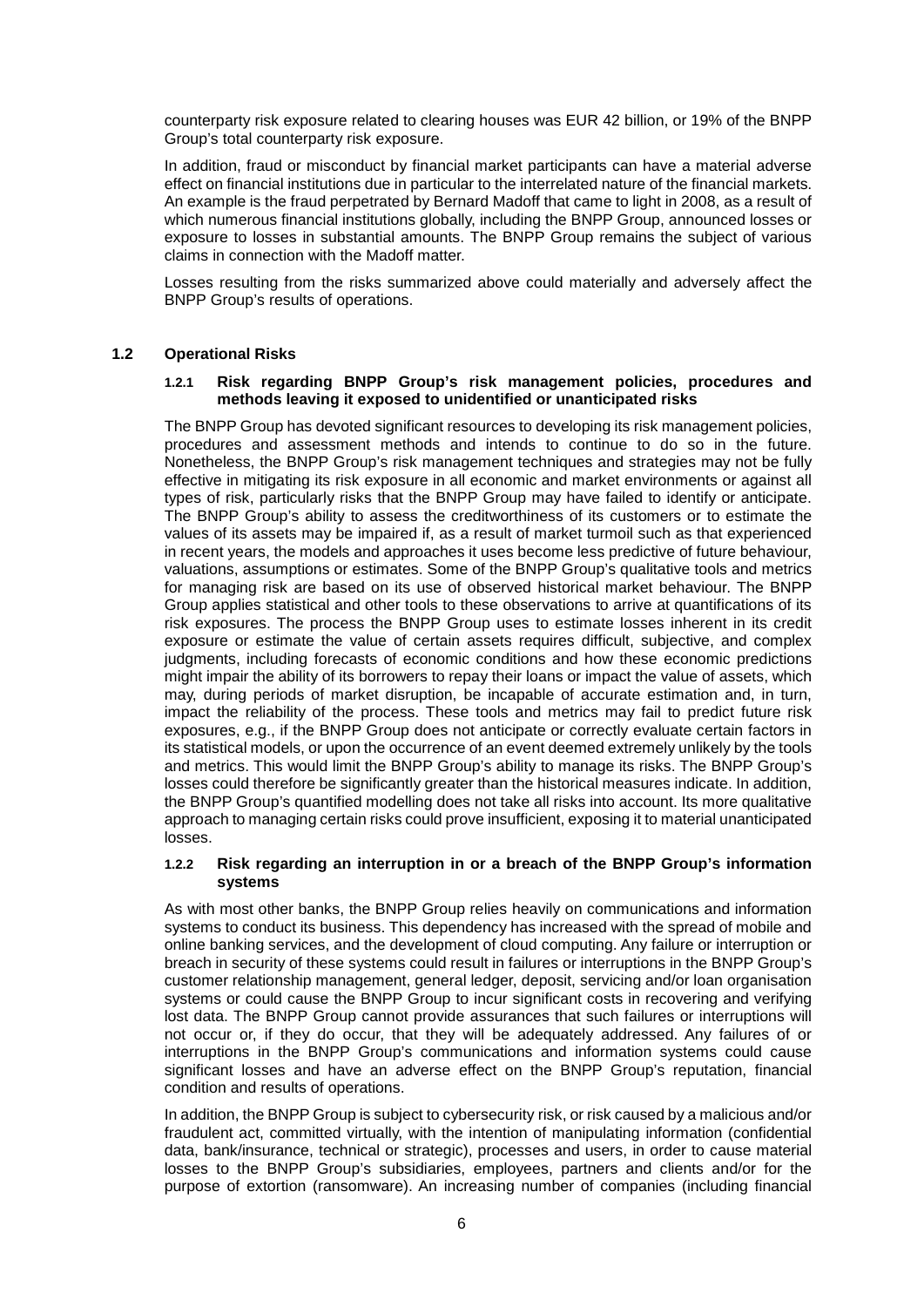institutions) have in recent years experienced intrusion attempts or even breaches of their information technology security, some of which have involved sophisticated and highly targeted attacks on their computer networks. Because the techniques used to obtain unauthorized access, disable or degrade service, steal confidential data or sabotage information systems have become more sophisticated, change frequently and often are not recognized until launched against a target, the BNPP Group and its third-party service providers may be unable to anticipate these techniques or to implement in a timely manner effective and efficient countermeasures. Any such cybersecurtity breach, malicious and/or fraudulent act could cause significant losses and have an adverse effect on the BNPP Group's reputation, financial condition and results of operations. Regulatory authorities now consider cybersecurity as a growing systemic risk for the financial sector. They have stressed the need for financial institutions to improve their resilience to cyber-attacks by strengthening internal IT monitoring and control procedures. A successful cyber-attack could therefore expose the Group to a regulatory fine, especially should any personal data from customers be lost.

Moreover, the BNPP Group is exposed to the risk of operational failure or interruption of a clearing agent, foreign markets, clearing houses, custodian banks or any other financial intermediary or external service provider used by the BNPP Group to execute or facilitate financial transactions. Due to its increased interaction with clients, the BNPP Group is also exposed to the risk of operational malfunction of the latter's information systems. The BNPP Group's communications and data systems and those of its clients, service providers and counterparties may also be subject to malfunctions or interruptions by as a result of cyber-crime or cyber-terrorism. The BNPP Group cannot guarantee that these malfunctions or interruptions in its own systems or those of other parties will not occur or that in the event of a cyber-attack, these malfunctions or interruptions will be adequately resolved. These operational malfunctions or interruptions accounted for an average of 3% of operational risk losses over the 2012-2020 period.

Any failures of or interruptions in the BNPP Group's information systems or those of its providers and any subsequent disclosure of confidential information related to any client, counterpart or employee of the BNPP Group (or any other person) or any intrusion or attack against its communication system could cause significant losses and have an adverse effect on the BNPP Group's reputation, financial condition and results of operations.

### **1.2.3 Reputational risks**

Considering the highly competitive environment in the financial services industry, a reputation for financial strength and integrity is critical to the BNPP Group's ability to attract and retain customers. The BNPP Group's reputation could be harmed if it cannot adequately promote and market its products and services. The BNPP Group's reputation could also be damaged if, as it increases its client base and the scale of its businesses, the BNPP Group's comprehensive procedures and controls dealing with conflicts of interest fail, or appear to fail, to address them properly. At the same time, the BNPP Group's reputation could be damaged by employee misconduct, fraud or misconduct by financial industry participants to which the BNPP Group is exposed, a decline in, a restatement of, or corrections to its financial results, as well as any adverse legal or regulatory action, such as e.g. the settlement the BNPP Group entered into with the U.S. authorities in 2014 for violations of U.S. laws and regulations regarding economic sanctions.

In this respect, on 30 June 2014 the BNPP Group entered into a series of agreements with, and was the subject of several orders issued by, U.S. federal and New York state government agencies and regulatory authorities in settlement of investigations into violations of U.S. laws and regulations regarding economic sanctions. The fines and penalties imposed on the BNPP Group as part of this settlement included, among other things, the payment of monetary penalties amounting in the aggregate to USD 8.97 billion (EUR 6.6 billion) and guilty pleas by BNPP S.A., the parent company of the BNPP Group, to charges of having violated U.S. federal criminal law and New York State criminal law. Following this settlement, the BNPP Group remains subject to increased scrutiny by regulatory authorities (including via the presence of an independent consultant within the BNPP Group) who are monitoring its compliance with a remediation plan agreed with them.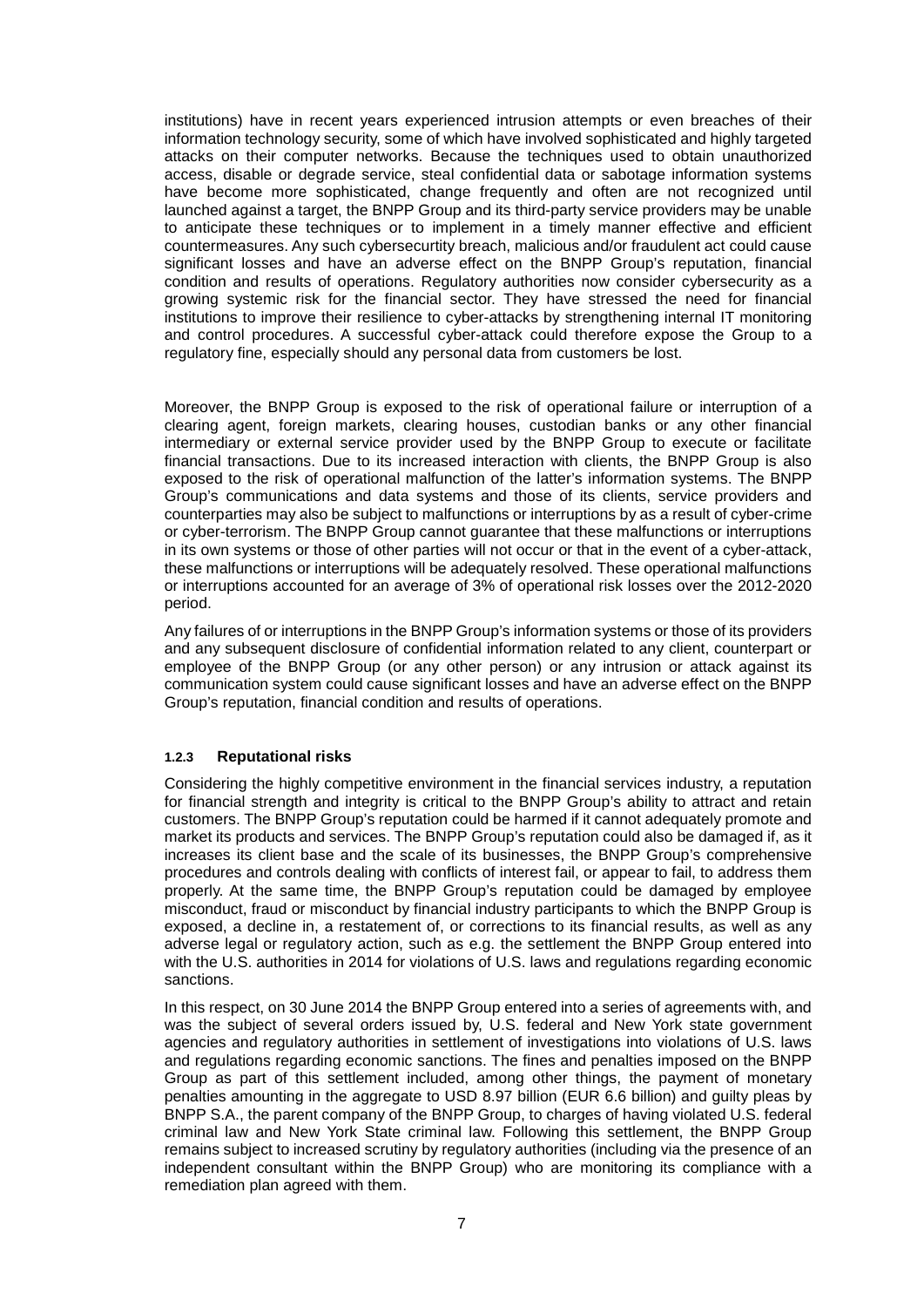The loss of business that could result from damage to the BNPP Group's reputation could have an adverse effect on its results of operations and financial position.

### **1.3 Market Risks**

#### **1.3.1 Risks of significant losses on trading and investment activities due to market fluctuations and volatility**

The BNPP Group maintains trading and investment positions in the debt, currency, commodity and equity markets, and in unlisted securities, real estate and other asset classes, including through derivative contracts. These positions could be adversely affected by extreme volatility in these markets, i.e. the degree to which prices fluctuate over a particular period in a particular market, regardless of market levels. Moreover, volatility trends that prove substantially different from the BNPP Group's expectations may lead to losses relating to a broad range of other products that the BNPP Group uses, including swaps, forward and future contracts, options and structured products.

To the extent that the BNPP Group owns assets, or has net long positions, in any of those markets, a market downturn could result in losses from a decline in the value of its positions. Conversely, to the extent that the BNPP Group has sold assets that it does not own, or has net short positions in any of those markets, a market upturn could, in spite of the existing limitation of risks and control systems, expose the BNPP Group to potentially substantial losses as it attempts to cover its net short positions by acquiring assets in a rising market. The BNPP Group may from time to time hold a long position in one asset and a short position in another, in order to hedge transactions with clients and/or from which it expects to gain based on changes in the relative value of the two assets. If, however, the relative value of the two assets changes in a direction or manner that the BNPP Group did not anticipate or against which it is not hedged, it might realize a loss on those paired positions. Such losses, if significant, could adversely affect the BNPP Group's results and financial condition. In addition, the BNPP Group's hedging strategies may not be suitable for certain market conditions.

If any of the variety of instruments and strategies that the BNPP Group uses to hedge its exposure to various types of risk in its businesses is not effective, the BNPP Group may incur losses. Many of its strategies are based on historical trading patterns and correlations. For example, if the BNPP Group holds a long position in an asset, it may hedge that position by taking a short position in another asset where the short position has historically moved in a direction that would offset a change in the value of the long position. However, the hedge may only be partial, or the strategies used may not protect against all future risks or may not be fully effective in mitigating the BNPP Group's risk exposure in all market environments or against all types of risk in the future. Unexpected market developments may also reduce the effectiveness of the BNPP Group's hedging strategies, as shown by the losses incurred by the BNPP Group's equity derivatives activities in the first quarter of 2020, due in particular to the market environment. In addition, the manner in which gains and losses resulting from certain ineffective hedges are recorded may result in additional volatility in the BNPP Group's reported earnings.

The BNPP Group uses a "value at risk" (VaR) model to quantify its exposure to potential losses from market risks, and also performs stress testing with a view to quantifying its potential exposure in extreme scenarios. However, these techniques rely on statistical methodologies based on historical observations, which may turn out to be unreliable predictors of future market conditions. Accordingly, the BNPP Group's exposure to market risk in extreme scenarios could be greater than the exposures predicted by its quantification techniques.

The Global Markets business line in particular had EUR 24 billion in riskweighted assets subject to market risk at 31 December 2020, or 3% of the total risk-weighted assets of the BNPP Group.

Any significant losses on trading and investment activities due to market fluctuations and volatility could have an adverse effect on its results of operations and financial position.

### **1.3.2 Risks of generating lower revenues from commission and fee-based businesses during market downturns and declines in activity.**

Commissions represented 22% of the BNPP Group's total revenues in 2020. Financial and economic conditions affect the number and size of transactions for which the BNPP Group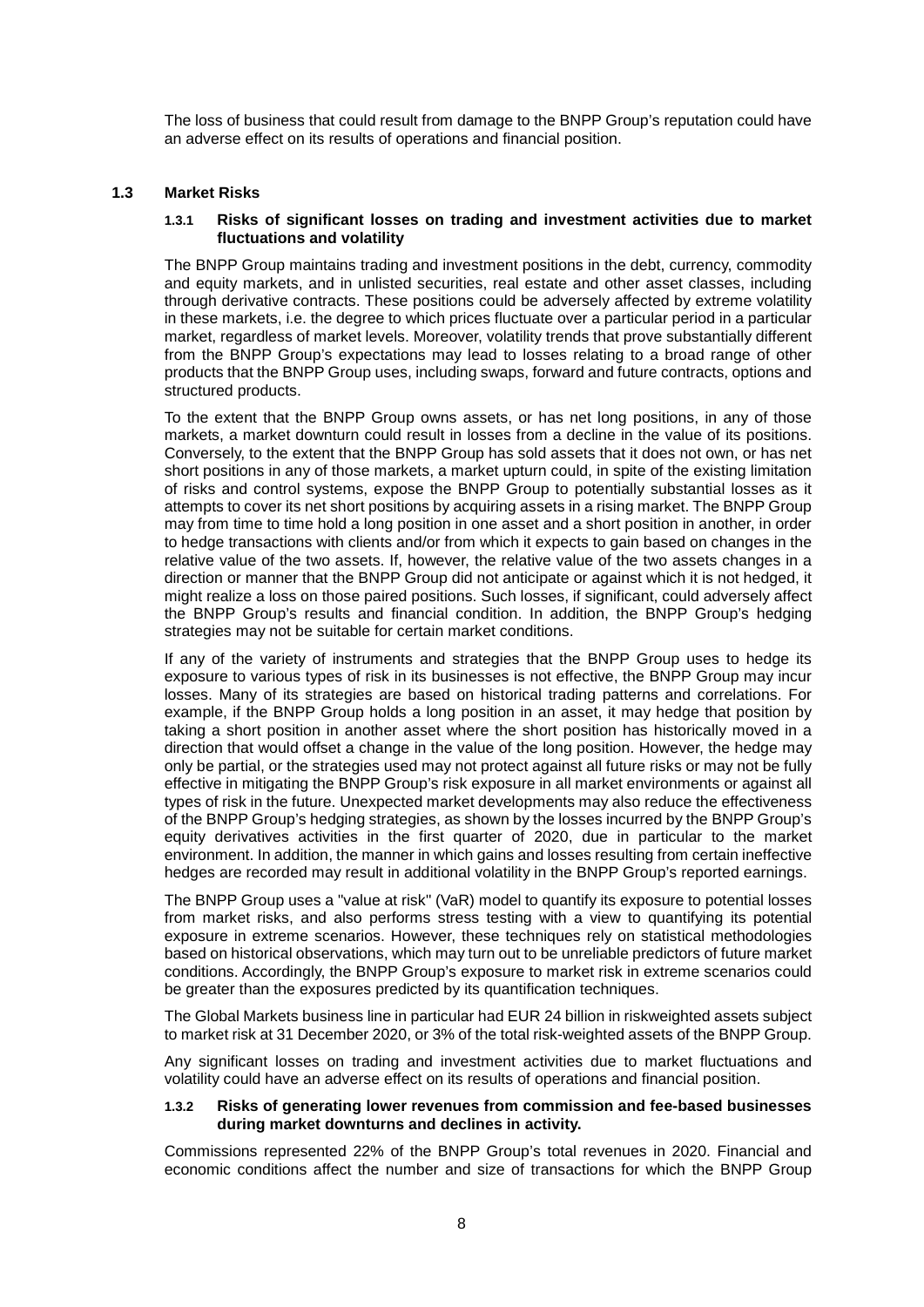provides securities underwriting, financial advisory and other Investment Banking services. These revenues, which include fees from these services, are directly related to the number and size of the transactions in which the BNPP Group participates and can thus be significantly affected by economic or financial changes that are unfavourable to its Investment Banking business and clients. In addition, because the fees that the BNPP Group charges for managing its clients' portfolios are in many cases based on the value or performance of those portfolios, a market downturn that reduces the value of its clients' portfolios or increases the amount of withdrawals would reduce the revenues it receives from its asset management, equity derivatives and Private Banking businesses. Independently of market changes, below-market performance by the BNPP Group's mutual funds may result in increased withdrawals and reduced inflows, which would reduce the revenues the BNPP Group receives from its asset management business.

### **1.3.3 Risks of adjustments to the carrying value of the BNPP Group's securities and derivatives portfolios and the BNPP Group's own debt**

The carrying value of the BNPP Group's securities and derivatives portfolios and certain other assets, as well as its own debt, in its balance sheet is adjusted as of each financial statement date. As at 31 December 2020, on the assets side of the BNPP Group's balance sheet, financial instruments at fair value through profit or loss, derivative financial instruments used for hedging purposes and financial assets at fair value through shareholders' equity amounted to EUR 689.6 billion, EUR 15.6 billion and EUR 58.2 billion respectively. In the liabilities column, financial instruments at fair value through profit or loss and derivative financial instruments used for hedging purposes amounted to EUR 729.5 billion and EUR 13.3 billion, respectively, at 31 December 2020. Most of the adjustments are made on the basis of changes in fair value of the BNPP Group's assets or debt during an accounting period, with the changes recorded either in the income statement or directly in shareholders' equity. Changes that are recorded in the income statement, to the extent not offset by opposite changes in the value of other assets, affect the BNPP Group's consolidated revenues and, as a result, its net income. All fair value adjustments affect shareholders' equity and, as a result, the BNPP Group's capital adequacy ratios. The fact that fair value adjustments are recorded in one accounting period does not mean that further adjustments will not be needed in subsequent periods.

Any adjustments to the carrying value of the BNPP Group's securities and derivatives portfolios and the BNPP Group's own debt could have an adverse effect on its results of operations and financial position.

### **1.4 Liquidity and funding risks**

### **1.4.1 Risk of less access to and higher cost of funding**

The financial crisis, the euro zone sovereign debt crisis as well as the general macroeconomic environment have at times adversely affected the availability and cost of funding for European banks in recent years. This was due to several factors, including a sharp increase in the perception of bank credit risk due to exposure to sovereign debt in particular, credit rating downgrades of sovereigns and of banks, and debt market speculation. Many European banks, including the BNPP Group, at various points experienced restricted access to wholesale debt markets and to the interbank market, as well as a general increase in their cost of funding. Accordingly, reliance on direct borrowing from the European Central Bank ("**ECB**") at times increased substantially. If such adverse credit market conditions were to reappear in the event of prolonged stagnation of growth, deflation, resurgence of the financial crisis, another sovereign debt crisis or new forms of financial crises, factors relating to the financial industry or the economy in general (including the economic consequences of the COVID-19 health crisis) or to the BNPP Group in particular, the effect on the liquidity of the European financial sector in general and the BNPP Group in particular could be materially adverse and have a negative impact on the BNPP Group's results of operations and financial condition.

### **1.4.2 Risk of protracted market declines**

In some of the BNPP Group's businesses, particularly Global Markets (which represented 15.4% of the BNPP Group's revenue in 2020) and Asset/Liability Management, protracted market movements, particularly asset price declines, can reduce the level of activity in the market or reduce market liquidity. These developments can lead to material losses if the BNPP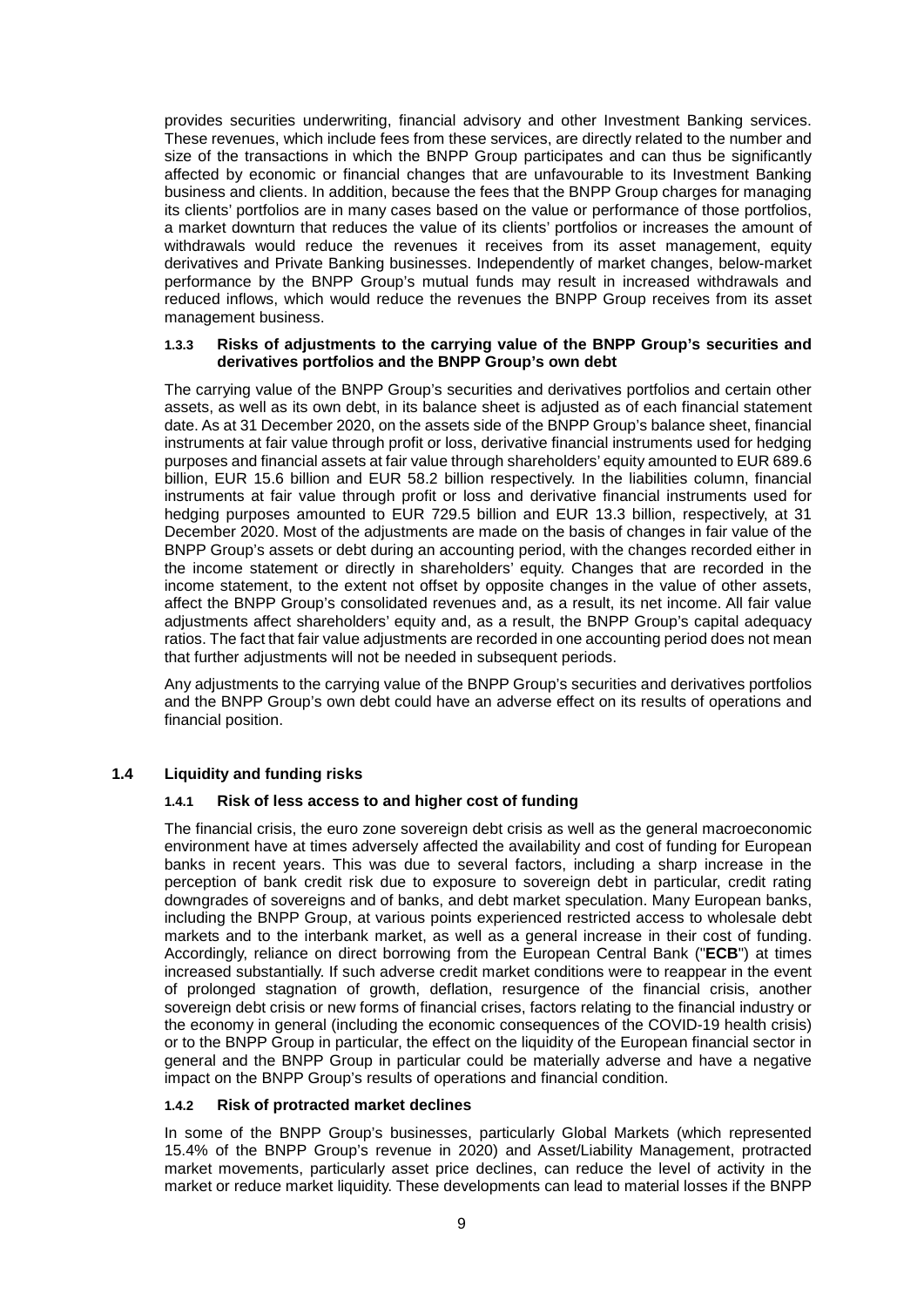Group cannot close out deteriorating positions in a timely way. This is particularly true for assets that are intrinsically illiquid. Assets that are not traded on stock exchanges or other public trading markets, such as certain derivative contracts between financial institutions, may have values that the BNPP Group calculates using models rather than publicly-quoted prices. Monitoring the deterioration of prices of assets like these is difficult and could lead to significant unanticipated losses.

The BNPP Group is exposed to the risk that the maturity, interest rate or currencies of its assets might not match those of its liabilities. The timing of payments on certain of the BNPP Group's assets is uncertain, and if the BNPP Group receives lower revenues than expected at a given time, it might require additional market funding in order to meet its obligations on its liabilities. While the BNPP Group imposes strict limits on the gaps between its assets and its liabilities as part of its risk management procedures, it cannot be certain that these limits will be fully effective to eliminate potential losses arising from asset and liability mismatches.

### **1.4.3 Risks regarding credit ratings of the BNPP Group being downgraded**

Credit ratings have a significant impact on the BNPP Group's liquidity. On 23 April 2020, Standard & Poor's confirmed the long-term rating of BNPP S.A's deposits and senior preferred debt rating as A+, confirmed its short-term rating as A-1 and revised the outlook from stable to negative. On 12 October 2020, Fitch maintained its long-term deposits and senior preferred debt rating for BNPP S.A's at AA- and F1+, and withdrew its Negative Rating Watch and revised its outlook to negative. On 4 December 2020, Moody's confirmed its long-term deposits and senior preferred debt rating from as Aa3, and confirmed its short-term rating as P-1, with a stable outlook. On 10 July 2020, DBRS confirmed BNPP S.A's senior preferred debt rating as AA(low), as well as its short-term rating as R-1(middle) with a stable outlook. A downgrade in the BNPP Group's credit rating could affect the liquidity and competitive position of the BNPP Group. It could also increase the BNPP Group's borrowing costs, limit access to the capital markets or trigger additional obligations under its covered bonds or under certain bilateral provisions in some trading, derivative or collateralized financing contacts.

In addition, the BNPP Group's cost of obtaining long-term unsecured funding from market investors is also directly related to its credit spreads, which in turn depend to a certain extent on its credit ratings. Increases in credit spreads can significantly increase the BNPP Group's cost of funding. Changes in credit spreads are continuous, market-driven, and subject at times to unpredictable and highly volatile movements. Credit spreads are also influenced by market perceptions of the BNPP Group's creditworthiness. Furthermore, credit spreads may be influenced by movements in the cost to purchasers of credit default swaps referenced to the BNPP Group's debt obligations, which are influenced both by the credit quality of those obligations, and by a number of market factors that are beyond the control of the BNPP Group.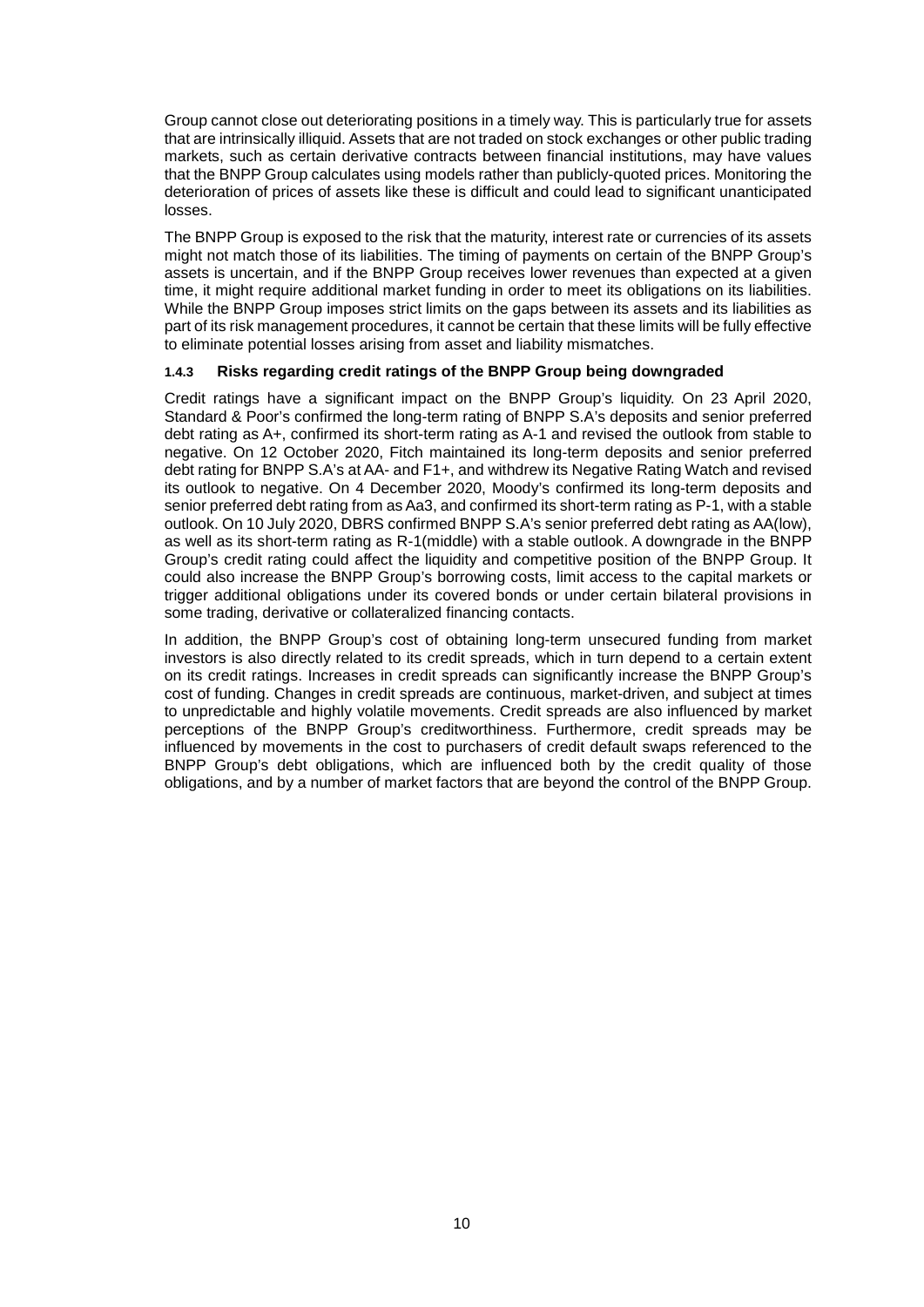### **1.5 Risks related to the macroeconomic and market environment**

### **1.5.1 Risks of Adverse economic and financial conditions**

The BNPP Group's business is sensitive to changes in the financial markets and more generally to economic conditions in France (28% of the BNPP Group's revenues at 31 December 2020), other countries in Europe (47% of the BNPP Group's revenues at 31 December 2020) and the rest of the world (25% of the BNPP Group's revenues at 31 December 2020). The sharp deterioration in economic conditions in the Group's principal geographic markets as a result of the COVID-19 health crisis weighed on its results in 2020. The deterioration in economic conditions in the markets where the BNPP Group operates and in the economic environment has had, in 2020, and could in the future have some or all of the following impacts:

- adverse economic conditions affect the business and operations of the BNPP Group's customers, reducing credit demand and trading volume and resulting in an increased rate of default on loans and other receivables, in part as a result of the deterioration of the financial capacity of companies and households;
- a decline in market prices of bonds, equities and commodities affect the businesses of the BNPP Group, including in particular trading, Investment Banking and asset management revenues;
- macroeconomic policies adopted in response to actual or anticipated economic conditions can have unintended effects, and are likely to impact market parameters such as interest rates and foreign exchange rates, which in turn can affect the BNPP Group's businesses that are most exposed to market risk;
- perceived favourable economic conditions generally or in specific business sectors can result in asset price bubbles, which could in turn exacerbate the impact of corrections when conditions become less favourable;
- a significant economic disruption (such as the global financial crisis of 2008, the European sovereign debt crisis of 2011 or the Covid-19 pandemic since 2020) can have a severe impact on all of the BNPP Group's activities, particularly if the disruption is characterized by an absence of market liquidity that makes it difficult to sell certain categories of assets at their estimated market value or at all. These disruptions, including those related to the measures taken in response to the Covid-19 pandemic, could also lead to a decline in transaction commissions and consumer loans;
- a significant deterioration of market and economic conditions resulting from, among other things, from adverse political and geopolitical events such as natural disasters, geopolitical tensions (in particular protectionist measures), health risks such as the COVID-19 health crisis, the fear or recurrence of new epidemics or epidemics, acts of terrorism, social unrest, cyber-attacks, military conflicts or threats thereof and related risks can affect the operating environment for the BNPP Group episodically or for extended periods.

In 2021, economies and financial markets will be particularly sensitive to a number of factors, including the evolution of the Covid-19 pandemic and its economic consequences, in particular the increase in sovereign and corporate debt that was often high before the COVID-19 health crisis and has been aggravated by it, and the gradual and uneven recovery that is expected following the recession in the first half of 2020. The risks associated with the Covid-19 pandemic, in particular, are described in section 1.7.1, Risks due to epidemics and pandemics, including the ongoing coronavirus (COVID-19) pandemic and their economic consequences. In addition tensions around international trade (protectionist measures, such as customs duties, in addition to the restrictions adopted in response to the Covid-19 pandemic), geopolitical tensions, political risks directly affecting Europe (including the consequences of the implementation of Brexit), a recessionary economic environment, the volatility in commodity prices (itself affected by the above-mentioned factors) and, as discussed below, the evolution of monetary policy are factors that may impact the economy and financial markets in the coming months or years. More generally, the volatility of financial markets could adversely affect the BNPP Group's trading and investment positions in the debt, currency, commodity and equity markets, as well as its positions in other investments. For reference, Global Markets accounted for 15.4% of the BNPP Group's revenues in 2020. Severe market disruptions and extreme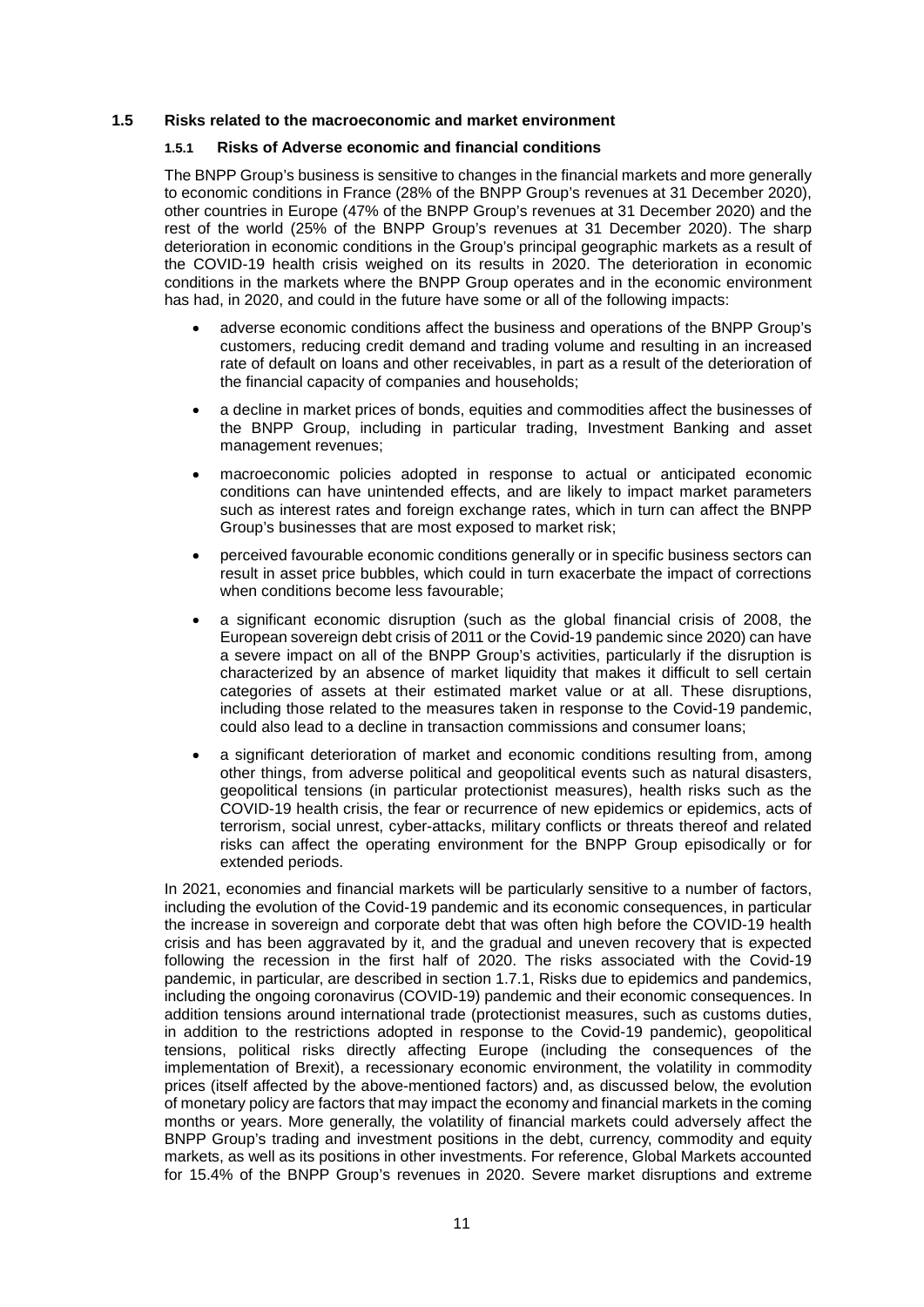market volatility have occurred often in recent years and may occur again in the future, which could result in significant losses for the BNPP Group. Such losses may extend to a broad range of trading and hedging products, including swaps, forward and future contracts, options and structured products. The volatility of financial markets makes it difficult to predict trends and implement effective trading strategies.

It is difficult to predict when economic or market downturns or other market disruptions will occur, and which markets will be most significantly impacted. If economic or market conditions in France or elsewhere in Europe, or Global Markets more generally, were to deteriorate, not improve as quickly as expected or become more volatile, the BNPP Group's operations could be disrupted, and its business, results of operations and financial condition could be adversely affected.

#### **1.5.2 Risks of significant interest rate changes**

The net interest income recorded by the BNPP Group during any given period significantly affects its overall revenues and profitability for that period. Interest rates are highly sensitive to many factors beyond the BNPP Group's control, such as the rate of inflation, country-specific monetary policies and certain decisions concerning regulatory capital. Changes in market interest rates could affect the interest rates charged on interest-earning assets differently than the interest rates paid on interest-bearing liabilities. Any adverse change in the yield curve could cause a decline in net interest income generated by the BNPP Group's lending activities. In addition, increases in the interest rates at which the BNPP Group's short-term funding is available and maturity mismatches may adversely affect its profitability.

Since the 2008-2009 financial crisis, Global Markets have been characterized by an extended period of low interest rates. This low interest rate environment has weighed significantly on banks' profitability, including that of the BNPP Group, for a number of years. The relative impact on banks depends, in particular, on the proportion of their revenues represented by net interest income; this proportion was 48% for the BNPP Group in 2020. The situation worsened in 2019 and 2020, in particular with the emergence and increasing prevalence of loans at negative interest rates, including placements by European banks with the ECB. If the low, and even negative, interest rate environment continues, as a result, for example, of continued monetary loosening, which was increased to support the economy in the context of the Covid-19 epidemic, low growth or other factors, the BNPP Group's profitability could be impacted or even decline. In this respect, central banks have increased their monetary support in the face of the recession caused by the COVID-19 health crisis. The ECB has in particular extended its targeted longerterm financing operations (TLTROs) until June 2022 under more favourable conditions, and maintained its quantitative easing policy, which was reactivated in September 2019. In addition, given the change in the economic environment, monetary policies may not be sufficient to offset the negative impacts of the Covid-19 epidemic or other crises that may emerge.

During periods of low interest rates, interest rate spreads tend to tighten, and the BNPP Group may be unable to lower interest rates on deposits sufficiently to offset reduced income from lending at lower interest rates. Net interest income amounted to EUR 21,127 million in 2019 and EUR 21,312 million in 2020, respectively. On an indicative basis, over one-, two- and three-year timeframes, the sensitivity of revenues at 31 December 2020 to a parallel, instantaneous and definitive increase in market rates of +50 basis points (+0.5%) across all currencies has an impact of +EUR 125 million, +EUR 309 million and +EUR 600 million, respectively, or +0.3%, +0.7% and +1.4% of the BNPP Group's net banking income. The negative interest rate environment in which banks are charged for cash deposited with central banks, whereas banks typically do not charge clients for deposits, weighs significantly on banks' margins. In addition, the BNPP Group has been facing and may continue to face an increase in early repayment and refinancing of mortgages and other fixed-rate consumer and corporate loans as clients take advantage of lower borrowing costs. This, along with the issuance of new loans at the low prevailing market interest rates, has resulted and may continue to result in a decrease in the average interest rate of the BNPP Group's portfolio of loans thereby causing a decline in its net interest income from lending activities. Moreover, an environment of persistently low interest rates can also have the effect of flattening the yield curve in the market more generally, which could reduce the premium generated by the BNPP Group from its funding activities. A flattening yield curve can also influence financial institutions to engage in riskier activities in an effort to earn the desired level of returns, which can increase overall market risk and volatility. Low interest rates may also affect the profitability and even the solvency of the insurance activities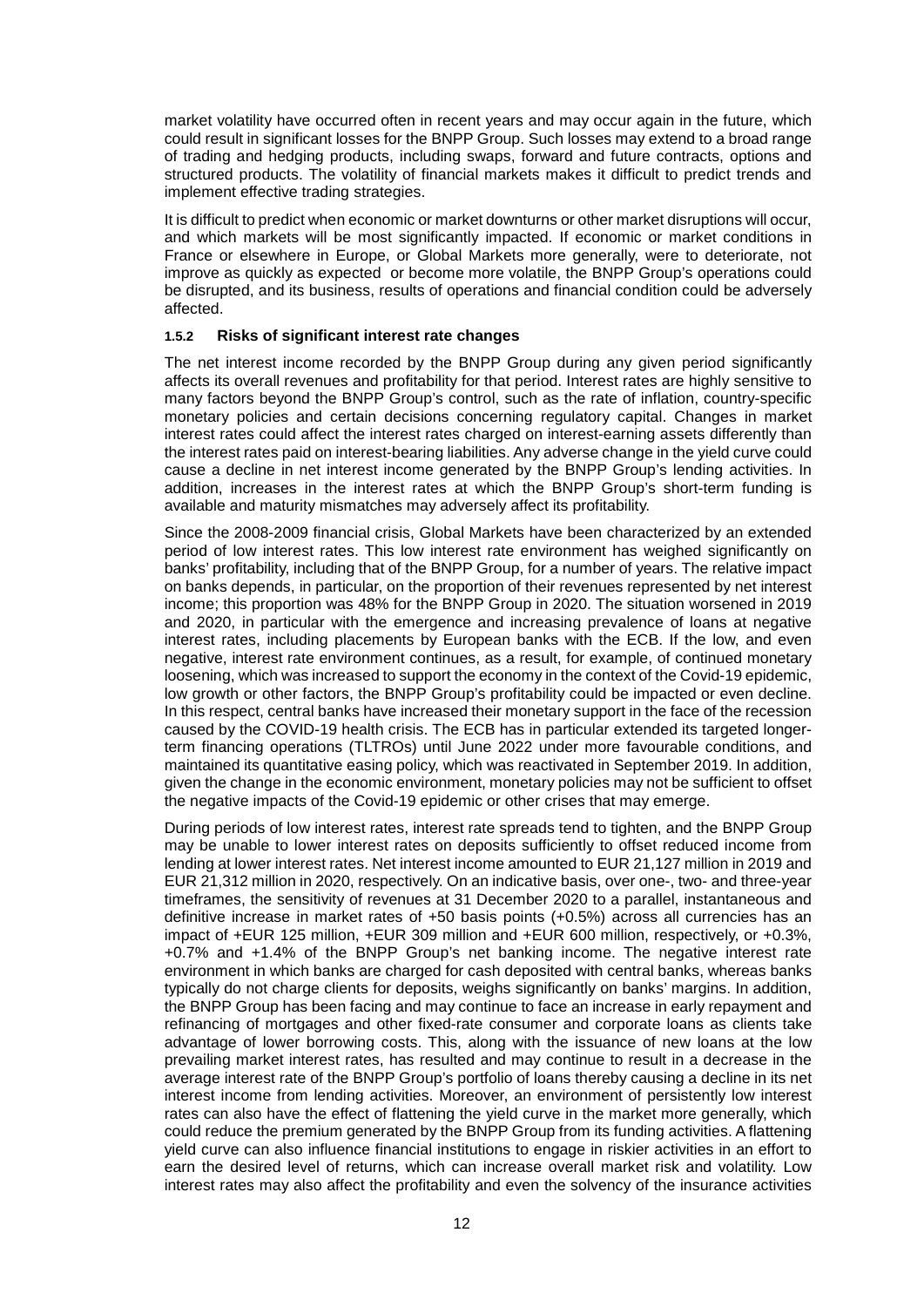of French banks, including the BNPP Group, particularly due to the prevalence in the market of life insurance contracts backed by euro- denominated funds, which may not be able to generate sufficient returns to be competitive with other investment products. Low interest rates may also adversely affect commissions charged by the BNPP Group's asset management subsidiaries on money market and other fixed income products. A reduction in credit spreads and decline in Retail Banking income resulting from lower portfolio interest rates may adversely affect the profitability of the BNPP Group's Retail Banking operations.

On the other hand, the end of a period of prolonged low interest rates, in particular due to tightening monetary policy itself triggered in particular by an economic recovery or by inflation at rates higher than expected by central banks (which cannot be ruled out in the medium term) would also carry risks. In this respect, the U.S. Federal Reserve tightened its monetary policy in 2017 and 2018, before lowering its key interest rate as from July 2019. If market interest rates were to rise, a portfolio featuring significant amounts of lower interest loans and fixed income assets would be expected to decline in value. If the BNPP Group's hedging strategies are ineffective or provide only a partial hedge against such a change in value, the BNPP Group could incur losses. Any sharper or more rapid than expected tightening could have a negative impact on the economic recovery. On the lending side, it could in particular cause stress in loan and bond portfolios, possibly leading to an increase in non-performing exposures and defaults. More generally, the ending of accommodative monetary policies (including liquidity infusions from central bank asset purchases) may lead to severe corrections in certain markets or asset classes (e.g., non-Investment grade corporate and sovereign borrowers, certain sectors of equities and real estate) that particularly benefitted (including from very low risk premiums as compared to historical averages) from the prolonged low interest rate and high liquidity environment, and such corrections could potentially be contagious to financial markets generally, including through substantially increased volatility.

#### **1.5.3 Risks regarding political, macroeconomic or financial changes in the countries and regions where BNPP Group operates**

The BNPP Group is subject to country risk, meaning the risk that economic, financial, political or social conditions in a given foreign country in which it operates could affect its business and results. The BNPP Group monitors country risk and takes it into account in the fair value adjustments and cost of risk recorded in its financial statements. However, a significant change in political or macroeconomic environments, particularly as evidenced by the Covid-19 crisis, the severity of which varies from one country or geographic area to another, may require it to record additional charges or to incur losses beyond the amounts previously written down in its financial statements. In addition, factors specific to a country or region in which the BNPP Group operates could make it difficult for it to carry out its business and lead to losses or impairment of assets.

At 31 December 2020, the BNPP Group's loan portfolio consisted of receivables from borrowers located in France (34%), Belgium and Luxembourg (15%), Italy (10%), other European countries (19%), North America (12%), Asia (5%) and the rest of the world (5%). Adverse conditions that particularly affect these countries and regions would have a particularly significant impact on the BNPP Group. In addition, the BNPP Group has significant exposures in countries outside the OECD, which are subject to risks that include political instability, unpredictable regulation and taxation, expropriation and other risks that are less present in more developed economies.

Such political, macroeconomic or financial changes in the countries and regions where BNPP Group operates could have an adverse effect on its results of operations and financial position.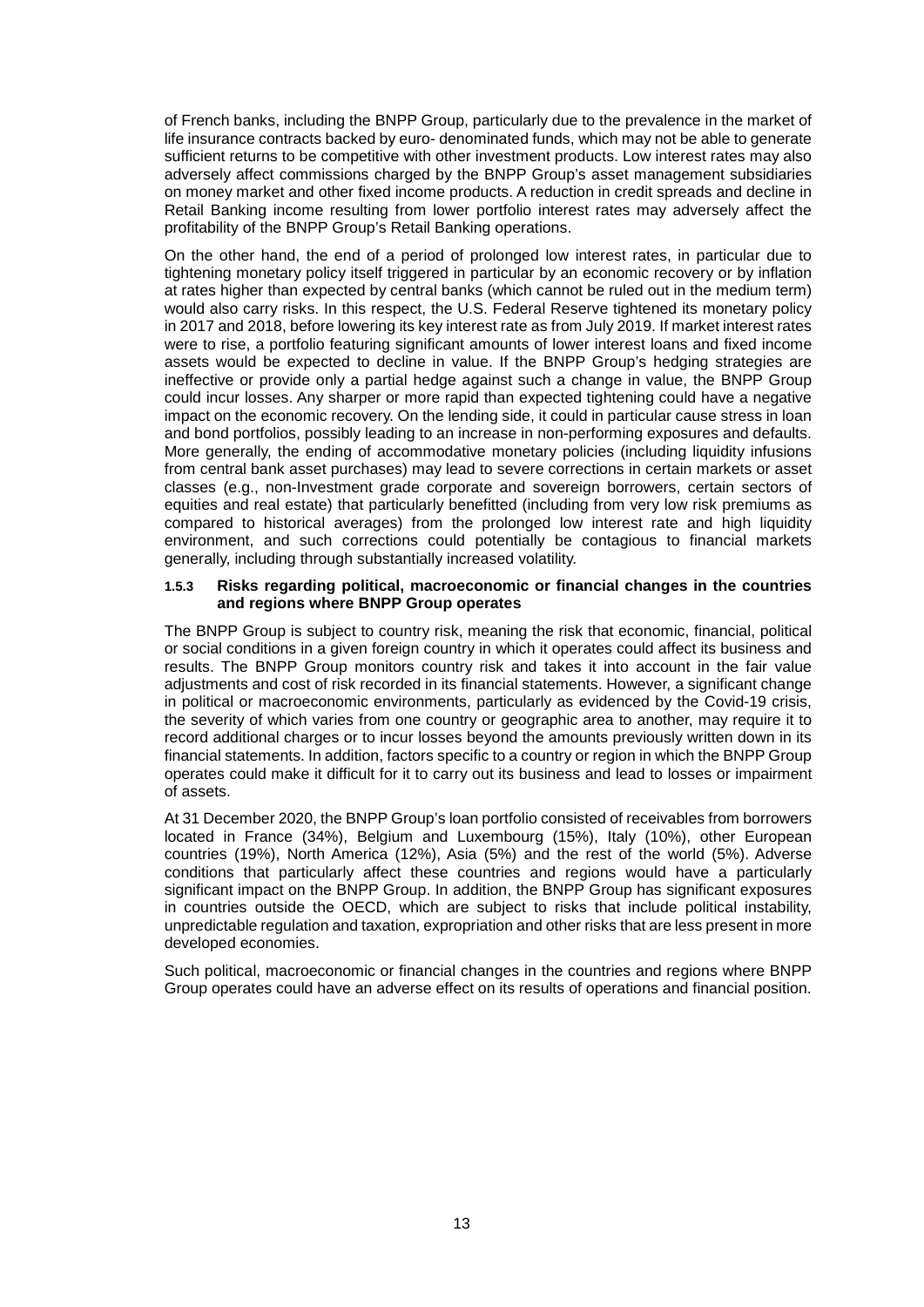### **1.6 Regulatory Risks**

#### **1.6.1 Risks regarding impact of laws and regulations adopted in recent years, particularly in response to the global financial crisis, as well as new legislative proposals**

#### *Laws and regulations adopted in recent years*

Laws and regulations have been enacted in the past few years, in particular in France, Europe and the United States, with a view to introducing a number of changes, some permanent, in the financial environment. The impact of the measures has changed substantially the environment in which the BNPP Group and other financial institutions operate.

The measures that have been adopted include:

- more stringent capital and liquidity requirements (particularly for global systemically important banks such as the BNPP Group), as well as changes to the risk-weighting methodologies and the methods of using internal models that could lead to increased capital requirements;
- restrictions on certain types of activities considered as speculative undertaken by commercial banks that are prohibited or need to be ring-fenced in subsidiaries (particularly proprietary trading) and are subject to prudential requirements and autonomous funding;
- prohibitions or restrictions on fees for certain types of financial products or activities;
- enhanced recovery and resolution regimes, in particular the Bank Recovery and Resolution Directive of 15 May 2014 (the "**BRRD**"), as amended from time to time, which strengthens powers to prevent and resolve banking crises in order to ensure that losses are borne largely by the creditors and shareholders of the banks and in order to keep the costs incurred by taxpayers to a minimum;
- the establishment of the national resolution funds by the BRRD and the creation of the Single Resolution Board (the SRB) by the European Parliament and Council of the European Union in a resolution dated 15 July 2014 (the "**SRM Regulation**"), as amended from time to time, which can initiate resolution proceedings for banking institutions such as the BNPP Group, and the Single Resolution Fund (the SRF), the financing of which by the BNPP Group (up to its annual contribution) can be significant;
- the establishment of national deposit guarantee schemes and a proposed European deposit guarantee scheme or deposit insurance which will gradually cover all or part of the guarantee schemes of participating countries;
- increased internal control and reporting requirements with respect to certain activities;
- greater powers granted to the relevant authorities to combat money laundering and terrorism financing;
- more stringent governance and conduct of business rules and restrictions and increased taxes on employee compensation over specified levels;
- measures to improve the transparency, efficiency and integrity of financial markets and in particular the regulation of high frequency trading, more extensive market abuse regulations, increased regulation of certain types of financial products including mandatory reporting of derivative and securities financing transactions, requirements either to mandatorily clear, or otherwise mitigate risks in relation to, over-the-counter derivative transactions (including through posting of collateral in respect of non-centrally cleared derivatives);
- the taxation of financial transactions;
- enhanced protection of personal data and cybersecurity requirements;
- enhanced disclosure requirements, for instance in the area of sustainable finance;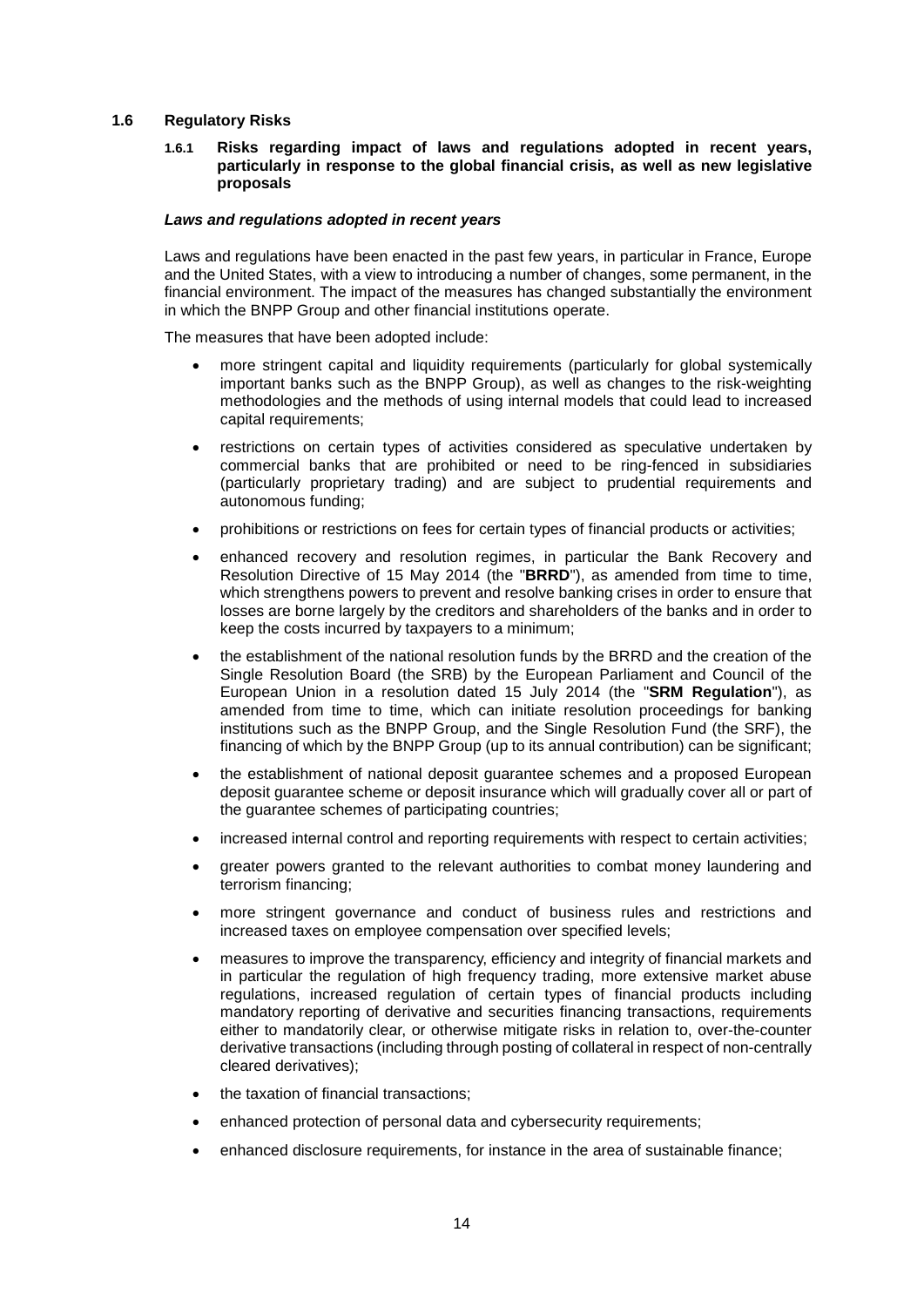- increased vigilance of supervisory authorities with respect to climate risks and the emergence of new expectations regarding their inclusion in risk measurement and management systems, which could lead to new capital requirements; and
- strengthening the powers of supervisory bodies, such as the French Prudential Supervision and Resolution Authority (the "**ACPR**") and the creation of new authorities, including the adoption of the Single Resolution Mechanism (the SRM) in October 2013, which placed the BNPP Group under the direct supervision of the ECB as of November 2014.

Such further measures may have a significant adverse impact. For example, the introduction of a required contribution to the Single Resolution Fund resulted in a substantial additional expense for the BNPP Group (the BNPP Group made a EUR 0.8 billion contribution to the Single Resolution Fund in 2020).

These changes, the scope and implications of which are highly unpredictable, could substantially affect the BNPP Group and have an adverse effect on its business, financial condition and results of operations.

### *New legislative proposals*

Measures relating to the banking sector could be further amended, expanded or strengthened. Moreover, additional measures could be adopted in other areas. It is impossible to predict what additional measures will be adopted and, given the complexity and continuing uncertainty of a certain number of these measures, to determine their impact on the BNPP Group. The effect of these measures, whether already adopted or that may be adopted in the future, has been and could continue to be a decrease in the BNPP Group's ability to allocate its capital and capital resources to financing, limit its ability to diversify risks, reduce the availability of certain financing and liquidity resources, increase the cost of financing, increase the cost of compliance, increase the cost or reduce the demand for the products and services offered by the BNPP Group, require the BNPP Group to proceed with internal reorganisations, structural changes or reallocations, affect the ability of the BNPP Group to carry on certain activities or to attract and/or retain talent and, more generally, affect its competitiveness and profitability, which could have an impact on its profitability, financial condition and operating results. For example, the European Banking Authority estimated, in a report published on 15 December 2020, that the implementation of the final Basel III agreement adopted by the Group of Central Bank Governors and Heads of Supervision (GHOS) on 7 December 2017 may result, according to the approach adopted to transcribe the final Basel III agreement into European law, in an increase of the minimum required amount of Tier 1 capital between 13.1% and 18.5% with respect to the December 2019 baseline, reflecting for the 99 banks in the sample, a shortfall in total capital of between EUR 33 billion and EUR 52 billion, including between EUR 17 billion and EUR 30 billion of common equity Tier 1. To this end, the European Commission is due to adopt draft texts in the first quarter of 2021, which should come into force by 1 January 2023, i.e. one year after the date initially planned due to the Covid-19 pandemic.

The BNPP Group is subject to extensive and evolving regulatory regimes in the jurisdictions in which it operates. The BNPP Group faces the risk of changes in legislation or regulation in all of the countries in which it operates, including, but not limited to, the following:

- monetary, liquidity, interest rate and other policies of central banks and regulatory authorities;
- changes in government or regulatory policy that may significantly influence investor decisions, in particular in the markets in which the BNPP Group operates;
- changes in regulatory requirements applicable to the financial industry, such as rules relating to applicable governance, remunerations, capital adequacy and liquidity frameworks, restrictions on activities considered as speculative and recovery and resolution frameworks;
- changes in securities regulations as well as in financial reporting, disclosure and market abuse regulations;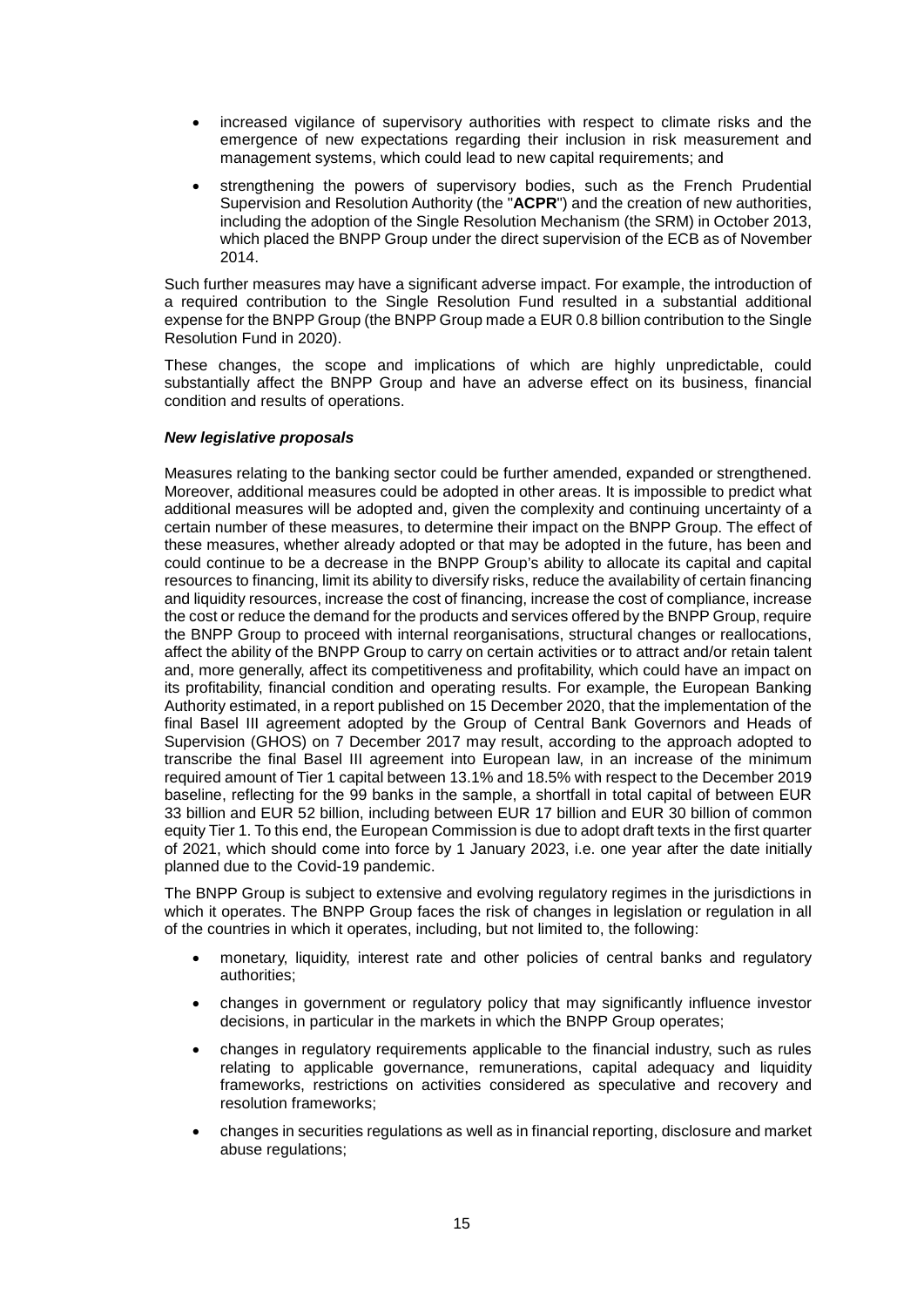- changes in the regulation of certain types of transactions and investments, such as derivatives and securities financing transactions and money market funds;
- changes in the regulation of market infrastructures, such as trading venues, central counterparties, central securities depositories, and payment and settlement systems;
- changes in the regulation of payment services, crowdfunding and fintech;
- changes in the regulation of protection of personal data and cybersecurity;
- changes in tax legislation or the application thereof;
- changes in accounting norms;
- changes in rules and procedures relating to internal controls, risk management and compliance; and
- expropriation, nationalisation, price controls, exchange controls, confiscation of assets and changes in legislation relating to foreign ownership.

Such further measures, the scope and implications of which are highly unpredictable, could substantially affect the BNPP Group and have an adverse effect on its business, financial condition and results of operations. Some reforms not aimed specifically at financial institutions, such as measures relating to the funds industry or promoting technological innovation (such as open data projects), could facilitate the entry of new players in the financial services sector or otherwise affect the BNPP Group's business model, competitiveness and profitability, which could in turn affect its financial condition and results of operations.

### **1.6.2 Risks regarding substantial fines and other administrative and criminal penalties for non-compliance with applicable laws and regulations and may litigation losses**

The BNPP Group is exposed to regulatory compliance risk, i.e. the failure to comply fully with the laws, regulations, codes of conduct, professional norms or recommendations applicable to the financial services industry. This risk is exacerbated by the adoption by different countries of multiple and occasionally diverging and even conflicting legal or regulatory requirements. Besides damage to the BNPP Group's reputation and private rights of action (including class actions), non-compliance could lead to material legal proceedings, fines and expenses (including fines and expenses in excess of recorded provisions), public reprimand, enforced suspension of operations or, in extreme cases, withdrawal by the authorities of operating licenses. This risk is further exacerbated by continuously increasing regulatory scrutiny of financial institutions as well as substantial increases in the quantum of applicable fines and penalties. Moreover, litigation by private parties against financial institutions has substantially increased in recent years. Accordingly, the BNPP Group faces significant legal risk in its operations, and the volume and amount of damages claimed in litigation, regulatory proceedings and other adversarial proceedings against financial services firms have substantially increased in recent years and may increase further. The BNPP Group may record provisions in this respect.

In this respect, on 30 June 2014 the BNPP Group entered into a series of agreements with, and was the subject of several orders issued by, U.S. federal and New York state government agencies and regulatory authorities in settlement of investigations into violations of U.S. laws and regulations regarding economic sanctions. The fines and penalties imposed on the BNPP Group as part of this settlement included, among other things, the payment of monetary penalties amounting in the aggregate to USD 8.97 billion (EUR 6.6 billion) and guilty pleas by BNPP S.A., the parent company of the BNPP Group, to charges of having violated U.S. federal criminal law and New York State criminal law. Following this settlement, the BNPP Group remains subject to increased scrutiny by regulatory authorities (including via the presence of an independent consultant within the BNPP Group) who are monitoring its compliance with a remediation plan agreed with them.

The BNPP Group is currently involved in various litigations and investigations. It may become involved in further such matters at any point. No assurance can be given that an adverse outcome in one or more of such matters would not have a material adverse effect on the BNPP Group's operating results for any particular period.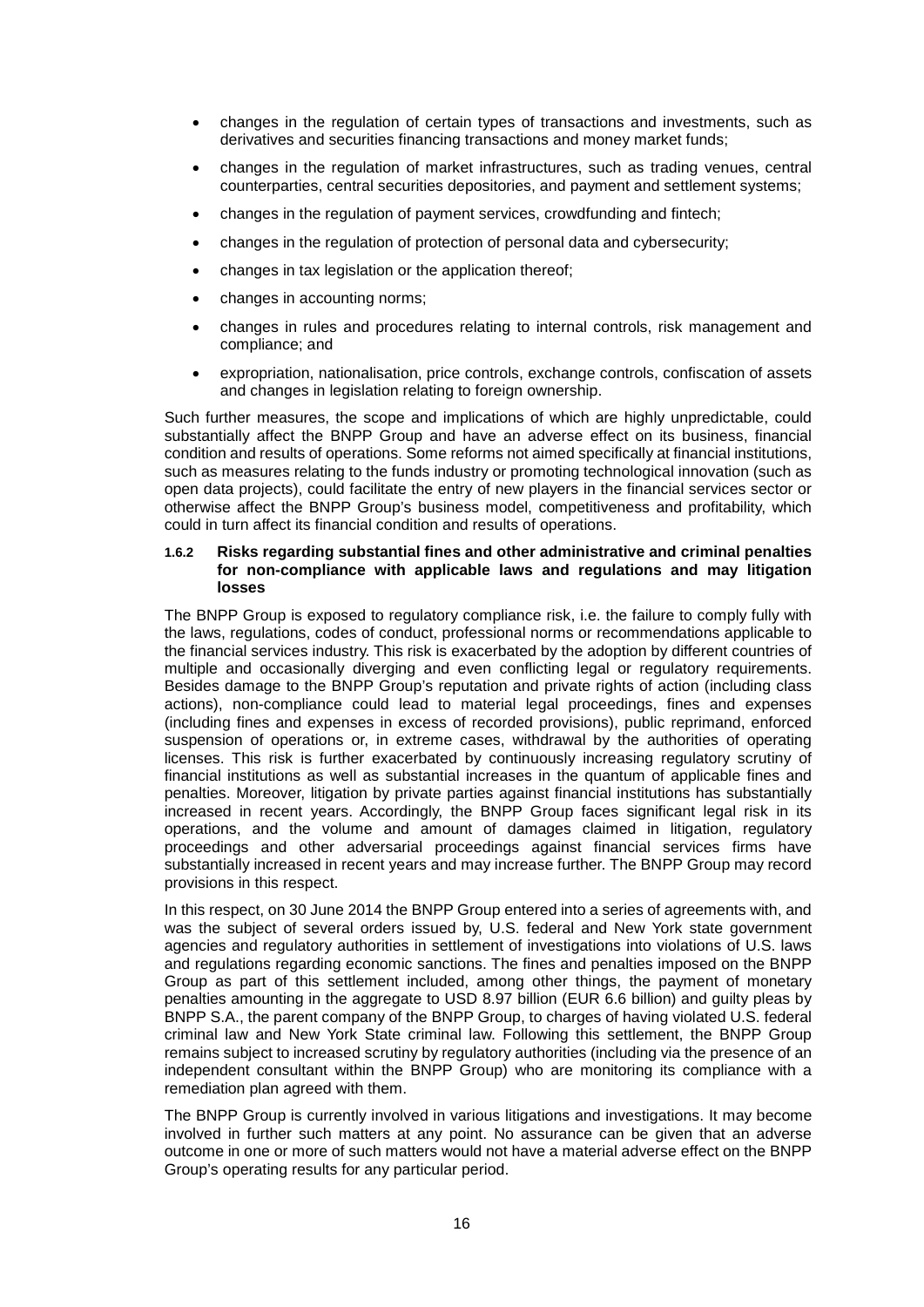### **1.6.3 Risks regarding a resolution proceeding**

The BRRD, SRM Regulation and the Ordinance of 20 August 2015, as amended from time to time, confer upon the ACPR or the SRB the power to commence resolution proceedings for a banking institution, such as the BNPP Group, with a view to ensure the continuity of critical functions, to avoid the risks of contagion and to recapitalize or restore the viability of the institution. These powers are to be implemented so that, subject to certain exceptions, losses are borne first by shareholders, then by holders of additional capital instruments qualifying as Tier 1 and Tier 2 (such as subordinated bonds), then by the holders of non-preferred senior debt and finally by the holders of senior preferred debt, all in accordance with the order of their claims in normal insolvency proceedings. For reference, the BNPP Group's medium- to long-term wholesale financing at 31 December 2020 consisted of the following: EUR 11 billion in hybrid Tier 1 debt, EUR 21 billion in Tier 2 subordinated debt, EUR 55 billion in senior unsecured nonpreferred debt, EUR 73 billion in senior unsecured preferred debt and EUR 22 billion in senior secured debt.

Resolution authorities have broad powers to implement resolution measures with respect to institutions and groups subject to resolution proceedings, which may include (without limitation): the total or partial sale of the institution's business to a third party or a bridge institution, the separation of assets, the replacement or substitution of the institution as obligor in respect of debt instruments, the full or partial write-down of capital instruments, the dilution of capital instruments through the issuance of new equity, the full or partial write-down or conversion into equity of debt instruments, modifications to the terms of debt instruments (including altering the maturity and/or the amount of interest payable and/or imposing a temporary suspension on payments), discontinuing the listing and admission to trading of financial instruments, the dismissal of managers or the appointment of a special manager (*administrateur spécial*).

Certain powers, including the full or partial write-down of capital instruments, the dilution of capital instruments through the issuance of new equity, the full or partial write-down or conversion into equity of additional capital instruments qualifying as Tier 1 and Tier 2 (such as subordinated bonds), can also be exercised as a precautionary measure, outside of resolution proceedings and/or pursuant to the European Commission's State Aid framework if the institution requires exceptional public financial support.

The implementation of these tools and powers with respect to the BNPP Group may result in significant structural changes to the BNPP Group (including as a result of asset or business sales or the creation of bridge institutions) and in a partial or total write-down, modification or variation of claims of shareholders and creditors. Such powers may also result, after any transfer of all or part of the BNPP Group's business or separation of any of its assets, in the holders of securities (even in the absence of any such write-down or conversion) being left as the creditors of the BNPP Group whose remaining business or assets are insufficient to support the claims of all or any of the creditors of the BNPP Group.

### **1.7 Risks related to the BNPP Group's growth in its current environment**

### **1.7.1 Risks due to epidemics and pandemics, including the ongoing coronavirus (COVID-19) pandemic and their economic consequences**

Since appearing in China in December 2019, a novel strain of the coronavirus (Covid-19) became a pandemic and spread globally, with a high concentration of cases in several countries in which the BNPP Group operates. Both the pandemic and government measures taken in response (border closings, travel restrictions, lockdown measures, etc.) had, at various times during 2020, and will continue to have a major impact, both direct and indirect, on economic activity and financial markets worldwide. In particular, the severe economic downturns in many regions as well as the reduction in global trade and commerce more generally have had and are likely to continue to have severe negative effects on global economic conditions as global production, investment, supply chains and/or consumer spending have been and will continue to be affected.

In response to the adverse economic and market consequences of the pandemic, various governments and central banks took measures to support the economy (loan guarantee schemes, tax payment deferrals, expanded unemployment coverage, etc.) or to improve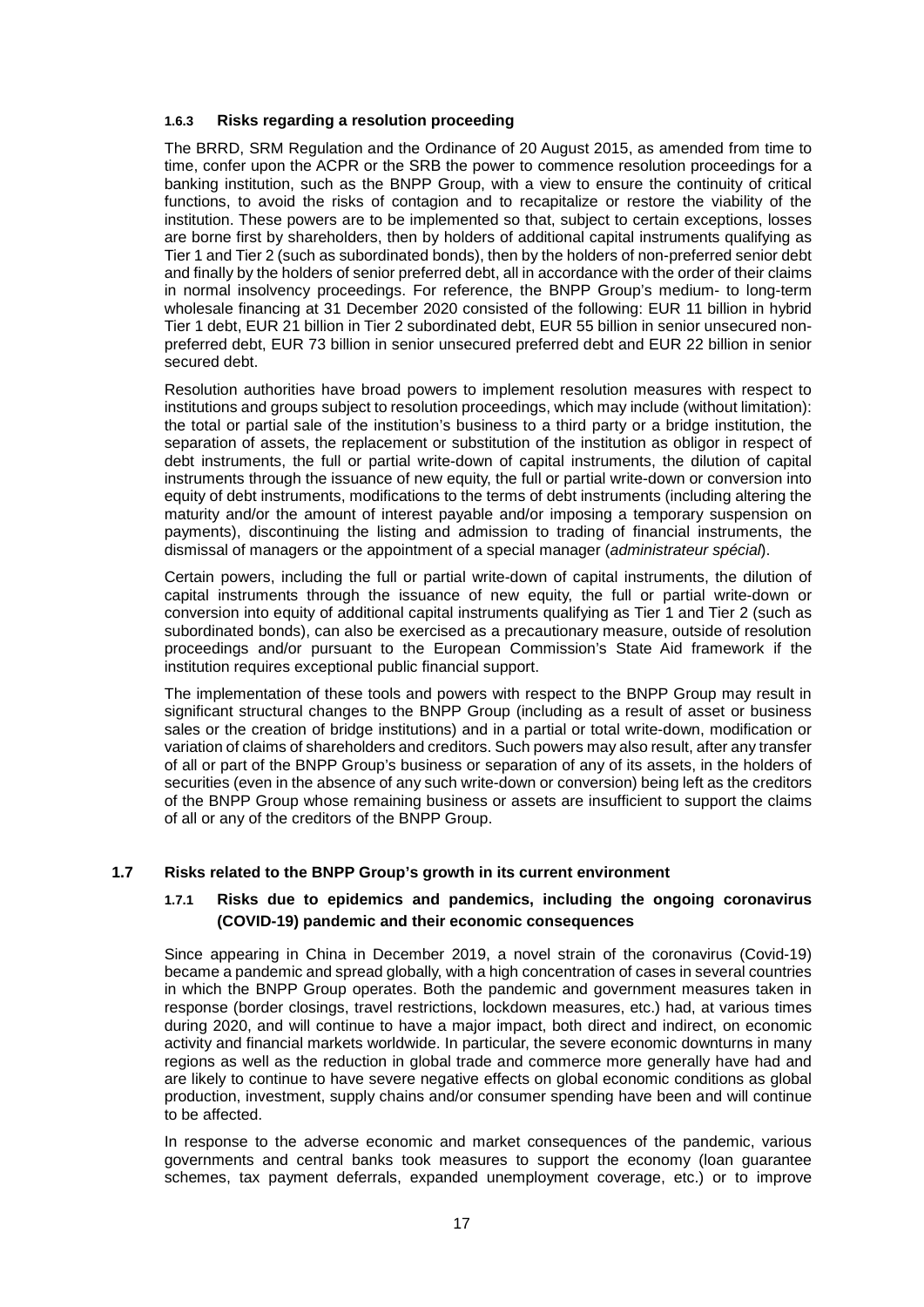liquidity in the financial markets (increased asset purchases, credit facilities, etc.) and extended or renewed many of such measures as the pandemic and its adverse economic consequences continued. The BNPP Group has been channeling and continues to channel these measures to support customers, in particular in the BNPP Group's retail banking networks through an active participation in State-guaranteed loans, for example, in France, Italy and the United States (120,000 loans granted in 2020, with the BNPP Group retaining 10%-30% of the risk, depending on the borrower's size). There can be no assurance, however, that such measures will suffice to offset the negative effects of the pandemic on the economy regionally or globally, to mitigate regional or global recessions (which are currently occurring or may occur) or to prevent possible disruptions to financial markets fully and on a sustained basis. The economic environment may well deteriorate further before beginning to improve, given in particular the imposition of further public health measures imposed following the resurgence of the pandemic in many countries.

The BNPP Group is exposed to risks from the pandemic and its economic and market consequences both due to its inherent general sensitivity, as a global financial institution, to macroeconomic and market conditions, as well as to specific implications, as described below.

The BNPP Group's results and financial condition has been and could continue to be adversely affected by reduced economic activity (including recessions) in its principal markets. The containment measures and other restrictions imposed at various times since the onset of the COVID-19 health crisis in several of the BNPP Group's principal markets, in particular its domestic markets (France, Italy, Belgium and Luxembourg, which collectively represent 59% if its total gross credit exposures as at 31 December 2020), significantly reduced economic activity to recessionary levels when they were in effect, and the reinstatement or continuation of these measures could have a similar effect. Thus, even if the BNPP Group's net banking income was almost stable (-0.7%) driven by the very strong growth of CIB, the revenues of Domestic Markets and International Financial Services divisions were down by 2.1% and 7.2% respectively in 2020 compared to 2019. In addition, the COVID-19 health crisis has caused a cost of risk (+EUR 2.5 billion to EUR 5.7 billion). Thus the net income attributable to equityholders totalled EUR 7.1 billion, down by 13.5% compared to 2019, in connection with the sharp increase in the cost of risk.

Thus, the COVID-19 health crisis had a major impact on the BNPP Group's cost of risk in 2020, and could continue to have such an impact in the coming quarters, reflecting macroeconomic anticipations based on several scenarios, in accordance with the set-up existing prior to the COVID-19 health crisis. In application of this framework, macroeconomic scenarios and in particular Gross Domestic Product ("**GDP**") assumptions and forecasts are a key input in the calculation of the cost of risk, and the COVID-19 health crisis has led, among other things, to a weakening in GDP assumptions in many of the BNPP Group's markets. The cost of risk calculations also incorporate the specific features of the dynamics of the COVID-19 health crisis on credit and counterparty risk and in particular the impact of lockdown measures on economic activity and the effects of government support measures and authorities' decisions. It also includes an ex-ante sector component based on a review of several sensitive sectors (in particular hotels, tourism and leisure; non-food retail (excluding home furnishings & ecommerce), transportation & logistics, and oil and gas). All of these elements contributed to the substantial increase in the BNPP Group's cost of risk in 2020 (66 basis points), and could continue to contribute to a high cost of risk in the coming quarters, depending on macroeconomic scenarios and, in particular, the current uncertainties related to the evolution of the pandemic and its future economic consequences. Specifically, the BNPP Group's cost of risk increased by EUR 2.5 billion between 2019 and 2020, of which EUR 1.4 billion in provisions for performing loans (stages 1 and 2). This provisioning takes into account in particular updated macroeconomic scenarios, in accordance with IFRS 9 principles. The base case scenario used assumes (a) a return to 2019 GDP levels on average in Europe expected by mid 2022, (b) different paces of recovery across geographic regions and sectors and (c) the effects and continuation of government support, particularly to the sectors most affected by the pandemic, and plans and measures to support the economy. The impact of the pandemic on the long-term prospects of businesses in the affected sectors and more generally is uncertain and may lead to significant charges on specific exposures, which may not be fully captured by modelling techniques. Finally, the BNPP Group's exposure to increased cost of risk could result from its participation in State-guaranteed loan programmes (given its residual exposure), with more than 120,000 state-guaranteed loans granted as at 31 December 2020 and the existence (as well as the potential extension or renewal) of forbearance periods limiting credit-protection measures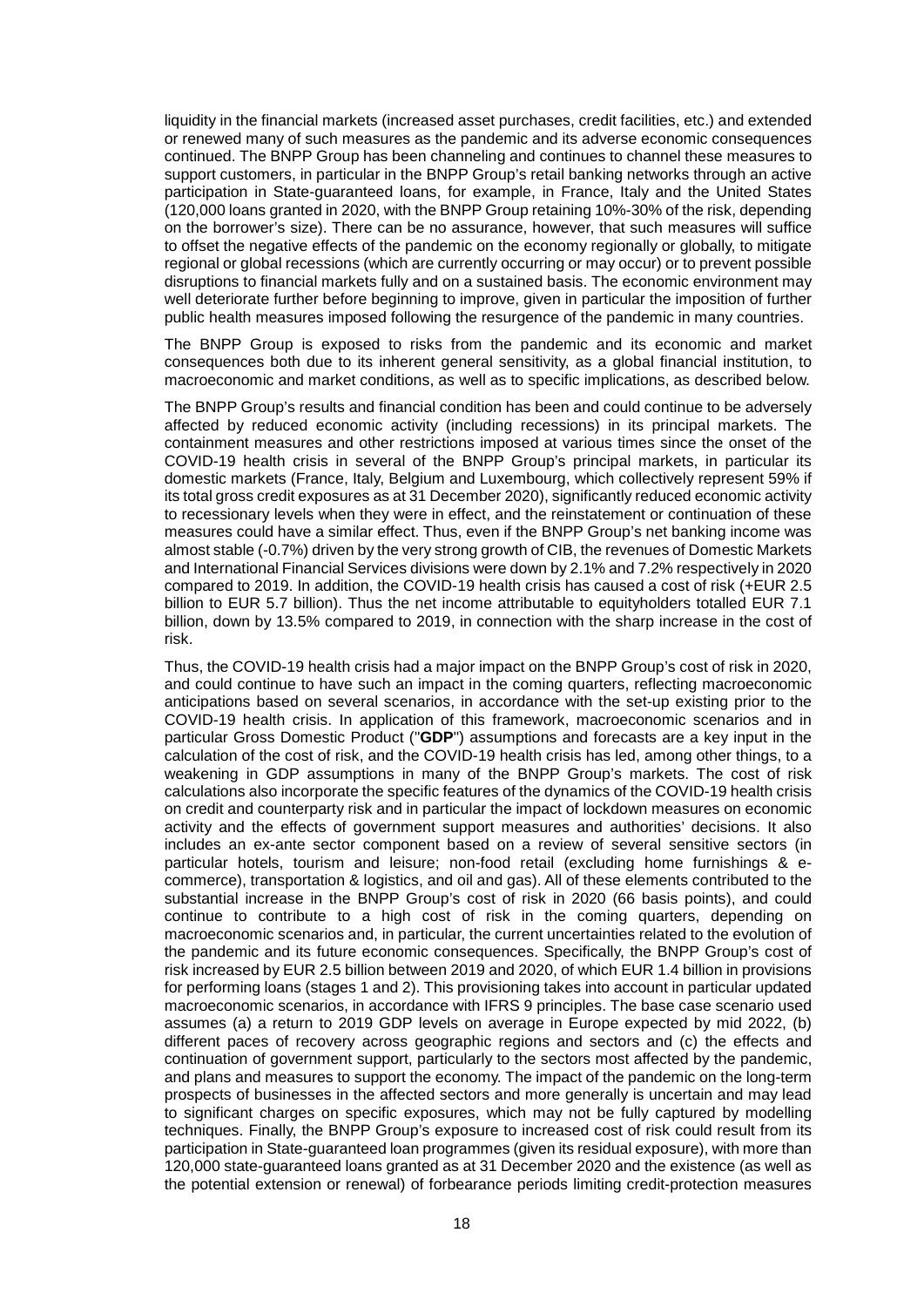(such as payment acceleration) under health emergency legislation in various markets. The sectors most adversely affected to date include the travel and tourism sectors; the BNPP Group's exposure to the aircraft sector (airlines, lessors, etc.) and to the tourism sector each represented approximately 1% of its total gross credit exposures as of 31 December 2020. The non-food retail sector has been affected by the lockdown measures; this sector represented less than 1% of the BNPP Group's total gross credit exposures as of 31 December 2020. The transportation & storage (excluding shipping) sector, which represented approximately 3% of the BNPP Group's total gross credit exposures as of 31 December 2020, has been affected by the lockdown measures and the disruption in global trade. The oil and gas sector has been affected by a decrease in demand resulting from the pandemic concomitant, in the early stages of the COVID-19 health crisis, with an increase in supply due to the temporary unraveling of the OPEC/ Russia production cooperation; this sector represented approximately 2% of the BNPP Group's total gross credit exposures as of 31 December 2020. The BNPP Group's results and fi nancial condition could be adversely affected to the extent that the counterparties to which it has exposure in these sectors (and more generally, to the extent the negative effect on credit quality is more widespread) could be materially and adversely affected, resulting in particular in an increase in the BNPP Group's cost of risk.

The BNPP Group's results and financial condition could also be negatively affected by adverse trends in financial markets to the extent that the pandemic initially led to extreme market conditions (market volatility spikes, sharp drop in equity markets, tension on spreads, specific asset markets on hold, etc.), along with market volatility. This situation had and could again before the end of the crisis have an adverse impact on the BNPP Group's market activities, which accounted for 15.4% of its consolidated revenues in 2020, in particular trading or other market-related losses resulting, among other reasons, from restrictions implemented in response to the COVID-19 health crisis such as on short-selling and dividend distributions (notably EUR 184 million of losses in the first quarter of 2020 related to the European authorities' restrictions on payment of dividends in respect of the 2019 fiscal year). Moreover, certain of the BNPP Group's investment portfolios (e.g. in its insurance subsidiaries) are accounted for on a mark-to-market basis and thus were impacted by adverse market conditions in the second quarter of 2020 and could be impacted again in the future.

Finally, the current COVID-19 health crisis could increase the probability and magnitude of various existing risks faced by the BNPP Group such as: i) pressure on revenues due in particular to (a) a further reduction in market interest rates and a likely prolongation of the low interest rate environment and (b) lower asset management inflows and hence revenues from fees and commissions; ii) an increased risk of a ratings downgrade following sector reviews by rating agencies; iii) a deterioration in the BNPP Group's liquidity due to various factors including increased customer drawdowns and/ or lower deposit balances and iv) higher risk weighted assets due to the deterioration of risk parameters, which would affect the BNPP Group's capital position.

Uncertainty as to the duration and extent of the pandemic's remaining course makes the overall impact on the economies of the BNPP Group's principal markets as well as the world economy difficult to predict. The extent to which the economic consequences of the pandemic will continue to affect the BNPP Group's results and financial condition will indeed depend largely on i) periodic and local reimpositions of lockdowns, as well as various restrictive measures that have been put in place and that could be renewed or reintroduced, as has been done in Europe, ii) the timing and extent of a return to pre-pandemic lifestyles, business operations and economic interactions, (iii) the effects of the measures taken to date or future measures that may be taken by governments and central banks to attenuate the economic fallout of the pandemic and iv) the duration and extent of the pandemic's remaining course, including the prospect of new waves or the appearance of new strains of the virus and, consequently, a reinstatement of lockdown measures or other restrictions in the BNPP Group's various markets, as well as the pace of deployment of vaccines and their effectiveness against all new strains of the coronavirus. In addition, while central bank and government actions and support measures taken in response to the pandemic have to date and may well continue to help attenuate its adverse economic and market consequences, central banks and regulators have also issued and may issue additional restrictions or recommendations in respect of banks' actions. In particular, they have limited and may continue to limit or seek to limit banks' flexibility in managing their business and taking action in relation to capital distribution, capital allocation and remuneration policies. In this respect, on 27 March 2020, the ECB issued a temporary and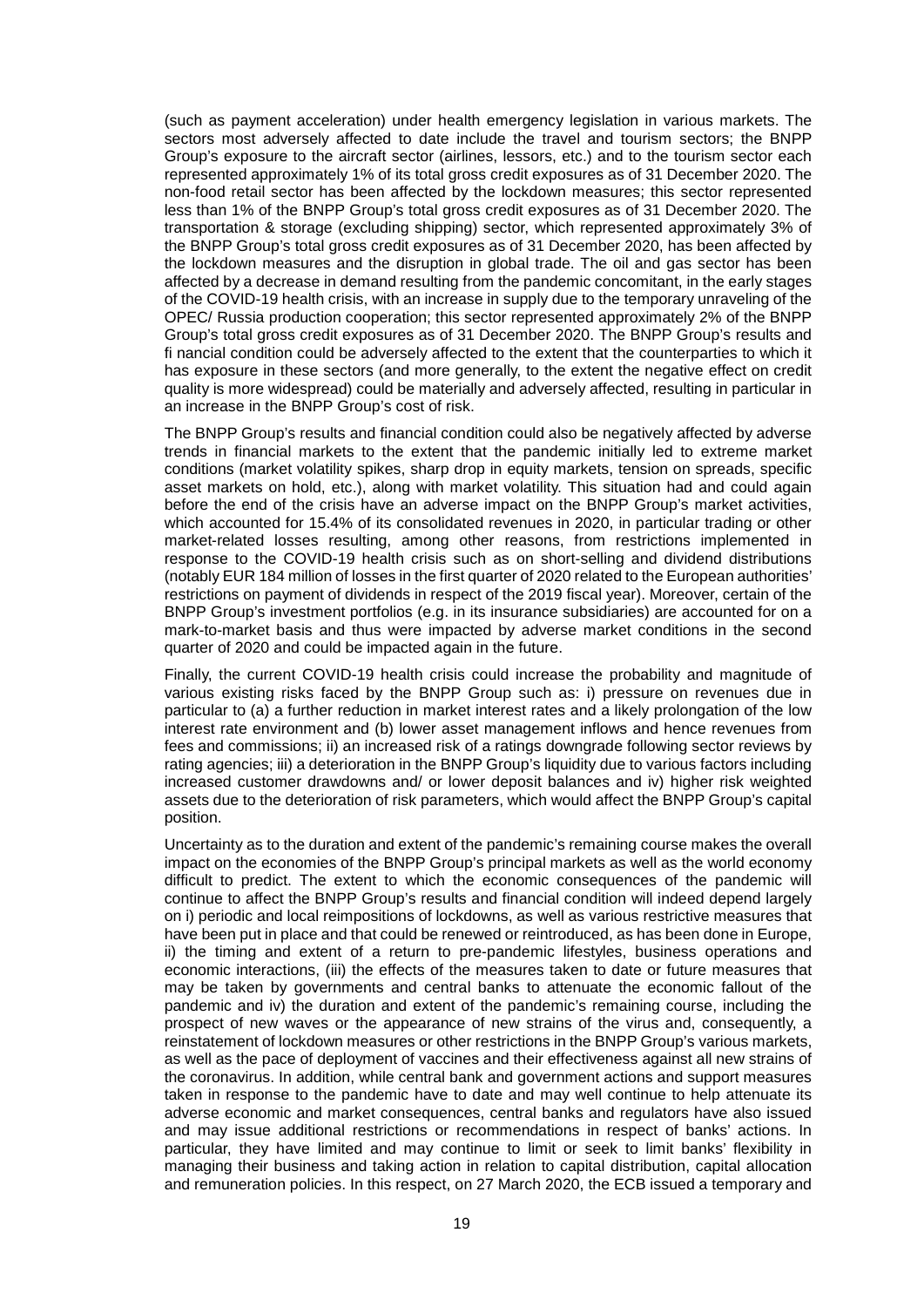exceptional recommendation to banks not to pay dividends; the period covered by this recommendation was extended to 1 January 2021 by an announcement of 28 July 2020. Consequently, in a press release dated 15 December 2020, the ECB called on banks not to distribute dividends, or to limit them to 15% of cumulative profits for fiscal years 2019 and 2020 and 20 basis points of the CET1 ratio, until 30 September 2021, as well as to show "extreme moderation regarding variable remuneration".

All these COVID-19 related consequences may adversely affect the BNPP Group's business, operations and financial condition and may therefore also adversely affect BNPP's dividend payments.

### **1.7.2 Risks of failure to implement BNPP`s strategic plan**

In February 2017 the BNPP Group announced a strategic plan for the 2017-2020 period and updated it in respect of 2020 upon announcing its first quarter 2020 results to reflect the economic impact of the COIVD-19 pandemic. Due to the pandemic, the preparation of the BNPP Group's next strategic plan was postponed to 2021. The BNPP Group is preparing a strategic plan for the 2022-2025 period, which it expects to announce in early 2022. As a result, the BNPP Group has not set any new targets for 2021. In connection with announcing its full-year 2020 results on 5 February 2021, the BNPP Group announced a number of trends for 2021. The financial objectives of strategic plans are established primarily for purposes of internal planning and allocation of resources, and are based on a number of assumptions with regard to business and economic conditions. The BNPP Group's actual results could vary significantly from these trends for a number of reasons, including the occurrence of one or more of the risk factors described elsewhere in this section, in particular as a result of the consequences of the COVID-19 health crisis which have had and could continue to have major repercussions on the economic outlook and cause financial market disruptions. If the BNPP Group's results do not follow these trends, its financial condition and the value of its securities, as well as its financing costs, could be affected. Additionally, the BNPP Group is pursuing an ambitious corporate social responsibility ("**CSR**") policy and is committed to making a positive impact on society with concrete achievements. At the end of 2019, BNPP reaffirmed its ambition to be a global leader in sustainable finance. The BNPP Group is thus taking strong positions, as a founding member of the United Nations Principles for Responsible Banking, which commits it to align its strategy with the Paris Agreement and the Sustainable Development Goals ("**SDGs**"). Its objective in 2022 is to provide EUR 210 billion in financing to sectors contributing to the SDGs. It is enhancing its support for the energy and environmental transition by deciding, for example, to reduce its outstanding loans to companies whose main business is related to the nonconventional hydrocarbons sector or thermal coal to zero by 2030 in the European Union (this criterion was extended to the OECD in 2020) and 2040 in the rest of the world, and by raising its target for supporting renewable energy development by EUR 18 billion by 2021. These measures (and any future ones along similar lines) may in certain cases adversely affect the BNPP Group's results in the relevant sectors.

### **1.7.3 Risks of difficulties in integrating businesses following acquisition transactionsrealizing the benefits expected acquisitions**

The BNPP Group engages in acquisition and combination transactions on a regular basis. The BNPP Group's most recent major such transaction were the acquisition of substantially all of the activities of Raiffeisen Bank Polska ("**Core Bank**") in Poland, which was completed on 31 October 2018 (such activities having subsequently been merged with BGZ BNP Paribas) ), and an agreement to integrate the Group's Prime Services and Electronic Equities platform with Deutsche Bank in 2019. The integration of acquired businesses and the discontinuation or restructuring of certain businesses (in particular, BNP Paribas Suisse in 2019) resulted in restructuring costs of EUR 211 million in 2020. Successful integration and the realisation of synergies require, among other things, proper coordination of business development and marketing efforts, retention of key members of management, policies for effective recruitment and training as well as the ability to adapt information and computer systems. Any difficulties encountered in combining operations could result in higher integration costs and lower savings or revenues than expected. There will accordingly be uncertainty as to the extent to which anticipated synergies will be achieved and the timing of their realisation. Moreover, the integration of the BNPP Group's existing operations with those of the acquired operations could interfere with its respective businesses and divert management's attention from other aspects of the BNPP Group's business, which could have a negative impact on the BNPP Group's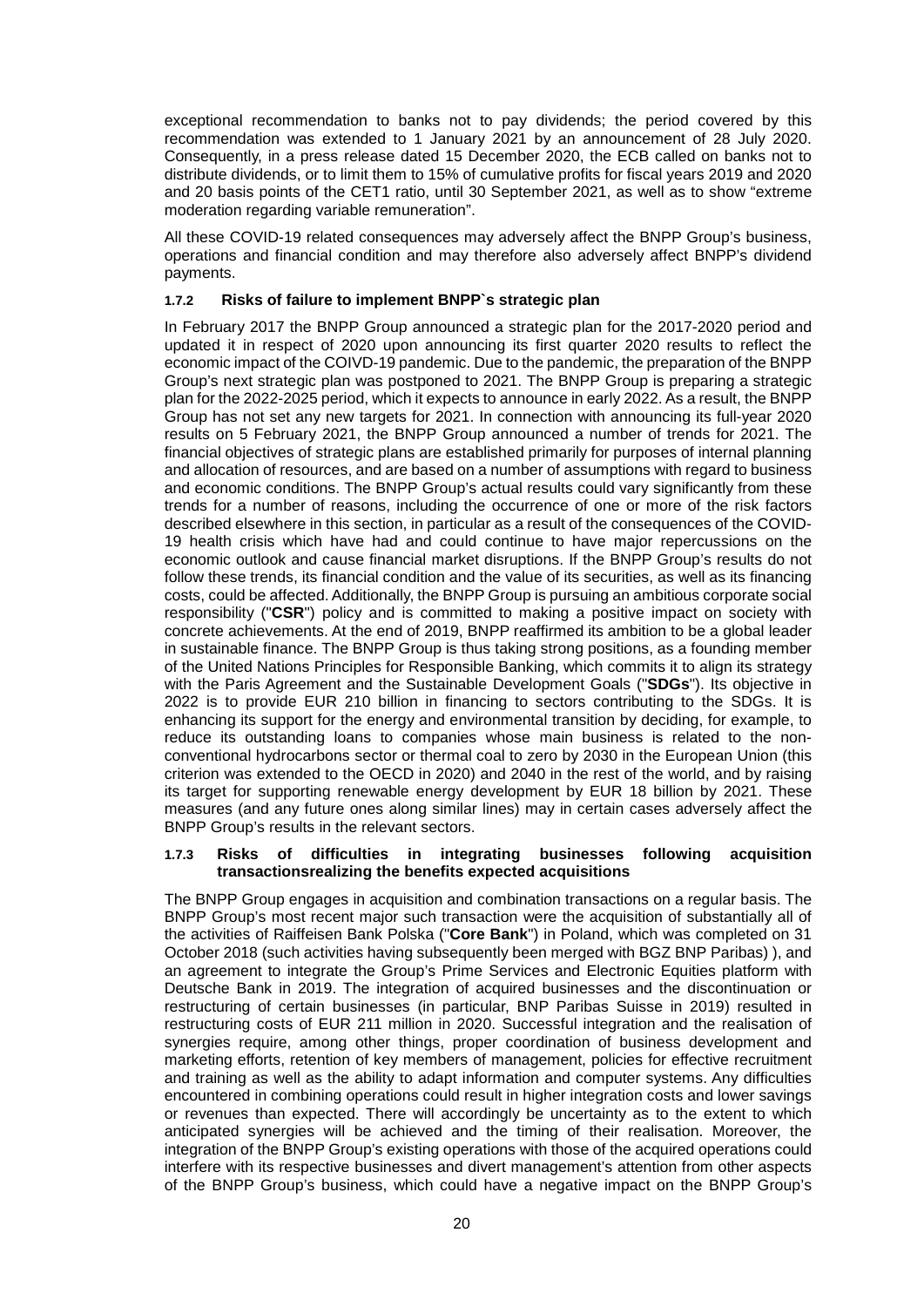business and results. In some cases, moreover, disputes relating to acquisitions may have an adverse impact on the integration process or have other adverse consequences, including financial ones.

Although the BNPP Group undertakes an in-depth analysis of the companies it plans to acquire, such analyses often cannot be complete or exhaustive. As a result, the BNPP Group may increase its exposure to doubtful or troubled assets and incur greater risks as a result of its acquisitions, particularly in cases in which it was unable to conduct comprehensive due diligence prior to the acquisition.

### **1.7.4 Risks regarding intense competition amongst banking and non-banking operators**

Competition is intense in all of the BNPP Group's primary business areas in France and the other countries in which it conducts a substantial portion of its business, including other European countries and the United States. Competition in the banking industry could intensify as a result of consolidation in the financial services area, as a result of the presence of new players in the payment and the financing services area or the development of crowdfunding platforms, as well as the continuing evolution of consumer habits in the banking sector. While the BNPP Group has launched initiatives in these areas, such as the debut of Hello bank! and its acquisition of Nickel, competitors subject to less extensive regulatory requirements or to less strict capital requirements (e.g. debt funds, shadow banks), or benefiting from economies of scale, data synergies, technological innovation (e.g. internet and mobile operators, digital platforms, fintechs), or free access to customer financial data could be more competitive by offering lower prices and more innovative services to address the new needs of consumers. In addition, new payment systems and crypto-currencies, such as Bitcoin, and new technology that facilitate transaction processes, such as blockchain, have developed in recent years. While it is difficult to predict the effects of these emerging technologies as well as any applicable regulations, their use could nevertheless reduce the BNPP Group's market share or secure investments that otherwise would have used technology used by more established financial institutions, such as the BNPP Group. If the BNPP Group is unable to respond to the competitive environment in France or in its other major markets by offering more attractive, innovative and profitable product and service solutions than those offered by current competitors or new entrants, it may lose market share in key areas of its business or incur losses on some or all of its activities. In addition, downturns in the economies of its principal markets could add to the competitive pressure, through, for example, increased price pressure and lower business volumes for the BNPP Group and its competitors. It is also possible that the imposition of more stringent requirements (particularly capital requirements and business restrictions) on large or systemically significant financial institutions, could lead to distortions in competition in a manner adverse to large private-sector institutions such as the BNPP Group.

All these consequences of the intense competition amongst banking and non-banking operators may adversely affect the BNPP Group's business, operations and financial condition.

### **1.7.5 Risk of experiencing business disruption and losses due to climate change risks such as transition risks, physical risks or liability risks**

The BNPP Group is exposed to risks related to climate change, either directly through its own operations or indirectly through its financing and investment activities. There are two main types of risks related to climate change: (i) transition risks, which result from changes in the behaviour of economic and financial actors in response to the implementation of energy policies or technological changes; (ii) physical risks, which result from the direct impact of climate change on people and property through extreme weather events or long-term risks such as rising water levels or increasing temperatures. In addition, liability risks may arise from both categories of risk. They correspond to the damages that a legal entity would have to pay if it were found to be responsible for global warming. BNPP is progressively integrating the assessment of these risks into its risk management system. The BNPP Group monitors these risks in the conduct of its business, in the conduct of its counterparties' business, and in its investments on its own behalf and on behalf of third parties. In this respect, the specific credit policies and the General Credit Policy have been enhanced since 2012 and 2014, respectively, with the addition of relevant clauses in terms of social and environmental responsibility. In addition, sector-specific policies and policies excluding certain environmental, social and governance (ESG) sectors from financing have also been put in place. In 2019, as part of the fight against climate change,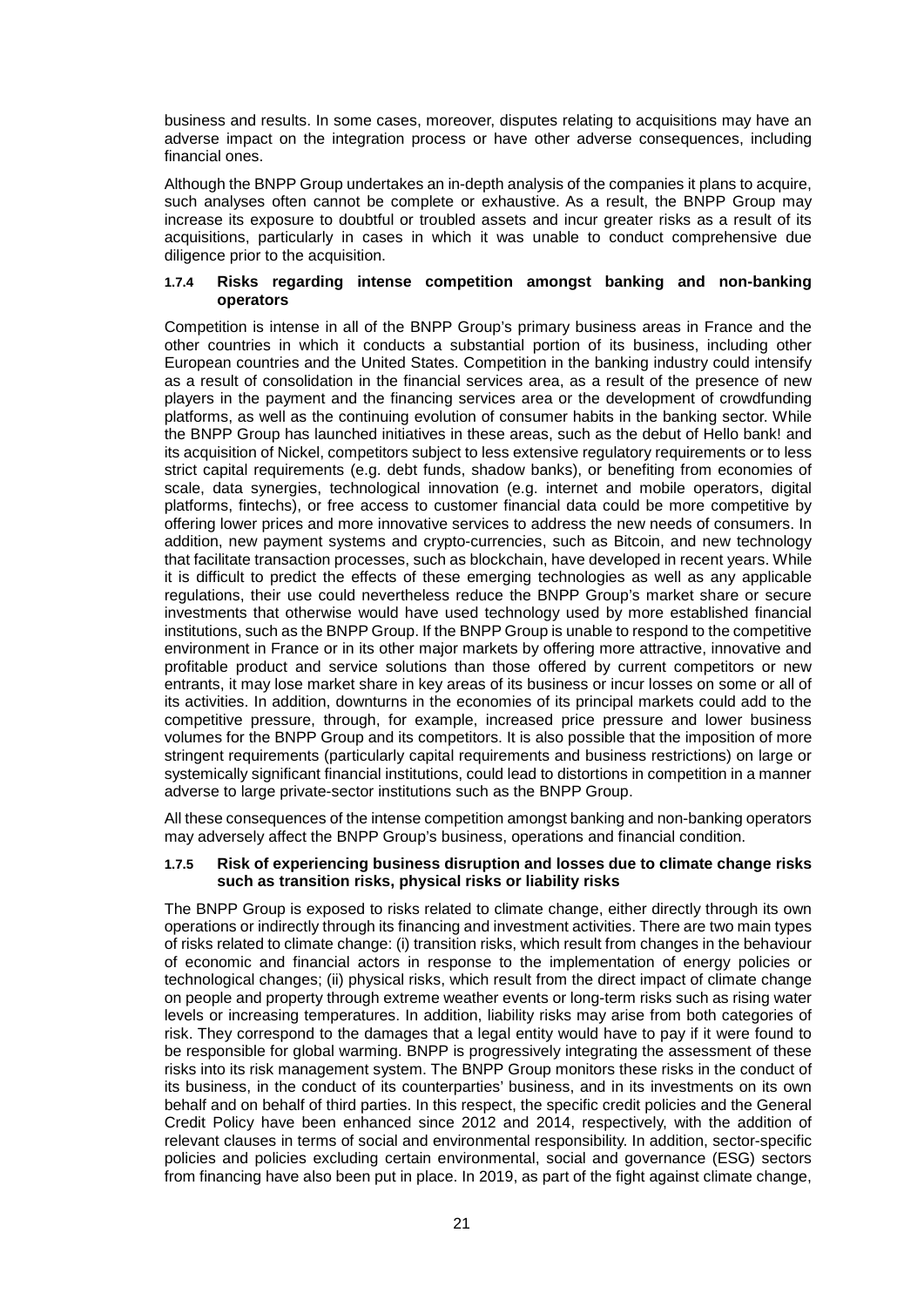the BNPP Group made new commitments to reduce its exposure to thermal coal to zero by 2030 in OECD and by 2040 for the rest of the world. The Group has also provided financing dedicated to renewable energy in the amounts of EUR 15.4 billion and EUR 15.9 billion in 2018, and 2019, respectively. By the end of 2015, BNPP had already significantly strengthened its criteria for financing and investing in the coal sector, and in 2017, it was the first bank to announce the cessation of its financing activities for companies that derive most of their revenues from non-conventional hydrocarbons, measures that remain to date among the most advanced in the sector. These decisions are also reflected in the energy mix that the BNPP Group finances. The BNPP Group also supports its clients, both individuals and businesses, in their transition to a low-carbon economy. The BNPP Group also aims to reduce the environmental footprint of its own operations. Despite the actions taken by the BNPP Group to monitor risks and combat climate change, physical, transition or liability risks related to climate change could disrupt business or lead to losses.

### **1.7.6 Risk of changes in certain holdings in credit or financial institutions**

The own funds of an institution consist of the sum of its Tier 1 capital and Tier 2 capital. Tier 1 capital comprises common equity Tier 1 capital and additional Tier 1 capital. The Capital Requirements Regulation (EU) No. 575/2013 ("**CRR**") stipulates, inter alia, what can be recognised as capital in prudential terms. It also contains regulations for reducing own funds as well as items which are to be deducted from capital.

Amounts below the thresholds for prudential capital deduction are assets subject to a risk-weight of 250% in accordance with Article 48 CRR. These assets include: credit or financial institutions consolidated under the equity method within the prudential scope (excluding insurance); significant financial interest in credit or financial institutions in which the BNPP Group holds a stake of more than 10%; and deferred tax assets that rely on future profitability and arise from temporary differences.

The risk-weighted assets subject to this type of risk amounted to EUR 17 billion at 31 December 2020, or 2% of the total risk-weighted assets of the BNPP Group.

Changes in certain holdings in credit or financial institutions could result in a less preferential regulatory capital treatment, tie up capital and adversely affect BNPP Group's results.

### **2 RESPONSIBILITY STATEMENT**

BNPP, having its registered offices at 16, boulevard des Italiens – 75009 Paris, France, accepts responsibility for the information contained in this Registration Document and declares that to the best of its knowledge, the information contained in this Registration Document is in accordance with the facts and that the Registration Document makes no omission likely to affect its import.

### **3 IMPORTANT NOTICES**

BNPP states that:

- a) the registration document has been approved by the Bundesanstalt für Finanzdienstleistungsaufsicht ("**BaFin**"), as competent authority under Regulation (EU) 2017/1129;
- b) the BaFin only approves this registration document as meeting the standards of completeness, comprehensibility and consistency imposed by Regulation (EU) 2017/1129;
- c) such approval should not be considered as an endorsement of BNPP that is the subject of this registration document.

This Registration Document is valid for a period of twelve months from the date of its approval. Neither the delivery of this Registration Document or of any securities notes or (base) prospectuses, either incorporating information from this Registration Document by reference or of which this Registration Document forms part, nor the offering, sale or delivery of any nonequity securities shall, in any circumstances, create any implication that there has been no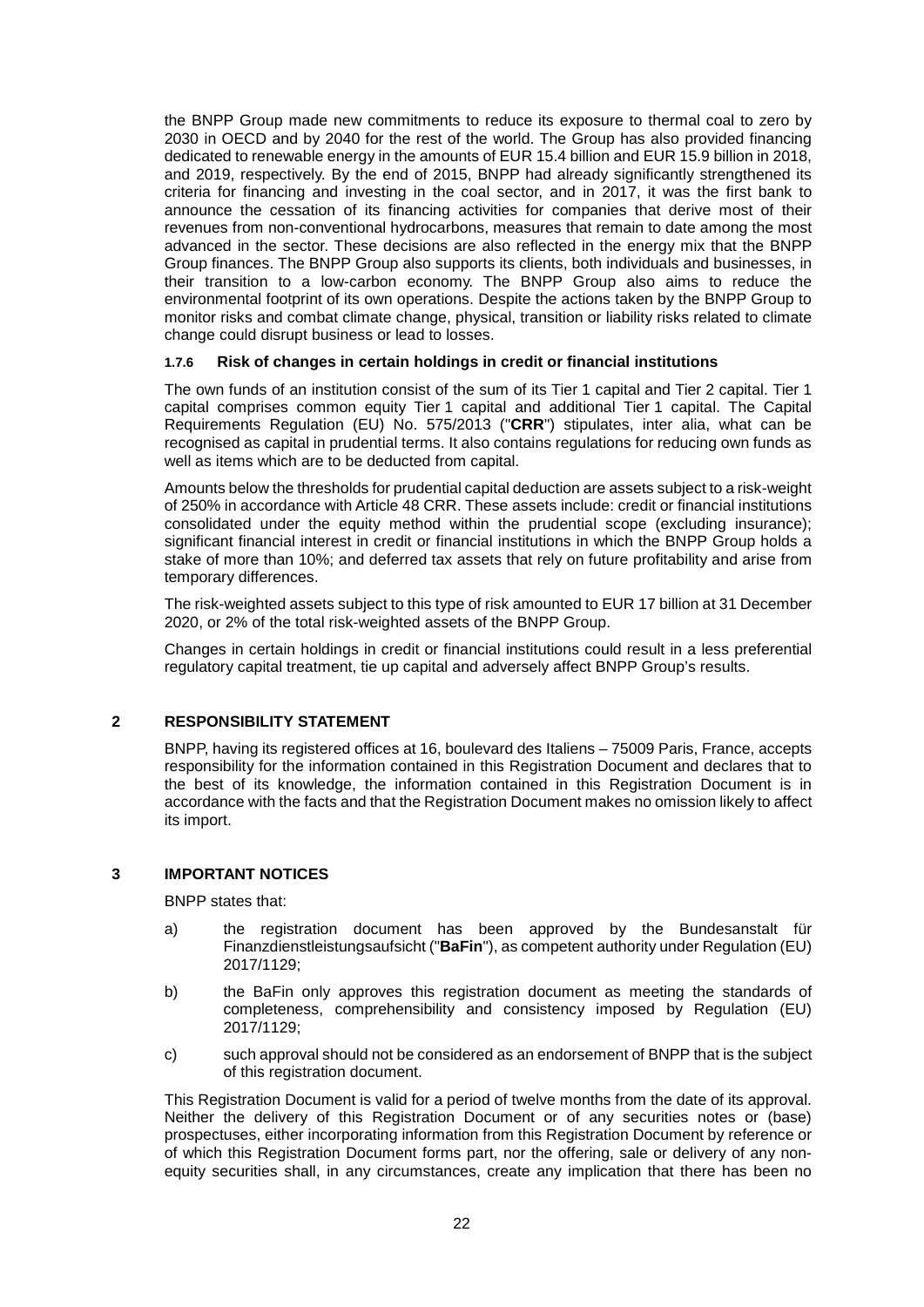change in the affairs of BNPP since the date hereof. The contents of this Registration Document will be updated in accordance with the provisions of the Prospectus Regulation. Any dealer or trustee appointed in relation to any issue of securities by BNPP expressly does not undertake to review the financial condition or affairs of BNPP or its subsidiary undertakings during the life of such securities.

No person has been authorised to give any information or to make any representation not contained in or not consistent with this Registration Document, and, if given or made, such information or representation must not be relied upon as having been authorised by BNPP, or any trustee or any dealer appointed in relation to any issue of securities by BNPP.

For the avoidance of doubt the content of any website referred to in this Registration Document does not form part of this Registration Document and the information on such websites has not been scrutinised or approved by BaFin as competent authority under the Prospectus Regulation.

### **4 INFORMATION ABOUT BNPP**

### **4.1 Introduction**

According to its own appraisal, BNPP is Europe's leading provider of banking and financial services. It has four domestic retail banking markets in Europe, namely in Belgium, France, Italy and Luxembourg.

It operates in 68 countries and has more than 193,000 employees, including nearly 148,000 in Europe. BNPP holds key positions in its two main businesses:

- Retail Banking and Services, which includes:
	- o Domestic Markets, comprising:
		- French Retail Banking (FRB);
		- BNL banca commerciale (BNL bc), Italian Retail Banking;
		- Belgian Retail Banking (BRB);

- Other Domestic Markets activities including Arval, BNP Paribas Leasing Solutions, BNP Paribas Personal Investors, Nickel and Luxembourg Retail Banking (LRB).

- o International Financial Services, comprising:
	- Europe-Mediterranean;
	- Bank of the West;
	- Personal Finance;
	- Insurance;
	- Wealth and Asset Management.
- Corporate and Institutional Banking (CIB):
	- o Corporate Banking;
	- o Global Markets;
	- o Securities Services.

BNP Paribas S.A. is the parent company of the BNP Paribas Group.

### **4.2 Corporate Information**

The legal and commercial name of BNPP is BNP Paribas S.A.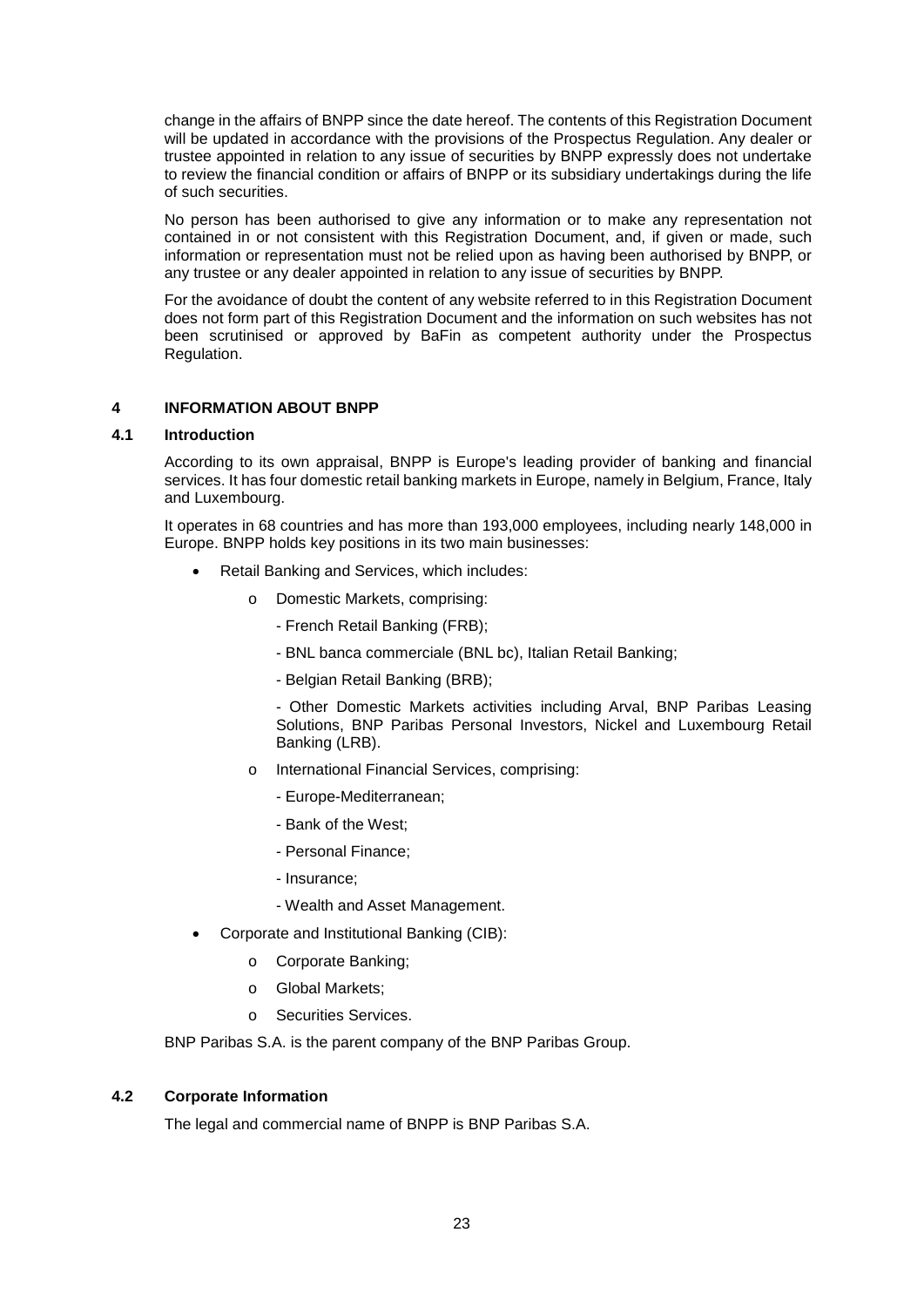BNPP is a public limited company ("*société anonyme*"), having its registered office address at boulevard des Italiens 16, 75009 Paris, France and is registered under number 662 042 449 RCS Paris with the Paris Trade and Company Register.

The telephone number of BNPP`s registered office is +33(0)140144546.

BNPP`s Legal Entity Identifier ("**LEI**") code is R0MUWSFPU8MPRO8K5P83.

According to article 3 of the articles of association, BNPP is licensed to conduct banking operations under the French Monetary and Financial Code, Book V, Section 1 (*Code Monétaire et Financier, Livre V, Titre 1er*) governing banking sector institutions.

The Company was founded pursuant to a decree dated 26 May 1966. Its legal life has been extended to 99 years with effect from 17 September 1993.

A description of BNPP`s history is set out on page 5 of the BNPP 2020 Universal Registration Document (in English) which is incorporated by reference herein (please see "13 INFORMATION INCORPORATED BY REFERENCE").

Apart from the specific rules relating to its status as an establishment in the banking sector (Book V, Section 1 of the French Monetary and Financial Code (*Code Monétaire et Financier, Livre V, Titre 1er*), BNP PARIBAS shall be governed by the provisions of the French Commercial Code (Code de Commerce) concerning commercial companies, as well as by the articles of association.

According to article 3 of the articles of association, The purpose of BNP PARIBAS shall be to provide and carry out the following services with any individual or legal entity, in France and abroad, subject to compliance with the French laws and regulations applicable to credit institutions licensed by the Credit Institutions and Investment Firms Committee (*Comité des Établissements de Crédit et des Entreprises d'Investissement*):

- any and all investment services,
- any and all services related to investment services,
- any and all banking transactions,
- any and all services related to banking transactions,
- any and all equity investments.

as defined in the French Monetary and Financial Code Book III – Section 1 (Code Monétaire et Financier, Livre III, Titre 1er) governing banking transactions and Section II (Titre II) governing investment services and related services.

On a regular basis, BNP PARIBAS may also conduct any and all other activities and any and all transactions in addition to those listed above, in particular any and all arbitrage, brokerage and commission transactions, subject to compliance with the regulations applicable to banks.

In general, BNP PARIBAS may, on its own behalf, and on behalf of third parties or jointly therewith, perform any and all financial, commercial, industrial or agricultural, personal property or real estate transactions directly or indirectly related to the activities set out above or which further the accomplishment thereof.

None of the existing shareholders controls, either directly or indirectly, BNPP. As at 31 December 2020, the main shareholders were *Société Fédérale de Participations et d'Investissement* ("**SFPI**") a public-interest société anonyme (public limited company) acting on behalf of the Belgian government holding 7.7% of the share capital, BlackRock Inc. holding 6.0% of the share capital and Grand Duchy of Luxembourg holding 1.0% of the share capital. To BNPP's knowledge, no shareholder other than SFPI and BlackRock Inc. owns more than 5% of its capital or voting rights.

### **4.3 Statutory Auditors**

The statutory auditors ("*Commissaires aux comptes*") of BNPP for the fiscal year ended 31 December 2019 and the fiscal year ended 31 December 2020 are the following:

Deloitte & Associés was appointed as Statutory Auditor at the Annual General Meeting of 24 May 2018 for a six-year period expiring at the close of the Annual General Meeting called in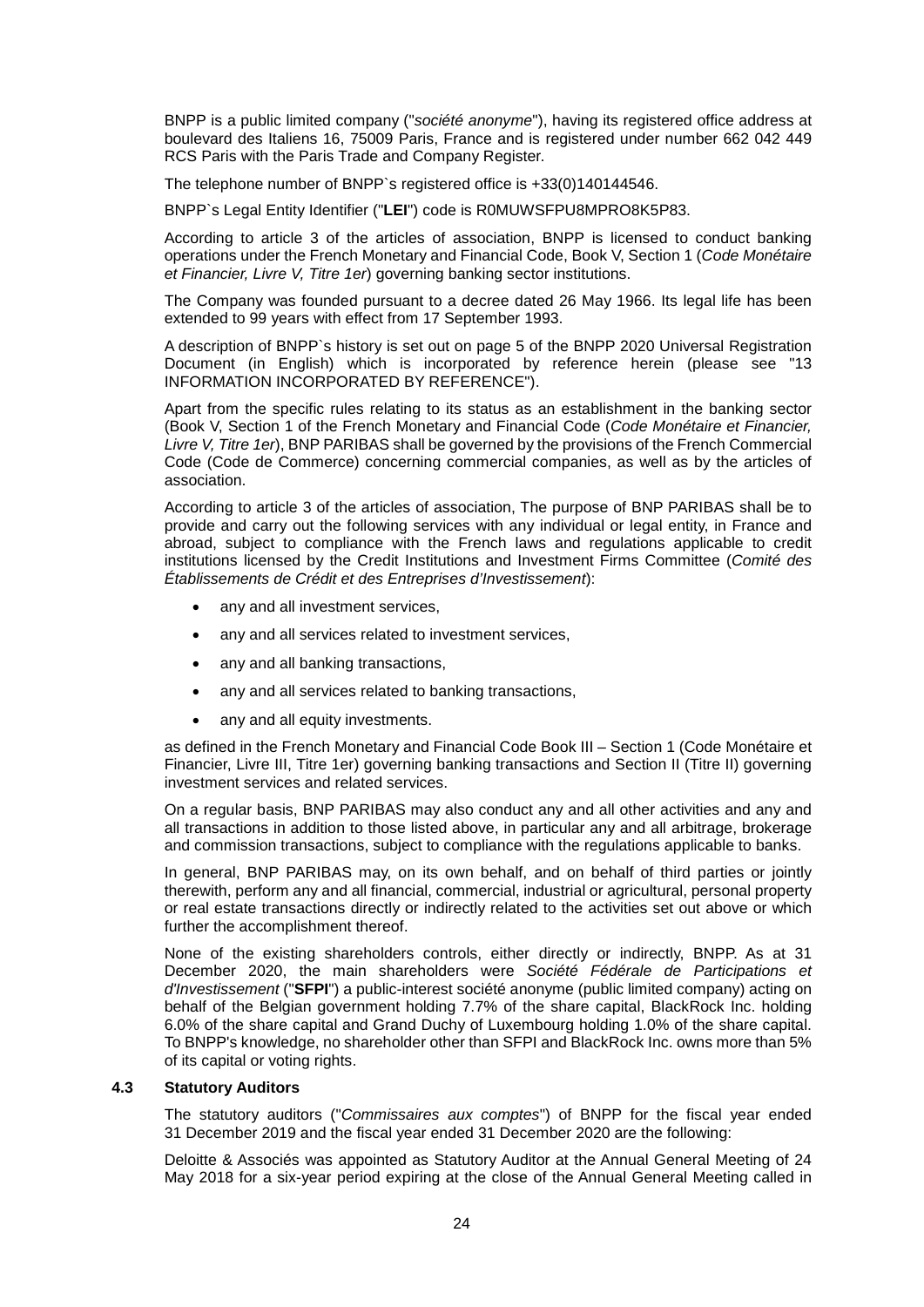2024 to approve the financial statements for the year ending 31 December 2023. The firm was first appointed at the Annual General Meeting of 23 May 2006.

Deloitte & Associés is represented by Laurence Dubois.

Deputy:

BEAS, 6 place de la Pyramide, 92908 Paris-La Défense Cedex, France, SIREN No. 315 172 445, Nanterre trade and companies register.

PricewaterhouseCoopers Audit was appointed as Statutory Auditor at the Annual General Meeting of 24 May 2018 for a six-year period expiring at the close of the Annual General Meeting called in 2024 to approve the financial statements for the year ending 31 December 2023. The firm was first appointed at the Annual General Meeting of 26 May 1994.

PricewaterhouseCoopers Audit is represented by Patrice Morot.

Deputy: Jean-Baptiste Deschryver, 63, Rue de Villiers, Neuilly-sur-Seine (92), France.

Mazars was appointed as Statutory Auditor at the Annual General Meeting of 24 May 2018 for a six-year period expiring at the close of the Annual General Meeting called in 2024 to approve the financial statements for the year ending 31 December 2023. The firm was first appointed at the Annual General Meeting of 23 May 2000.

Mazars is represented by Virginie Chauvin.

Deputy: Charles de Boisriou, 61 Rue Henri-Regnault, Courbevoie (92), France.

Deloitte & Associés, PricewaterhouseCoopers Audit, and Mazars are registered as Statutory Auditors with the Versailles Regional Association of Statutory Auditors, under the authority of the French National Accounting Oversight Board (*Haut Conseil du Commissariat aux Comptes*).

### **4.4 Credit Rating assigned to BNPP**

The BNPP Group is rated as at 31st December 2020 by four rating agencies.

The BNPP Group`s long-term credit ratings, which can also be found in the table below, are A+ with a negative outlook (S&P Global Ratings Europe Limited ("**Standard & Poor's**")), Aa3 with a stable outlook (Moody's Investors Service Ltd. ("**Moody's**")), AA- with a negative outlook (Fitch France S.A.S. ("**Fitch France**")) and AA (low) with a stable outlook (DBRS Limited ("**DBRS**")) and BNPP's short-term credit ratings, which can also be found in the table below, are A-1 (Standard & Poor's), P-1 (Moody's), F1 (Fitch France) and R-1 (middle) (DBRS).

| Term<br>Long<br>/Short<br>Term<br>Rating | <b>Standard</b><br>&<br>Poor's    | Moody's                            | <b>Fitch France</b>                | <b>DBRS</b>                                            |
|------------------------------------------|-----------------------------------|------------------------------------|------------------------------------|--------------------------------------------------------|
| As at 3 March<br>2020                    | $A+/A-1$<br>(negative<br>outlook) | Aa3/Prime-1<br>(stable<br>outlook) | $AA$ -/F1<br>(negative<br>outlook) | AA (low)/R-1<br>(middle)<br>(stable<br>outlook)        |
| As at 2 March<br>2021                    | $A+/A-1$<br>(negative<br>outlook) | Aa3/Prime-1<br>(stable<br>outlook) | $AA$ -/F1<br>(negative<br>outlook) | $(low)/R-1$<br>AA -<br>(middle)<br>(stable<br>outlook) |
| Date of<br>last<br>review                | 23 April 2020                     | December<br>4<br>2020              | 12<br>October<br>2020              | 10 July 2020                                           |

### **Explanation of the meaning of the ratings:**

### **Standard & Poor's**

Standard & Poor's defines "A" as follows: An obligation rated "A" is somewhat more susceptible to the adverse effects of changes in circumstances and economic conditions than obligations in higher-rated categories. However, the obligor's capacity to meet its financial commitments on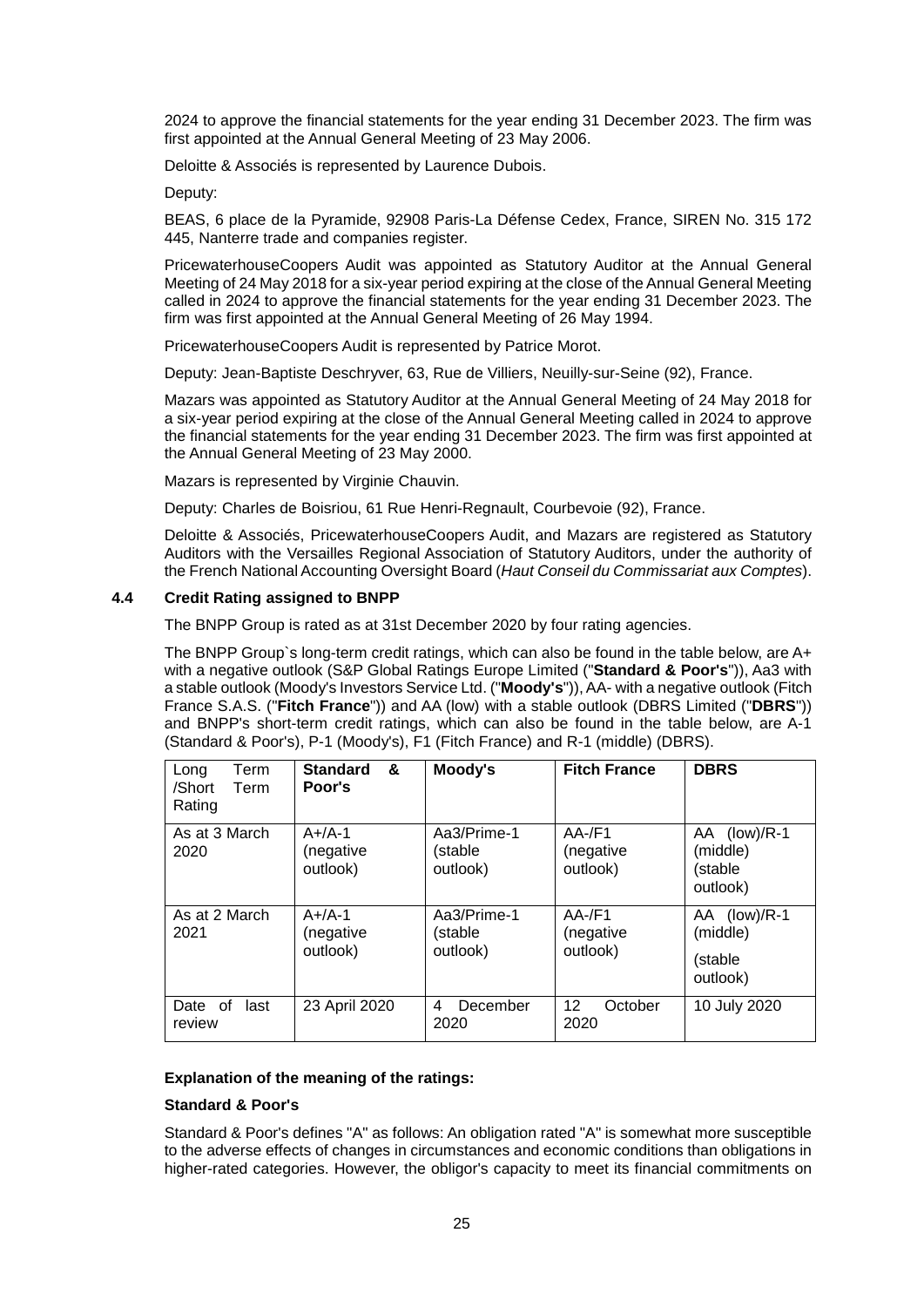the obligation is still strong. Ratings from 'AA' to 'CCC' may be modified by the addition of a plus (+) or minus (-) sign to show relative standing within the rating categories."

S&P defines "A-1" as follows: "A short-term obligation rated "A-1" is rated in the highest category by S&P Global Ratings. The obligor's capacity to meet its financial commitments on the obligation is strong. Within this category, certain obligations are designated with a plus sign (+). This indicates that the obligor's capacity to meet its financial commitments on these obligations is extremely strong."

### **Moody's**

Moody's defines "Aa" as follows:" Obligations rated "Aa" are judged to be of high quality and are subject to very low credit risk. Moody's appends numerical modifiers 1, 2 and 3 to each generic rating classification Aa trough Caa. The modifier "1" indicates that the obligation ranks in the higher end of its generic rating category; the modifier "2" indicates a mid-range ranking; and the modifier "3" indicates a ranking in the lower end of that generic rating category."

Moody's defines "Prime-1" as follows: "Issuers (or supporting institutions) rated Prime-1 have a superior ability to repay short-term debt obligations."

### **Fitch France**

Fitch France defines "AA-" as follows: "Very high credit quality". "AA" ratings denote expectations of very low default risk. They indicate very strong capacity for payment of financial commitments. This capacity is not significantly vulnerable to foreseeable events. Within rating categories, the modifiers "+" or "-" may be appended to a rating to denote relative status within major rating categories."

Fitch France defines "F1" as follows: "Highest Short-Term Credit Quality." "F1" ratings indicate the strongest intrinsic capacity for timely payment of financial commitments; may have an added "+" to denote any exceptionally strong credit feature."

### **DBRS**

DBRS defines "AA" as follows: "Superior credit quality". The capacity for the payment of financial obligations is considered high. Credit quality differs from AAA only to a small degree. Unlikely to be significantly vulnerable to future events. All rating categories other than AAA and D also contain subcategories (high) and (low). The absence of either a (high) or (low) designation indicates that the rating is in the middle of the category."

DBRS defines "R-1 (middle)" as follows: "Superior credit quality. The capacity for the payment of short-term financial obligations as they fall due is very high. Differs from R-1 (high) by a relatively modest degree. Unlikely to be significantly vulnerable to future events."

Each of Standard & Poor's, Moody's, Fitch France and DBRS is established in the European Union and is registered under the Regulation (EC) No. 1060/2009 (as amended) (the "CRA Regulation"). As such each of Standard & Poor's, Moody's, Fitch France and DBRS is included in the list of credit rating agencies published by the European Securities and Markets Authority on its website (at http://www.esma.europa.eu/page/List-registered-and-certified-CRAs) in accordance with the CRA Regulation.

The credit ratings mentioned above have been issued by DBRS Ratings Limited London, United Kingdom, Fitch France S.A.S. Paris, France, Moody's France S.A.S., Paris, France, and Standard & Poor's Credit Market Services France S.A.S., Paris, France respectively, as indicated. Each of these credit rating agencies is established in the European Community and is registered under Regulation (EC) n° 1060/2009 of the European Parliament and of the Council of 16 September 2009 (as amended by Regulation (EU) No. 513/2011). The latest update of the list of registered credit rating agencies is published on the following website of the European Securities and Markets Authority (ESMA): https://www.esma.europa.eu/supervision/creditrating-agencies/risk.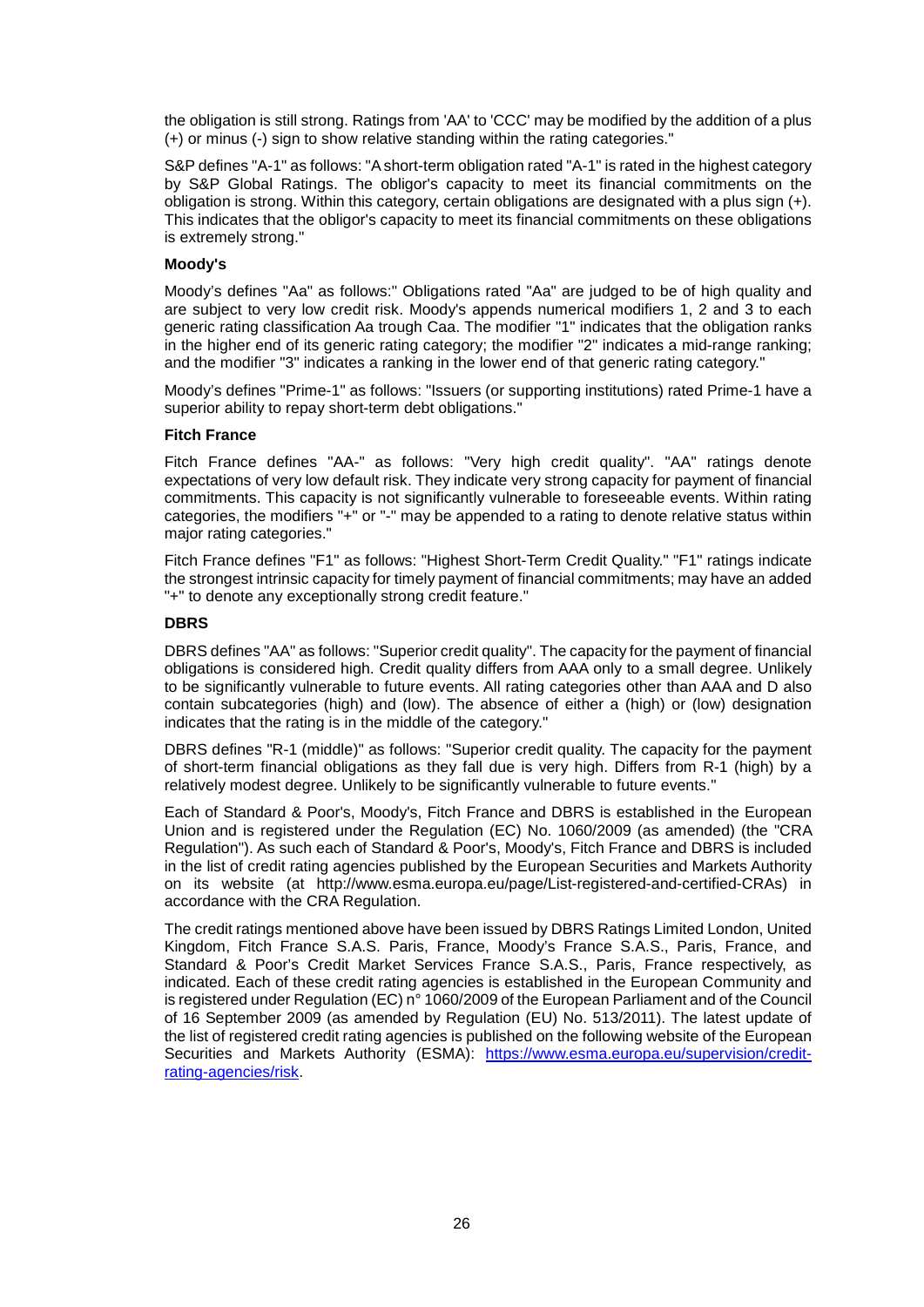### **4.5 BNPP`s borrowing and funding structure and financing of its activities**

A description of BNPP`s borrowing and funding structure and the financing of its activities is set out on pages 148 (3.7 "Financial structure") and 444 beginning with the headline "Liquidity risk management policy" to 458 of the BNPP 2020 Universal Registration Document (in English), which is incorporated by reference herein (please see "13 INFORMATION INCORPORATED BY REFERENCE").

### **5 BUSINESS OVERVIEW**

The BNPP Group is composed of two operating divisions, Retail Banking and Services and Corporate and Institutional Banking (CIB).

Retail Banking and Services covers Domestic Markets and International Financial Services. Domestic Markets include retail banking networks in France (FRB), Italy (BNL banca commerciale), Belgium (BRB), and Luxembourg (LRB), as well as certain specialised retail banking divisions (Personal Investors, Leasing Solutions, Arval and New Digital Businesses). International Financial Services is composed of all BNPP Group Retail Banking businesses out of the eurozone, split between Europe Mediterranean and BancWest in the United States, as well as Personal Finance and the Insurance and Wealth and Asset Management activities (Wealth Management, Asset Management and Real Estate).

Corporate and Institutional Banking (CIB) includes Corporate Banking (Europe, Middle East, Africa, Asia, Americas, and Corporate Finance activities), Global Markets (Fixed Income, Currency and Commodities, as well as Equity and Prime Services), and Securities Services to management companies, financial institutions and other corporations.

Other activities mainly include Principal Investments, activities related to the BNPP Group's central treasury function, some costs related to crossbusiness projects, the residential mortgage lending business of Personal Finance (a significantpart of which is managed in run-off), and certain investments.

They also include non-recurring items resulting from applying the rules on business combinations. In order to provide consistent and relevant economic information for each core business, the impact of amortising fair value adjustments recognised in the net equity of entities acquired and restructuring costs incurred in respect to the integration of entities, have been allocated to the "Other Activities" segment. The same applies to transformation and adaption costs relating to the BNPP Group's crossbusiness savings programmes.

Inter-segment transactions are conducted at arm's length. The segment information presented comprises agreed inter-segment transfer prices. The capital allocation is carried out on the basis of risk exposure, taking into account various conventions relating primarily to the capital requirement of the business as derived from the risk-weighted asset calculations required under capital adequacy rules. Normalised equity income by segment is determined by attributing to each segment the income of its allocated equity. The equity allocation to segments is based on 11% of weighted assets. The breakdown of balance sheet by core business follows the same rules as the breakdown of the profit or loss by core business.

A description of BNPP`s business and of the principal markets in which BNPP competes is set out on pages 6 to 17, 202 to 205 and pages 638 to 644 of the BNPP 2020 Universal Registration Document (in English), which is incorporated by reference herein (please see "13 INFORMATION INCORPORATED BY REFERENCE").

An indication of any significant new products and/or activities is set out on pages 6 to 17, 202 to 205 and pages 638 to 644 of the BNPP 2020 Universal Registration Document (in English), which is incorporated by reference herein (please see "13 INFORMATION INCORPORATED BY REFERENCE").

### **6 ORGANISATIONAL STRUCTURE OF BNPP**

BNP Paribas S.A. is the parent company of the BNP Paribas Group. This means BNP Paribas S.A. directly or indirectly controls, jointly controls or has significant influence over the the group entities.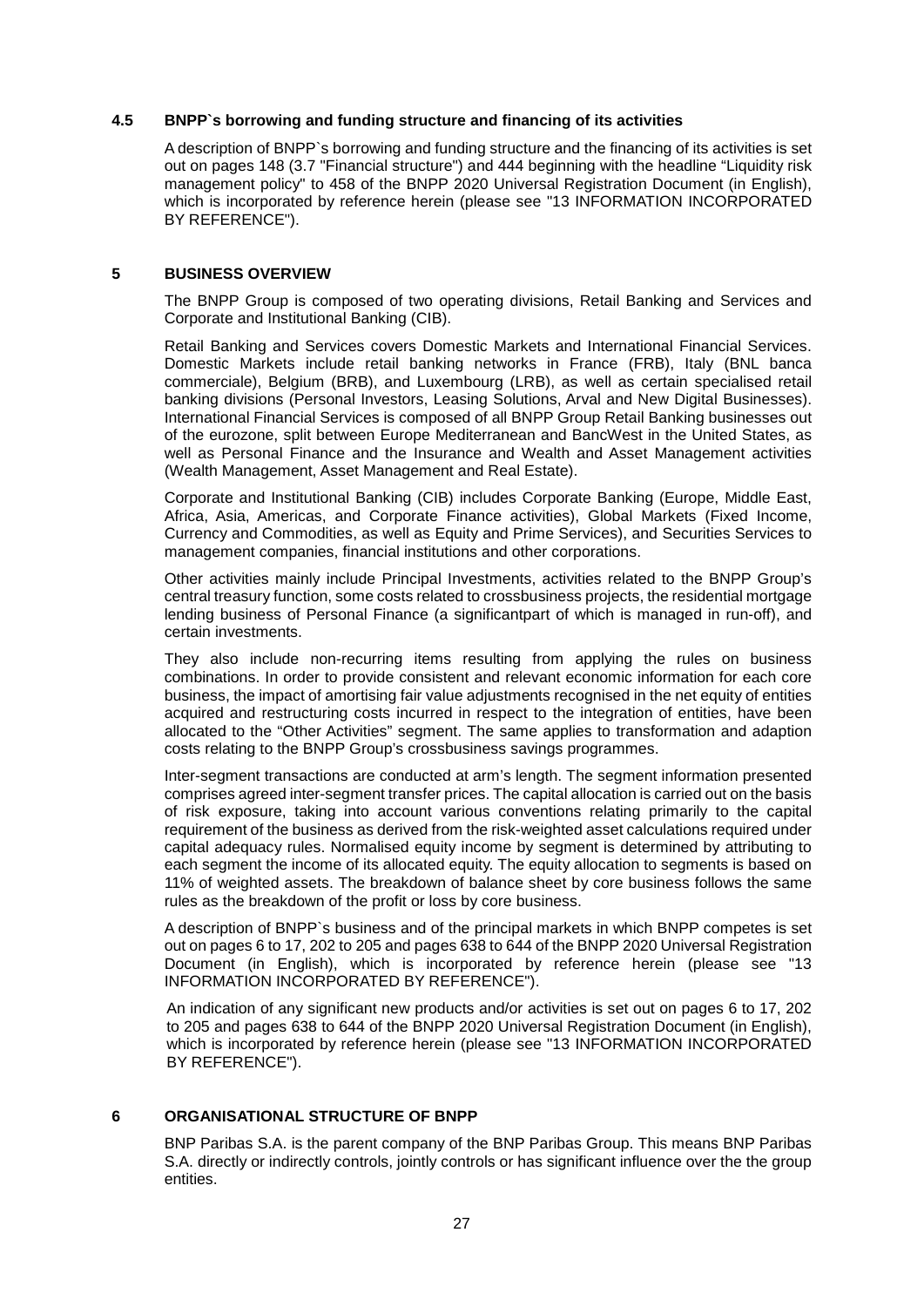A description of the group and of BNPP's position within it is set out on pages 4, 6, 263 to 270, 524 to 530, 622 to 623 and 638 to 643 of the BNPP 2020 Universal Registration Document (in English) which is incorporated by reference herein (please see "13 INFORMATION INCORPORATED BY REFERENCE").

### **7 TREND INFORMATION**

### **7.1 Material Adverse Change in the Prospects of BNPP**

Save as disclosed in this Registration Document there has been no material adverse change in the prospects of BNPP or the group since 31 December 2020 (being the end of the last financial period for which audited financial statements have been published).

### **7.2 Significant Changes in the Financial Performance of BNPP**

Save as disclosed in this Registration Document, there has been no significant change in the financial performance of BNPP since 31 December 2020 (being the end of the last financial period for which audited financial statements have been published).

### **7.3 Trend Information**

Pages 146 to 147 and page 637 (8.4 "Significant changes") of the BNPP 2020 Universal Registration Document (in English) is incorporated by reference herein (please see "13 INFORMATION INCORPORATED BY REFERENCE").

### **8 ADMINISTRATIVE, MANAGEMENT AND SUPERVISORY BODIES OF BNPP**

The information about the administrative, management and supervisory bodies of BNPP set out on pages 33 to 45 and 102 to 104 of the BNPP 2020 Universal Registration Document (in English) is hereby incorporated by reference into this Registration Document (please see "13 INFORMATION INCORPORATED BY REFERENCE").

To the knowledge of BNPP, the duties owed by the members of the Board of directors of BNPP do not give rise to any potential conflicts of interests with such members' private interests or other duties.

### **9 LITIGATION, REGULATORY AND SIMILAR MATTERS**

BNPP is party as a defendant in various claims, disputes and legal proceedings (including investigations by judicial or supervisory authorities) in a number of jurisdictions arising in the ordinary course of its business activities, including inter alia in connection with its activities as market counterparty, lender, employer, investor and taxpayer. While BNPP cannot predict the ultimate outcome of all pending and threatened legal and regulatory proceedings, BNPP reasonably believes that they are either without legal merit, can be successfully defended or that the outcome of these actions is not expected to result in a significant loss for BNPP.

BNPP and certain of its subsidiaries are defendants in several actions pending before the United States Bankruptcy Court Southern District of New York brought by the Trustee appointed for the liquidation of Bernard L. Madoff Investment Securities LLC ("**BLMIS**"). These actions, known generally as "clawback claims", are similar to those brought by the BLMIS Trustee against numerous institutions, and seek recovery of amounts allegedly received by the BNPP entities from BLMIS or indirectly through BLMIS-related "feeder funds" in which BNPP entities held interests. The BLMIS Trustee claims in these actions that the amounts which BNPP entities received are avoidable and recoverable under the US Bankruptcy Code and New York state law. In the aggregate, the amount initially sought to be recovered in these actions approximated USD 1.3 billion. BNPP has substantial and credible defenses to these actions and is defending against them vigorously.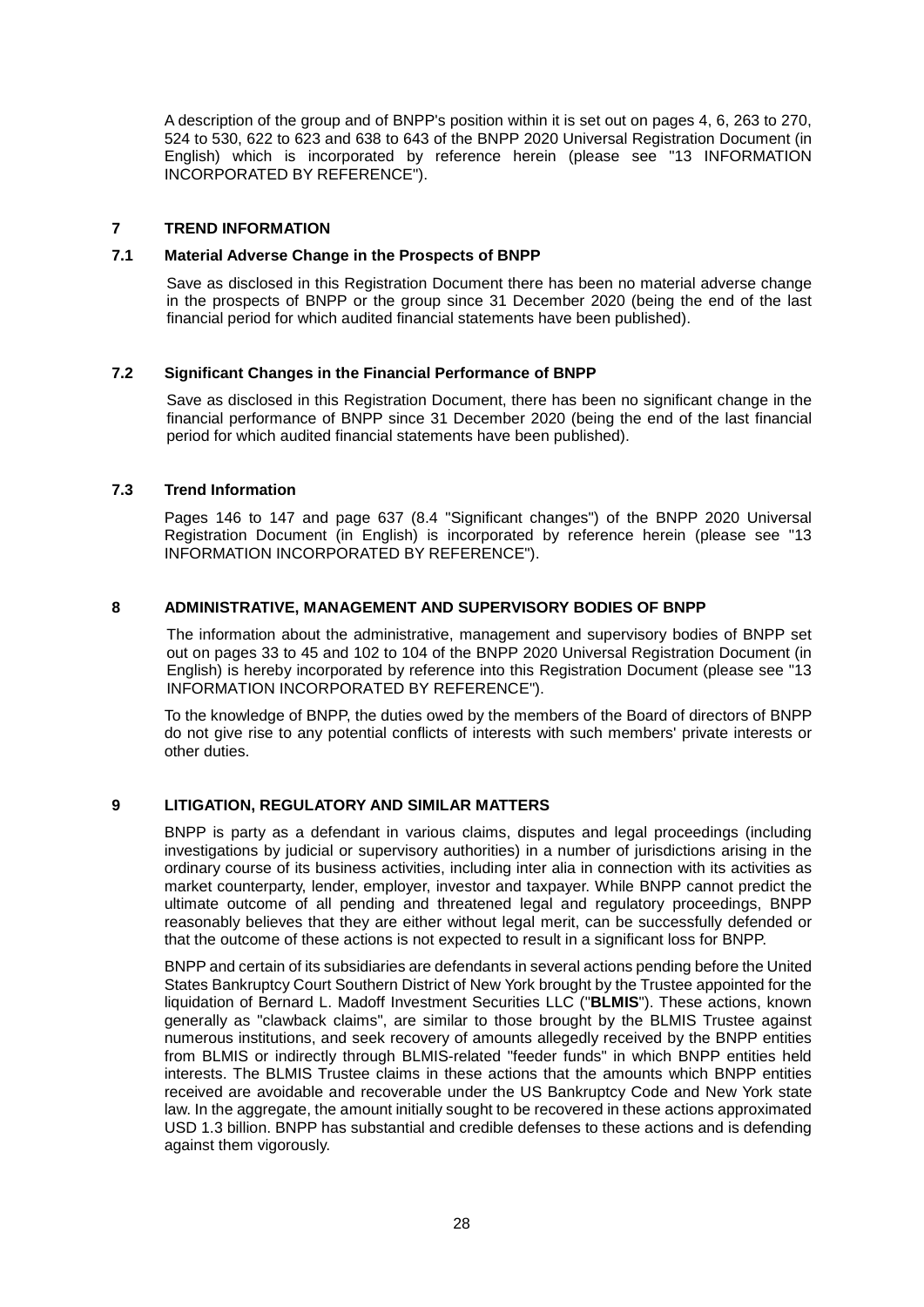In two decisions dated 22 November 2016 and 3 October 2018, the Bankruptcy Court rejected most of the claims brought by the BLMIS Trustee against BNP Paribas entities. On 25 February 2019 the United States Court of Appeals for the Second Circuit reversed the Bankruptcy Court's 22 November 2016 decision. The defendants filed a petition with the Supreme Court requesting it review the Second Circuit's decision on 29 August 2019 but denied by the Court. By common agreement amongst the parties all proceedings have been stayed pending a decision by the Court of Appeal regarding a separate proceeding between the Trustee and a third party which could affect the Clawback claims against BNPP. Litigation was brought in Belgium by minority shareholders of the previous Fortis Group against the *Société fédérale de Participations et d'Investissement*, Ageas and BNPP seeking (amongst other things) damages from BNPP as restitution for part of the BNP Paribas Fortis shares that were contributed to BNPP in 2009, on the ground that the transfer of these shares was null and void. On 29 April 2016, the Brussels Commercial court decided to stay the proceedings until the resolution of the pending Fortis criminal proceeding in Belgium. The criminal proceeding, in which the Public Prosecutor had requested a dismissal, is now definitively closed, as the Council Chamber of the Brussels Court of first instance issued on 4 September 2020 a ruling (which has since become final) that the charges were time-barred. Certain minority shareholders have stated their intention to continue the civil proceedings against BNP Paribas before the Brussels Commercial court; BNP Paribas will continue to defend itself vigorously against the allegations of these shareholders.

On 26 February 2020, the Paris Criminal Court found BNP Paribas Personal Finance guilty of misleading commercial practice and concealment of this practice. BNP Paribas Personal Finance was ordered to pay a fine of EUR 187,500 and damages and legal fees to the civil plaintiffs. The damages award was of immediate effect. BNP Paribas Personal Finance filed an appeal on the merits on 6 March 2020. It also sought to suspend the immediate effectiveness of the judgment, which the court rejected by decision dated 25 September 2020. BNP Paribas Personal Finance paid to the civil plaintiffs the damages awarded, without prejudice to the pending appeal before the Court of Appeal of Paris.

Like many other financial institutions in the banking, investment, mutual funds and brokerage sectors, BNPP has received or may receive requests for information from supervisory, governmental or self-regulated agencies. BNPP responds to such requests, and cooperates with the relevant authorities and regulators and seeks to address and remedy any issues they may raise.

The U.S. regulatory and law enforcement authorities are currently investigating or requesting information in relation to certain activities as reported in the international financial press in relation to the U.S. treasuries market and U.S. Agency bonds. BNPP, which has received some requests for information, is cooperating with investigations and is responding to requests for information. The outcome and potential impact of these investigations or requests for information is difficult to predict before their close and the subsequent discussions with the U.S. authorities. It should be noted that it has been reported that a number of financial institutions are involved in these investigations or requests for information and that it is sometimes the case that reviews carried out in connection therewith may lead to settlements including in particular the payment of fines or significant penalties depending on the circumstances specific to each situation.

### **10 ADDITIONAL INFORMATION**

As at 31 December 2020, BNPP's share capital stood at EUR 2,499,597,122 divided into 1,249,798,561 shares with a par value of EUR 2 each.

The shares are all fully paid-up and are held in registered or bearer form at the choice of their holders, subject to compliance with the relevant legal provisions. None of BNPP's shares entitles their holders to an increased dividend or double voting rights or limit the exercise of voting rights.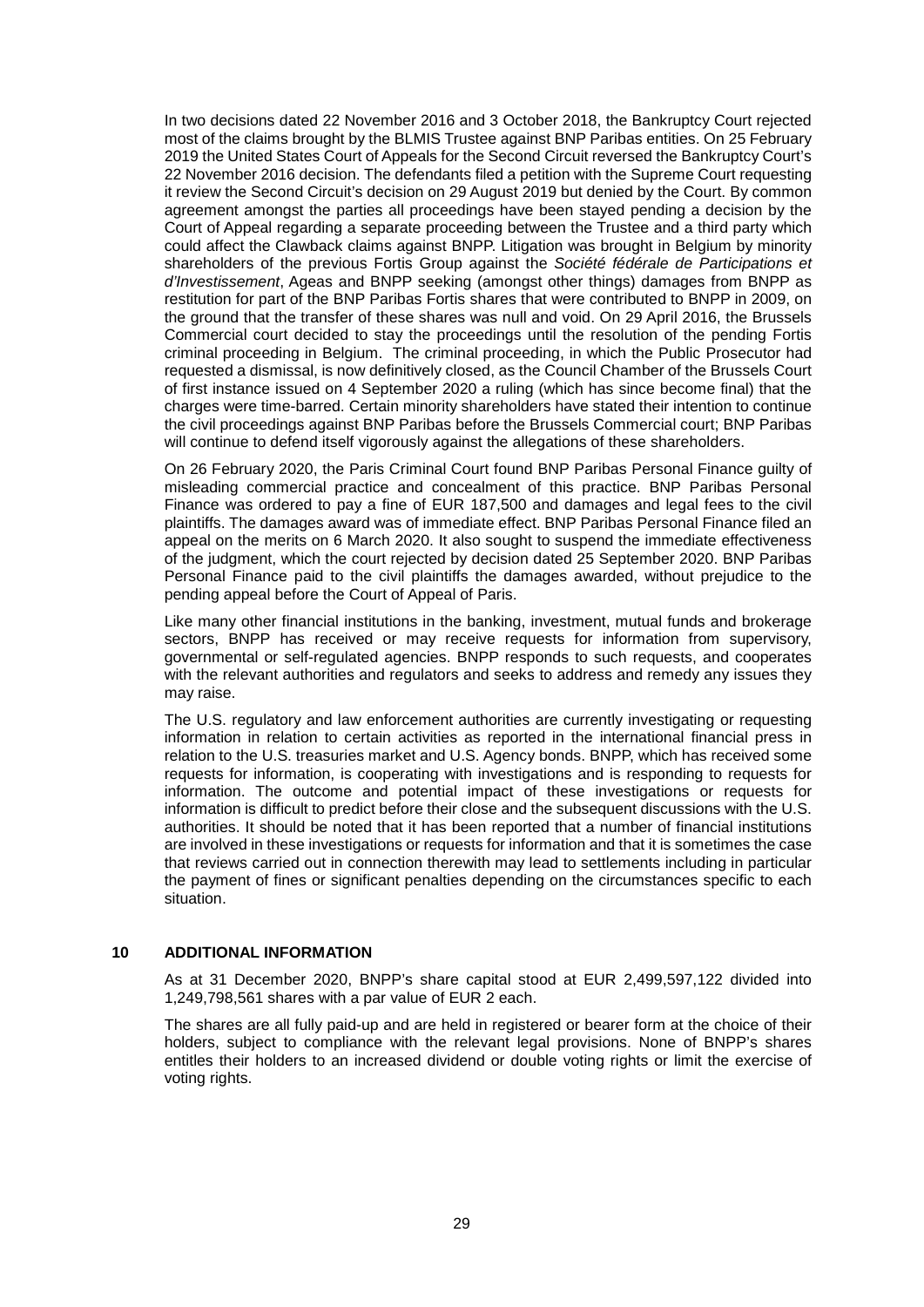### **11 DOCUMENTS AVAILABLE**

During the validity of this Registration Document, the following documents are freely available for inspection at BNPP's head office: 16, boulevard des Italiens, 75009 Paris, France and on the websites indicated below:

the founding documents and articles of association of BNPP (also available on the following website: https://www.derivate.bnpparibas.com/service/basisprospekte under "Registrierungsformulare (BNPP S.A.)"); and

the consolidated financial statements of BNPP Group for the financial years 2019 and 2020 (also available on the following website: https://www.derivate.bnpparibas.com/service/ueberuns/finanzinformationen).

### **12 FINANCIAL INFORMATION CONCERNING BNPP`S ASSETS AND LIABILITIES, FINANCIAL POSITION AND PROFITS AND LOSSES**

### **12.1 Historical Annual Financial Information**

The consolidated financial statements for the year ended 31 December 2019 and the statutory auditors' report thereon on pages 152 to 264 of the BNPP 2019 Registration Document (in English), the consolidated financial statements for the year ended 31 December 2020 and the statutory auditors' report thereon on pages 164 to 277 of the BNPP 2020 Universal Registration Document (in English) are hereby incorporated by reference herein (please see "13 INFORMATION INCORPORATED BY REFERENCE").

### **12.2 Interim Financial Information**

BNPP has not published quarterly or half yearly financial information since 31 December 2020, the date of its last audited financial statements.

### **12.3 Significant Changes in the Financial Position of BNPP Group**

There has been no significant change in the financial position of BNPP since 31 December 2020, which is the end of the last financial period for which financial information has been published.

### **13 INFORMATION INCORPORATED BY REFERENCE**

This Base Prospectus should be read and construed in conjunction with the information as set out in the tables below regarding following documents which have been previously published or are published simultaneously with this Registration Document and that have been filed with the *Autorité des marchés financiers* ("**AMF**") for the purpose of the Prospectus Directive 2003/71/EC (as amended or superseded) and the Prospectus Regulation, and shall be incorporated in, and form part of, this Registration Document:

- BNPP's *Document d'Enregistrement Universel et rapport financierannuel* (in English), filed with the AMF for the purpose of the Prospectus Regulation with filing number D.19- 0731 (the "**BNPP 2019 Universal Registration Document (in English)**"); it has been published on the website of BNPP https://invest.bnpparibas.com/en/registrationdocuments-annual-financial-reports) and can be downloaded by clicking on this link.
- BNPP's *Document d'Enregistrement Universel et rapport financierannuel* (in English), filed with the AMF for the purpose of the Prospectus Regulation with filing number D.20- 0097 (the "**BNPP 2020 Universal Registration Document (in English)**"); it has been published on the website of BNPP https://invest.bnpparibas.com/en/registrationdocuments-annual-financial-reports) and can be downloaded by clicking on this link.

Only certain parts of the documents are incorporated by reference. The non-incorporated parts are either not relevant for the investor or covered elsewhere in the Registration Document.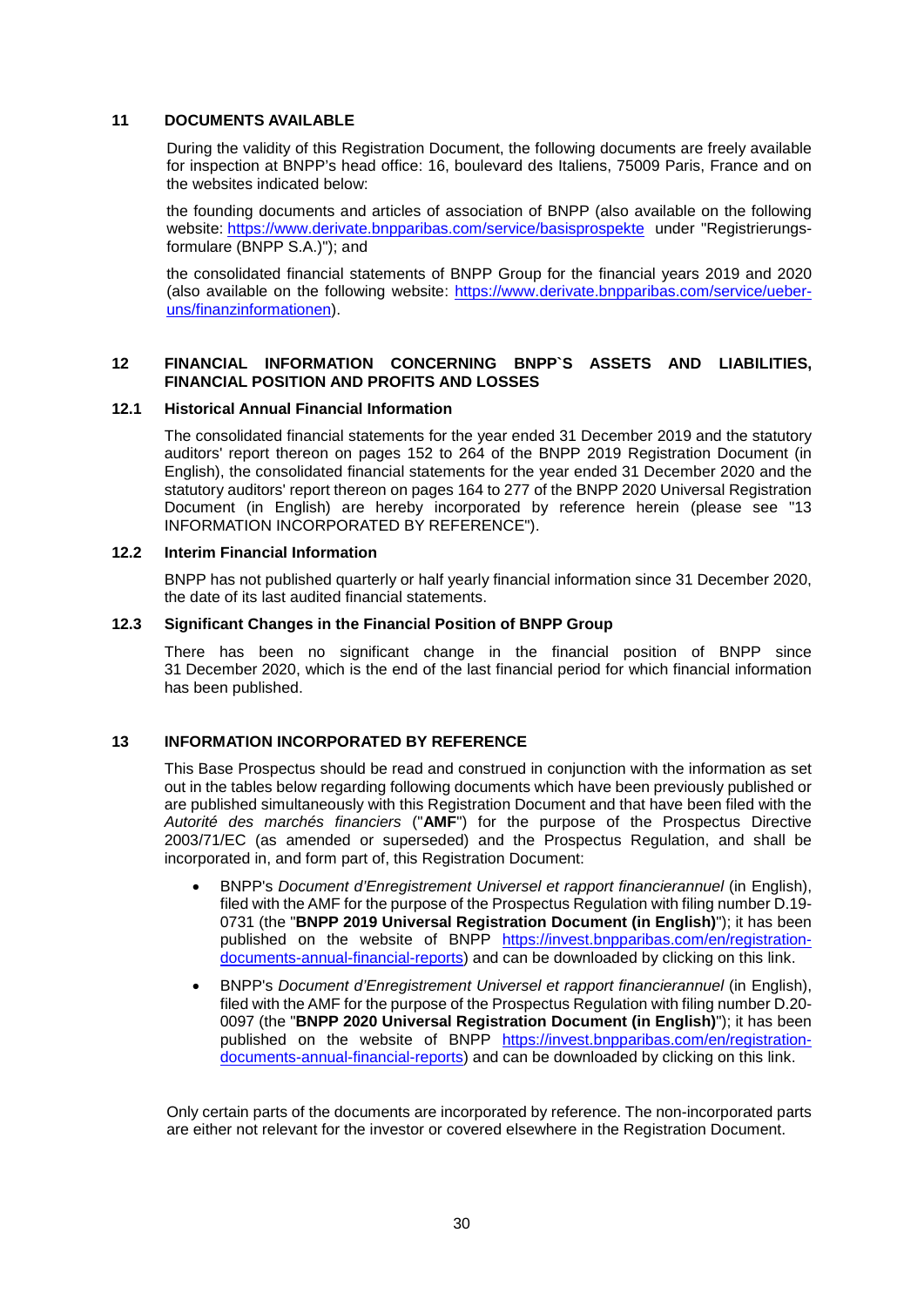# **13.1 BNPP 2019 Registration Document (in English)**

| Information Incorporated by<br><b>Reference</b>                                                                                                                                             | <b>Reference</b>                                                                     | this<br>Relevant<br>Part<br><b>of</b><br><b>Registration Document</b> |
|---------------------------------------------------------------------------------------------------------------------------------------------------------------------------------------------|--------------------------------------------------------------------------------------|-----------------------------------------------------------------------|
| <b>2019 Financial Statements</b>                                                                                                                                                            |                                                                                      |                                                                       |
| Profit and loss account for the<br>year ended 31 December<br>2019                                                                                                                           | Page 152 of the BNPP 2019<br>Universal<br>Registration<br>Document (in<br>English)   | "12.1"<br>Historical<br>Annual<br>Financial Information"              |
| Statement of net income and<br>changes in assets and<br>liabilities recognised directly in<br>equity                                                                                        | Page 153 of the BNPP 2019<br>Universal<br>Registration<br>Document (in<br>English)   | "12.1"<br>Historical<br>Annual<br>Financial Information"              |
| Balance sheet at 31 December<br>2019                                                                                                                                                        | Page 154 of the BNPP 2019<br>Universal<br>Registration<br>Document (in<br>English)   | "12.1"<br><b>Historical</b><br>Annual<br>Financial Information"       |
| Cash flow statement for the<br>year ended 31 December<br>2019                                                                                                                               | Page 155 of the BNPP 2019<br>Universal<br>Registration<br>Document (in<br>English)   | "12.1"<br>Historical<br>Annual<br>Financial Information"              |
| of<br>Statement<br>changes<br>in<br>shareholders' equity between<br>2019<br>31<br>January<br>and<br>December 2019                                                                           | Pages 156 and 157 of the 2019<br>Universal<br>Registration<br>Document (in English)  | "12.1"<br><b>Historical</b><br>Annual<br>Financial Information"       |
| financial<br><b>Notes</b><br>the<br>to<br>prepared<br>in<br>statements<br>accordance<br>International<br>Financial<br>with<br>Reporting Standards as<br>adopted<br>by the European<br>Union | Pages 158 to 258 of the BNPP<br>2019 Universal Registration<br>Document (in English) | "12.1"<br>Historical<br>Annual<br>Financial Information"              |
| Statutory Auditors' report on<br>the Consolidated Financial<br>Statements of BNP Paribas for<br>the year ended 31<br>December 2019                                                          | Pages 259 to 264 of the BNPP<br>2019 Universal Registration<br>Document (in English) | "12.1"<br>Historical<br>Annual<br>Financial Information"              |

# **13.2 BNPP 2020 Universal Registration Document (in English)**

| Information Incorporated by<br><b>Reference</b>                                                                                                    | <b>Reference</b>                                                                                                 | Relevant Part of<br>this<br><b>Registration Document</b> |
|----------------------------------------------------------------------------------------------------------------------------------------------------|------------------------------------------------------------------------------------------------------------------|----------------------------------------------------------|
| <b>Information about BNPP</b>                                                                                                                      |                                                                                                                  |                                                          |
| History and development of<br><b>BNPP</b>                                                                                                          | Page 5 of the BNPP 2020<br>Universal<br>Registration<br>Document (in<br>English)                                 | "4.2 Corporate Information"                              |
| <b>Business Overview</b>                                                                                                                           |                                                                                                                  |                                                          |
| A brief description of<br>- BNPP's principal activities<br>stating,<br>οf<br>main categories<br>the<br>products sold and/or<br>services performed. | Pages 6 to 17, 202 to 205, and<br>638 to 644 of the BNPP<br>2020 Universal Registration<br>Document (in English) | "5 Business Overview"                                    |
| A brief description of the group<br>and BNPP's position in it.                                                                                     | Pages 4, 6, 263 to 270, 524 to<br>530, 622 to 623 and 638 to 643<br>of the BNPP                                  | "6 Organisational Structure of<br>BNPP"                  |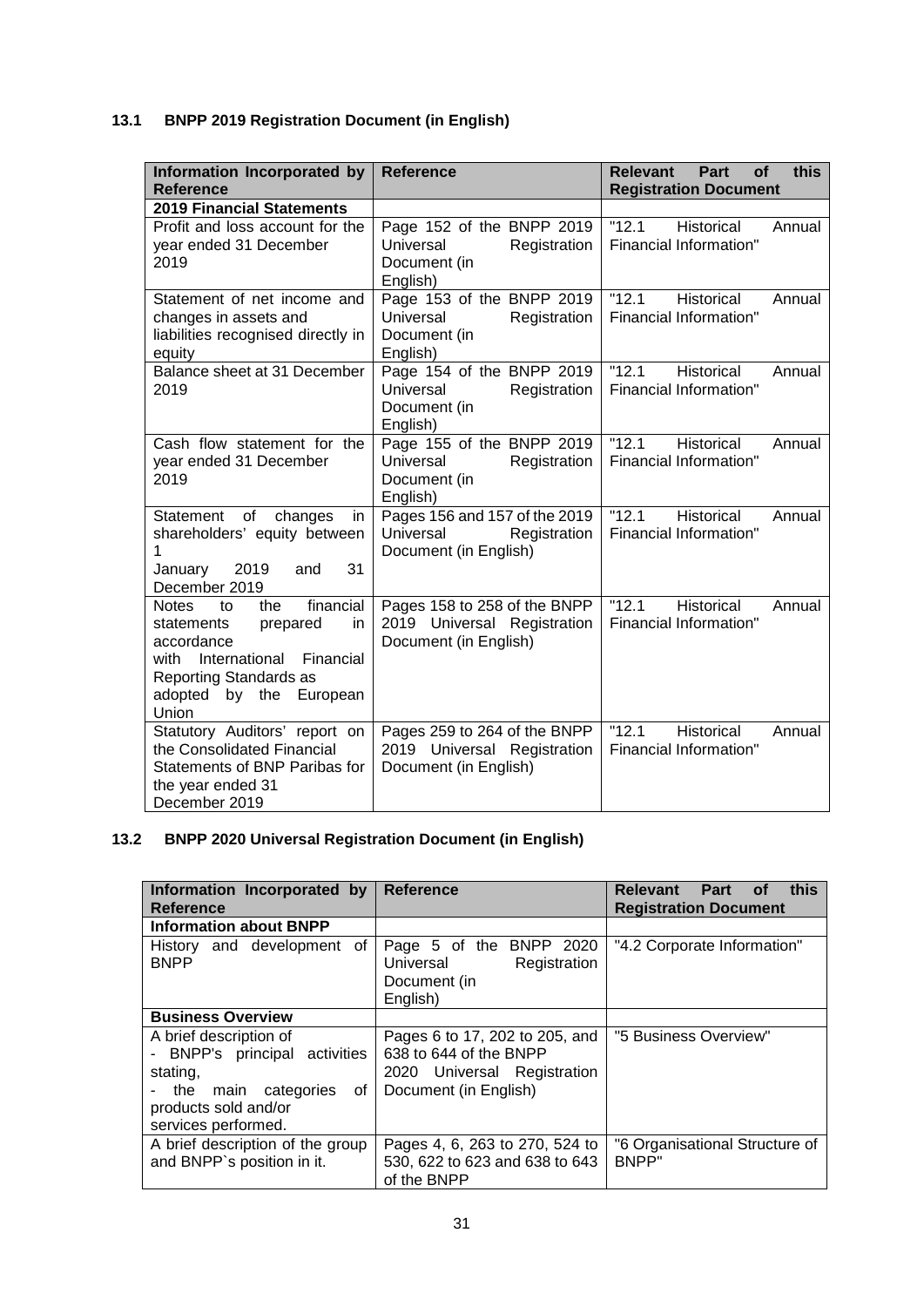|                                                           | 2020 Universal Registration<br>Document (in English)                          |                                |
|-----------------------------------------------------------|-------------------------------------------------------------------------------|--------------------------------|
| An indication of any significant                          | Pages 6 to 17, 122 to 138, 202                                                | "5 Business Overview"          |
| new products                                              | to 205, and 638 to 644 of the                                                 |                                |
| and/or activities.                                        | <b>BNPP</b><br>2020<br>Universal<br>Registration<br>Document<br>(in           |                                |
|                                                           | English)                                                                      |                                |
| description of the<br>A brief                             | Pages 6 to 17, 202 to 205 and<br>638 to 644 of the BNPP                       | "5 Business Overview"          |
| principal markets in<br>which BNPP competes.              | 2020 Universal Registration                                                   |                                |
|                                                           | Document (in English)                                                         |                                |
| <b>Trend Informationen</b>                                |                                                                               |                                |
| Information on<br>known<br>any<br>trends, uncertainties,  | Pages 146 to 147 and 637 (8.4<br>"Significant changes") of the                | "7.3 Trend Information"        |
| demands,<br>commitments<br>or                             | <b>BNPP</b><br>2020<br>Universal                                              |                                |
| events that are                                           | Registration<br>Document<br>(in                                               |                                |
| reasonably likely to have a                               | English)                                                                      |                                |
| material effect on the<br>issuer's prospects for at least |                                                                               |                                |
| the current financial                                     |                                                                               |                                |
| year.                                                     |                                                                               |                                |
|                                                           |                                                                               |                                |
| <b>BNPP's</b><br>borrowing<br>and                         |                                                                               |                                |
| funding<br>structure<br>and                               |                                                                               |                                |
| financing of its activities                               | Pages 148 (3.7 "Financial                                                     | "4.5 BNPP's borrowing and      |
|                                                           | structure") and 444 beginning                                                 | funding<br>structure<br>and    |
|                                                           | with the to headline "Liquidity                                               | financing of its activities"   |
|                                                           | risk management policy" to 458<br>of the BNPP 2020 Universal                  |                                |
|                                                           | Registration<br>(in<br>Document                                               |                                |
|                                                           | English)                                                                      |                                |
| Administrative, Management,<br>and Supervisory Bodies     |                                                                               |                                |
| Names, business addresses                                 | Pages 33 to 45 and 102 to 104                                                 | "8<br>Administrative,          |
| and functions in the                                      | the<br>2020<br>Universal<br>of                                                | Management<br>and              |
| Issuer of the members of the<br>administrative,           | Registration<br>Document<br>(in<br>English)                                   | Supervisory Bodies of BNPP"    |
| management or supervisory                                 |                                                                               |                                |
| bodies, and an                                            |                                                                               |                                |
| indication<br>of<br>the<br>principal                      |                                                                               |                                |
| activities performed by<br>them outside BNPP where        |                                                                               |                                |
| these are                                                 |                                                                               |                                |
| significant with respect to that                          |                                                                               |                                |
| Issuer:<br>the<br>(a)<br>members<br>οf                    |                                                                               |                                |
| administrative,                                           |                                                                               |                                |
| management or supervisory                                 |                                                                               |                                |
| bodies;                                                   |                                                                               |                                |
| unlimited<br>(b) partners<br>with<br>liability, in the    |                                                                               |                                |
| case of a limited partnership                             |                                                                               |                                |
| with a                                                    |                                                                               |                                |
| share capital.<br><b>2020 Financial Statements</b>        |                                                                               |                                |
| Profit and loss account for the                           |                                                                               |                                |
|                                                           |                                                                               | "12.1"<br>Historical<br>Annual |
| year ended 31 December<br>2020                            | Page 164 of the BNPP 2020<br><b>Universal</b><br>Registration<br>Document (in | Financial Information"         |